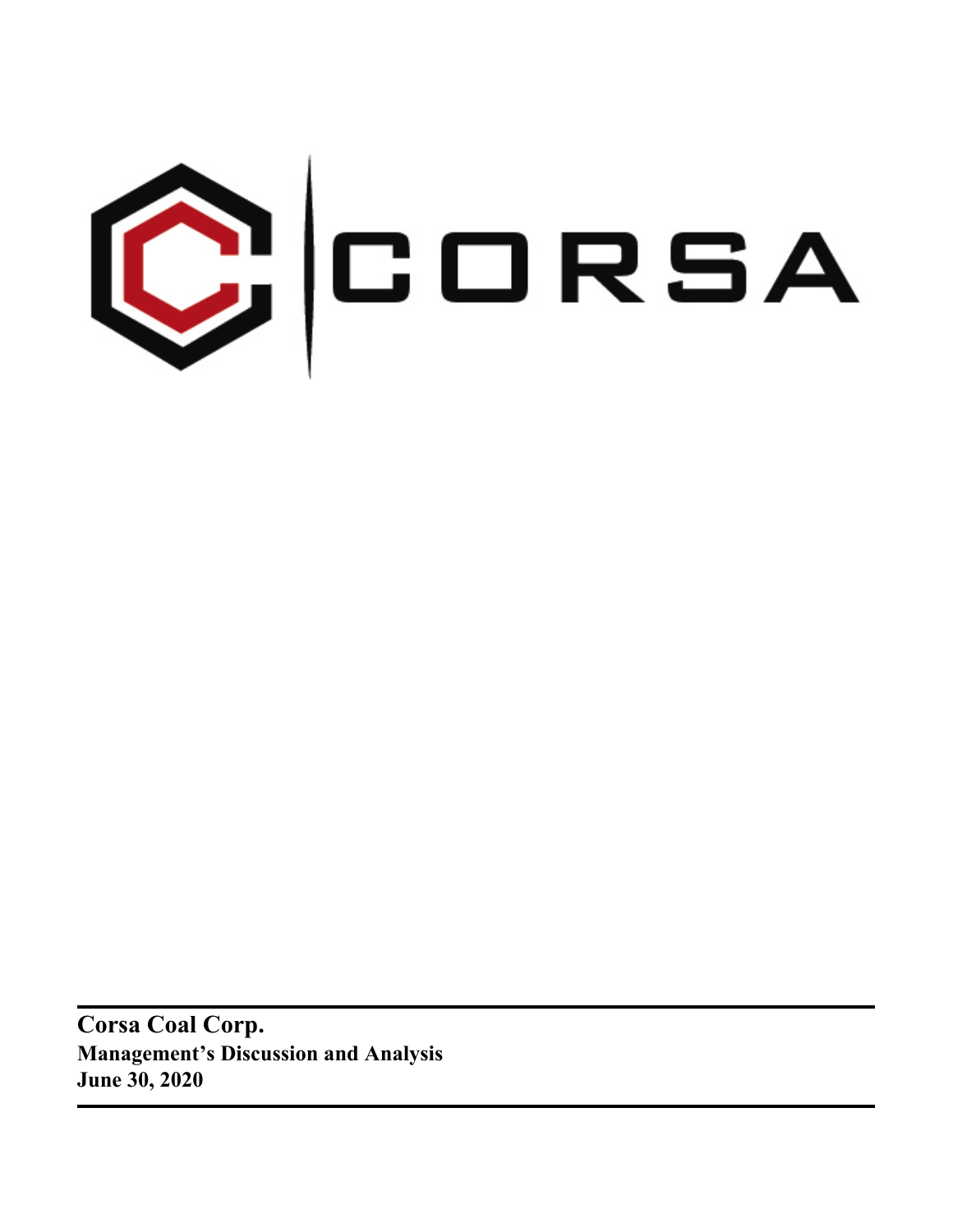#### **Corsa Coal Corp. Management's Discussion and Analysis For the three and six months ended June 30, 2020**

The purpose of the Corsa Coal Corp. ("Corsa" or the "Company") Management's Discussion and Analysis ("MD&A") for the three and six months ended June 30, 2020 is to provide a narrative explanation of Corsa's operating and financial results for the period, Corsa's financial condition at the end of the period and Corsa's future prospects. This MD&A is intended to be read in conjunction with the unaudited condensed interim consolidated financial statements for the three and six months ended June 30, 2020 and 2019 and the related notes thereto and the audited consolidated financial statements for the years ended December 31, 2019 and 2018 and the related notes thereto, which have been prepared in accordance with International Financial Reporting Standards ("IFRS"). The unaudited condensed interim consolidated financial statements for the three and six months ended June 30, 2020 and 2019 have been prepared in accordance with IFRS 34 – *Interim Financial Reporting* as issued by the International Accounting Standards Board ("IASB"). Unless otherwise indicated, all dollar amounts in this MD&A are expressed in United States dollars, all tonnage amounts are short tons (2,000 pounds per ton) and all amounts are shown in thousands. Pricing and cost per ton information is expressed on a free on board ("FOB") mine site basis. Please refer to "Cautionary Statement Regarding Forward-Looking Statements" and "Cautionary Statement Regarding Certain Measures of Performance." This MD&A is dated as of August 7, 2020.

 $\mathbf{p}_{\alpha}$ 

#### **TABLE OF CONTENTS**

| rage<br><b>Number</b> |
|-----------------------|
| 3                     |
| 4                     |
| 5                     |
| 6                     |
| 7                     |
| 9                     |
| 13                    |
| 17                    |
| 17                    |
| 21                    |
| 21                    |
| 22                    |
| 23                    |
| 29                    |
| 30                    |
| 31                    |
| 31                    |
| 33                    |
| 33                    |
| 34                    |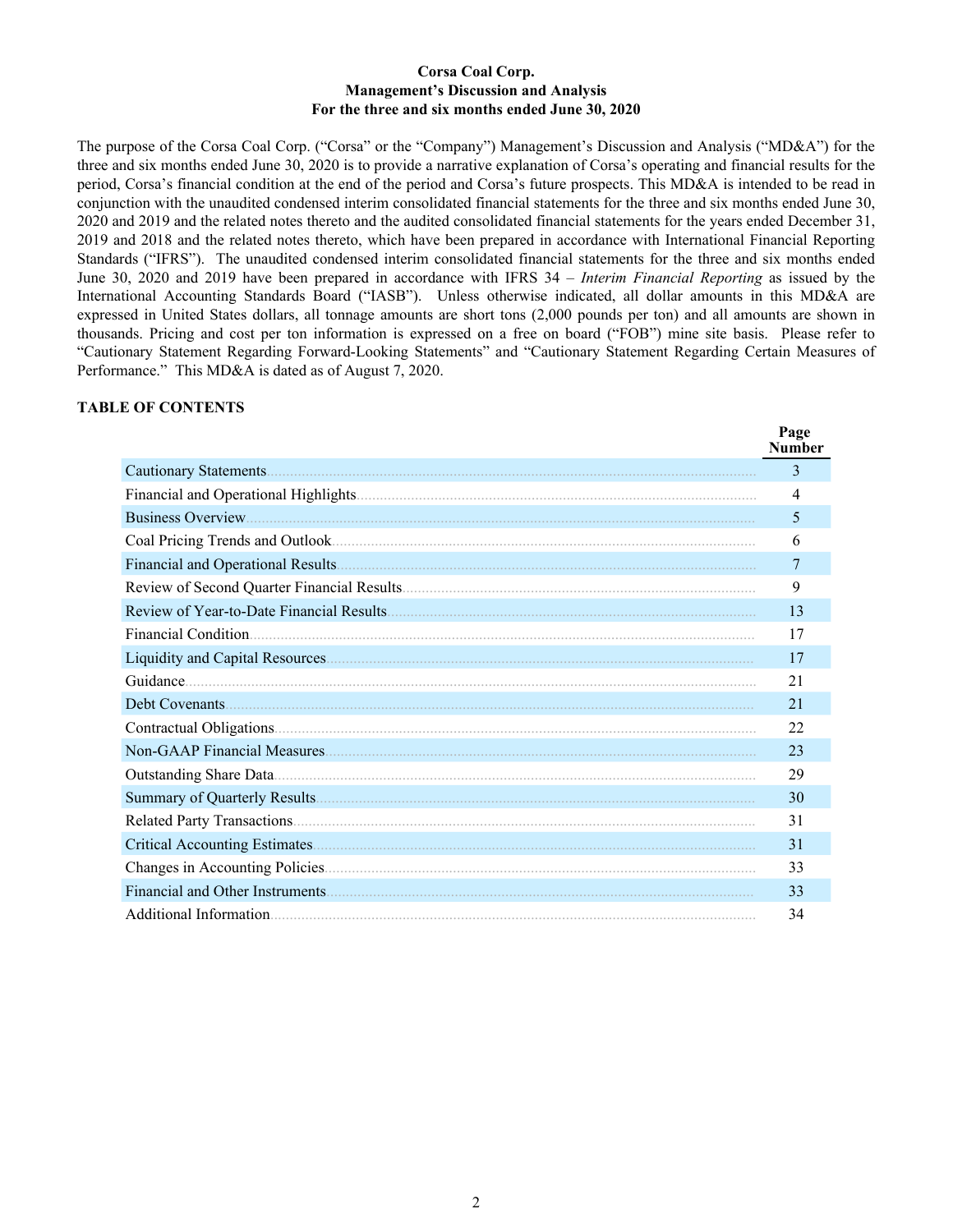#### <span id="page-2-0"></span>**CAUTIONARY STATEMENT REGARDING FORWARD-LOOKING STATEMENTS**

Certain information set forth in this MD&A contains "forward-looking statements" and "forward-looking information" (collectively, "forward looking statements") under applicable securities laws. Except for statements of historical fact, certain information contained herein relating to projected sales, coal prices, coal production, mine development, the capacity and recovery of Corsa's preparation plants, expected cash production costs, geological conditions, future capital expenditures and expectations of market demand for coal, constitutes forward-looking statements which include management's assessment of future plans and operations and are based on current internal expectations, estimates, projections, assumptions and beliefs, which may prove to be incorrect. Some of the forward-looking statements may be identified by words such as "estimates", "expects", "anticipates", "believes", "projects", "plans", "capacity", "hope", "forecast", "anticipate", "could" and similar expressions. These statements are not guarantees of future performance and undue reliance should not be placed on them. Such forward-looking statements necessarily involve known and unknown risks and uncertainties, which may cause Corsa's actual performance and financial results in future periods to differ materially from any projections of future performance or results expressed or implied by such forward-looking statements. These risks and uncertainties include, but are not limited to: liabilities inherent in coal mine development and production; geological, mining and processing technical problems; inability to obtain required mine licenses, mine permits and regulatory approvals or renewals required in connection with the mining and processing of coal; risks that Corsa's preparation plants will not operate at production capacity during the relevant period, unexpected changes in coal quality and specification; variations in the coal mine or preparation plant recovery rates; dependence on third party coal transportation systems; competition for, among other things, capital, acquisitions of reserves, undeveloped lands and skilled personnel; incorrect assessments of the value of acquisitions; changes in commodity prices and exchange rates; changes in the regulations in respect to the use, mining and processing of coal; changes in regulations on refuse disposal; the effects of competition and pricing pressures in the coal market; the oversupply of, or lack of demand for, coal; inability of management to secure coal sales or third party purchase contracts; currency and interest rate fluctuations; various events which could disrupt operations and/or the transportation of coal products, including labor stoppages, severe weather conditions, public health crises and government regulations that are implemented to address them; the demand for and availability of rail, port and other transportation services; the ability to purchase third party coal for processing and delivery under purchase agreements; the ability to resolve litigation and similar matters involving the Company and/or its assets; the ability to pay down indebtedness; and management's ability to anticipate and manage the foregoing factors and risks. The forward-looking statements and information contained in this MD&A are based on certain assumptions regarding, among other things, coal sales being consistent with expectations; future prices for coal; future currency and exchange rates; Corsa's ability to generate sufficient cash flow from operations and access capital markets to meet its future obligations; the regulatory framework representing royalties, taxes and environmental matters in the countries in which Corsa conducts business; coal production levels; Corsa's ability to retain qualified staff and equipment in a cost-efficient manner to meet its demand; and Corsa being able to execute its program of operational improvement and initiatives. There can be no assurance that forward-looking statements will prove to be accurate, as actual results and future events could differ materially from those anticipated in such statements. The reader is cautioned not to place undue reliance on forward-looking statements. Corsa does not undertake to update any of the forward-looking statements contained in this MD&A unless required by law. The statements as to Corsa's capacity to produce coal are no assurance that it will achieve these levels of production or that it will be able to achieve these sales levels.

#### **CAUTIONARY STATEMENT REGARDING CERTAIN MEASURES OF PERFORMANCE**

This MD&A presents certain measures, including "EBITDA"; "Adjusted EBITDA"; "realized price per ton sold"; "cash production cost per ton sold"; "cash cost per ton sold"; and "cash margin per ton sold", that are not recognized measures under IFRS. This data may not be comparable to data presented by other coal producers. For a definition and reconciliation of these measures to the most directly comparable financial information presented in the consolidated financial statements prepared in accordance with IFRS, see Non-GAAP Financial Measures starting on page 23 of this MD&A. The Company believes that these generally accepted industry measures are realistic indicators of operating performance and are useful in performing yearover-year comparisons. However, these non-GAAP measures should be considered together with other data prepared in accordance with IFRS, and these measures, taken by themselves, are not necessarily indicative of operating costs or cash flow measures prepared in accordance with IFRS.

## **SCIENTIFIC AND TECHNICAL INFORMATION**

All scientific and technical information contained in this MD&A has been reviewed and approved by Peter V. Merritts, Professional Engineer and the Company's Chief Executive Officer, who is a qualified person within the meaning of National Instrument 43-101 – *Standards of Disclosure for Mineral Projects*.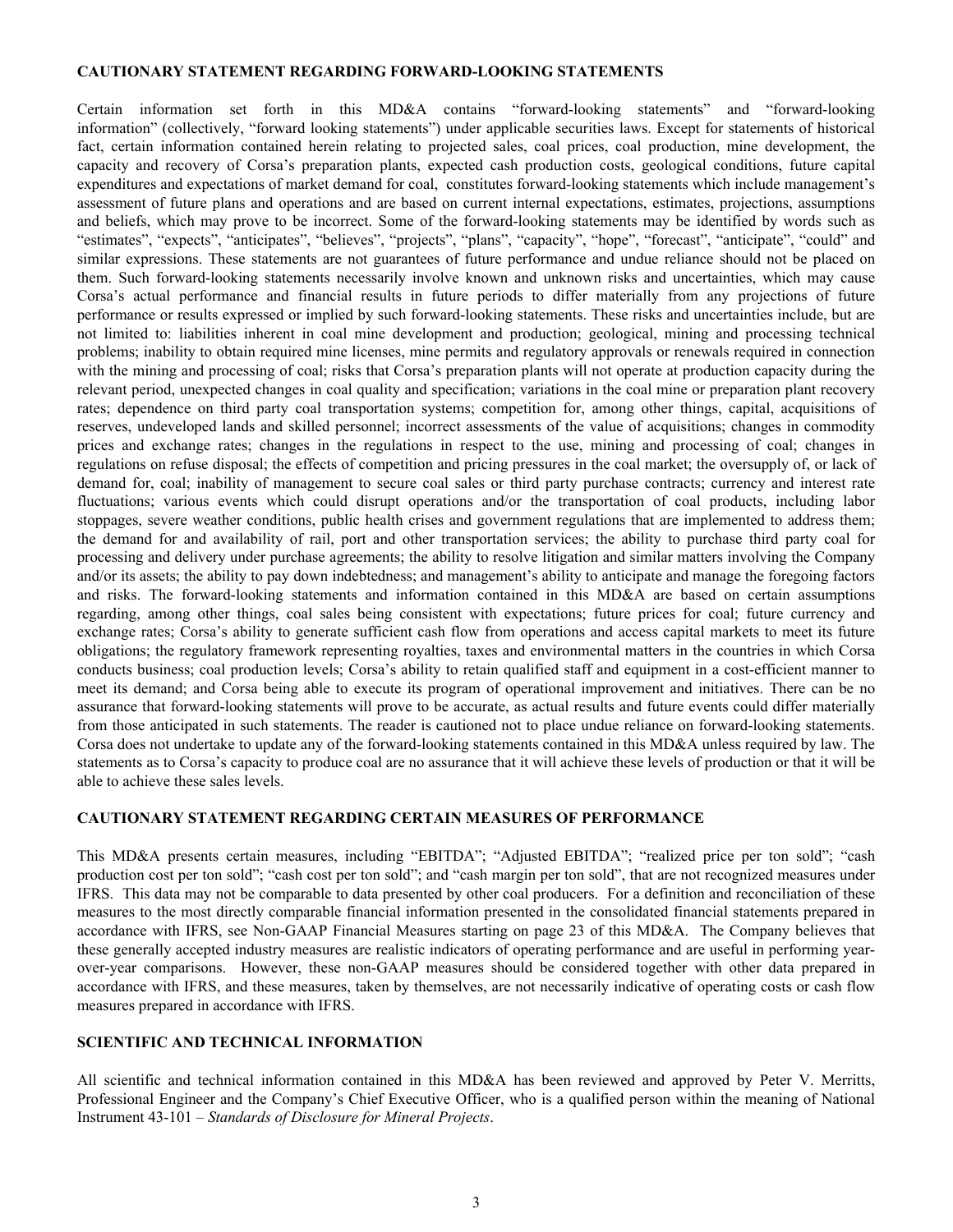#### <span id="page-3-0"></span>**FINANCIAL AND OPERATIONAL HIGHLIGHTS FOR THE SECOND QUARTER ENDED JUNE 30, 2020**

- Due primarily to a non-cash adjustment of \$41.7 million related to an asset impairment, Corsa reported net and comprehensive loss of \$41.3 million and \$47.1 million, or \$(0.36) and \$(0.43) per share attributable to shareholders, for the three and six months ended June 30, 2020, respectively, compared to income of \$3.6 million and \$6.6 million, or \$0.03 and \$0.05 per share attributable to shareholders, for the three and six months ended June 30, 2019, respectively.
- In response to the deterioration of both the domestic and export metallurgical coal markets, driven in large part by the COVID-19 pandemic, Corsa announces operational changes which include, among other things, a reduction in the operating shifts which will result in layoffs of a significant number of employees, thereby reducing coal production. The reduction in operating shifts is expected to reduce metallurgical coal sales tons in the second half of 2020 by 45% to 55% when compared to the first half of 2020.
- Corsa's adjusted EBITDA<sup>(1)</sup> was \$4.3 million and \$10.7 million for the three and six months ended June 30, 2020, respectively, compared to \$10.1 million and \$19.3 million for the three and six months ended June 30, 2019, respectively. Corsa's EBITDA $^{(1)}$  was a loss of \$35.7 million and \$34.4 million for the three and six months ended June 30, 2020, respectively, compared to income of \$10.2 million and \$19.8 million for the three and six months ended June 30, 2019, respectively.
- Cash production cost per ton sold<sup>(1)</sup> was \$63.04 for the three months ended June 30, 2020, a decrease of \$21.51 per ton, or 25%, as compared to the three months ended June 30, 2019. Cash production cost per ton sold<sup>(1)</sup> was \$67.35 for the six months ended June 30, 2020, a decrease of \$16.57 per ton, or 20%, as compared to the six months ended June 30, 2019.
- Cash flows provided by operating activities were \$12.9 million and \$21.2 million, for the three and six months ended June 30, 2020, respectively, compared to \$8.8 million and \$14.5 million for the three and six months ended June 30, 2019, respectively.
- Total revenues were \$40.9 million and \$87.6 million for the three and six months ended June 30, 2020, respectively, compared to \$63.0 million and \$120.3 million for the three and six months ended June 30, 2019, respectively.
- Low volatile metallurgical coal sales tons, comprised of "Company Produced" tons and "Value Added Services" purchased coal tons, were 336,928 and 2,426, respectively, in the three months ended June 30, 2020 compared to 319,202 and 94,903, respectively, in the three months ended June 30, 2019. In the three months ended June 30, 2020, Corsa sold a total of 102,076 "Sales and Trading" purchased coal tons, which are treated as pass-through from a profitability perspective, compared to 36,306 tons in the three months ended June 30, 2019.
- Corsa achieved an average realized price per ton of metallurgical coal sold $^{(1)}$  of \$82.72 for all metallurgical qualities in the three months ended June 30, 2020 compared to \$117.48 in the three months ended June 30, 2019. This average realized price for the first quarter 2020 is the approximate equivalent of \$119 to \$124 on an FOB vessel basis.<sup>(2)</sup> For the second quarter 2020, Corsa's sales mix included 28% of sales to domestic customers and 72% of sales to international customers.
- In April 2020, certain wholly-owned subsidiaries of Corsa, as borrowers, entered into loan agreements with KeyBank National Association ("KeyBank") for an aggregate amount of approximately \$8.4 million under the Paycheck Protection Program, which amounts are guaranteed by the U.S. Small Business Administration and are expected to be fully or substantially forgiven under the terms of the Paycheck Protection Program. For further details see the Liquidity and Capital Resources section of this MD&A.
- (1) This is a non-GAAP financial measure. See "Non-GAAP Financial Measures" starting on page 23 of this MD&A.<br>(2) Similar to most U.S. metallurgical coal producers. Corsa reports sales and costs per top on an EOB mine sit
- Similar to most U.S. metallurgical coal producers, Corsa reports sales and costs per ton on an FOB mine site basis and denominated in short tons. Many international metallurgical coal producers report prices and costs on a delivered-tothe-port basis (or "FOB vessel basis"), thereby including freight costs between the mine and the port. Additionally, Corsa reports sales and costs per short ton, which is approximately 10% lower than a metric ton. For the purposes of this figure, we have used an illustrative freight rate of \$25-\$30 per short ton. Historically, freight rates rise and fall as market prices rise and fall. As a note, most published indices for metallurgical coal report prices on a delivered-to-theport basis and denominated in metric tons.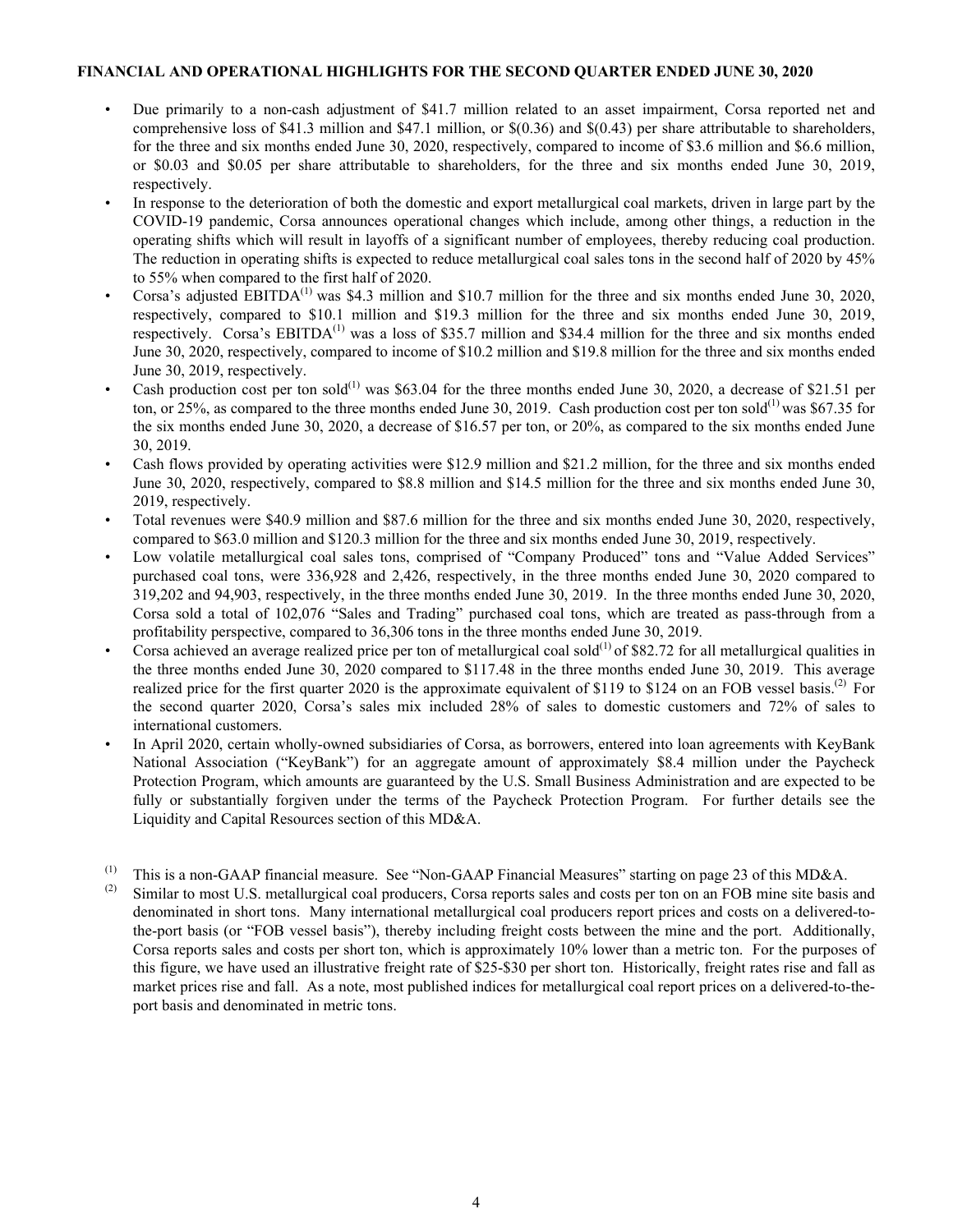#### <span id="page-4-0"></span>**BUSINESS OVERVIEW**

Corsa is one of the leading United States suppliers of premium quality metallurgical coal, an essential ingredient in the production of steel. Corsa's core business is supplying premium quality metallurgical coal to domestic and international steel and coke producers. As of the date of this MD&A, Corsa produces coal from five mines, operates two preparation plants and has approximately 420 employees. Corsa's common shares ("Common Shares") are listed on the TSX Venture Exchange ("TSX-V") under the symbol "CSO". The Common Shares also trade on the OTCQX Best Market ("OTCQX") under the symbol "CRSXF".

The Company's coal operations are conducted through its Northern Appalachia Division ("NAPP" or "NAPP Division") based in Somerset, Pennsylvania, U.S.A. The NAPP Division is primarily focused on metallurgical coal production in the states of Pennsylvania and Maryland. Corsa markets and sells its NAPP coal to customers in North America, South America, Asia and Europe.

Corsa's metallurgical coal sales figures are comprised of three types of sales: (i) selling coal that Corsa produces ("Company Produced"); (ii) selling coal that Corsa purchases and provides value added services (storing, washing, blending, loading) to make the coal saleable ("Value Added Services"); and (iii) selling coal that Corsa purchases on a clean or finished basis from suppliers outside the Northern Appalachia region ("Sales and Trading").

#### **NAPP Division**

#### **Mines**

NAPP currently operates the Casselman mine, an underground mine utilizing the room and pillar mining method; the Acosta mine, an underground mine utilizing the room and pillar mining method; the Horning mine, an underground mine utilizing the room and pillar mining method; the Schrock Run mine, a surface mine using contour mining methods; and the Schrock Run Extension mine, a surface mine using contour mining methods. The Casselman mine is located in Garrett County, Maryland and the Acosta, Horning, Schrock Run and Schrock Run Extension mines are located in Somerset County, Pennsylvania.

#### **Preparation Plants**

NAPP currently operates two preparation plants, the Cambria Plant and the Shade Creek Plant, and has one idled preparation plant, the Rockwood Plant. The raw metallurgical coal produced from the NAPP mines is trucked to the preparation plants where it is processed or "washed" using conventional coal processing techniques and stored for shipping. All plants have load out facilities adjacent to a rail line. Coal is usually shipped by rail; however, it can also be shipped by truck. All of the preparation plants are located in Somerset County, Pennsylvania. The Cambria Plant has an operating capacity of 325 tons of raw coal per hour, storage capacity for 130,000 tons of clean coal and 55,000 tons of raw coal and load out facilities adjacent to a CSX rail line. The Shade Creek Plant has an operating capacity of 450 tons of raw coal per hour, storage capacity for 75,000 tons of clean coal and 170,000 tons of raw coal and load out facilities adjacent to a Norfolk Southern rail line. The Rockwood Plant has an operating capacity of 325 tons of raw coal per hour, storage capacity of 24,000 tons of clean coal and 85,000 tons of raw coal and load out facilities adjacent to a CSX rail line.

## **Growth Projects**

NAPP has several significant projects which are in various stages of permitting. Our future spending on development of coal properties will be dependent upon market conditions, achieving acceptable rates of return on investment and financing availability.

| <b>Name</b>        | <b>Type of Mine</b> | <b>Status</b>     |
|--------------------|---------------------|-------------------|
| North Mine Project | Underground         | Permit in Process |
| Keyser Project     | Underground         | Permit in Process |
| A Seam Project     | Underground         | Permitted         |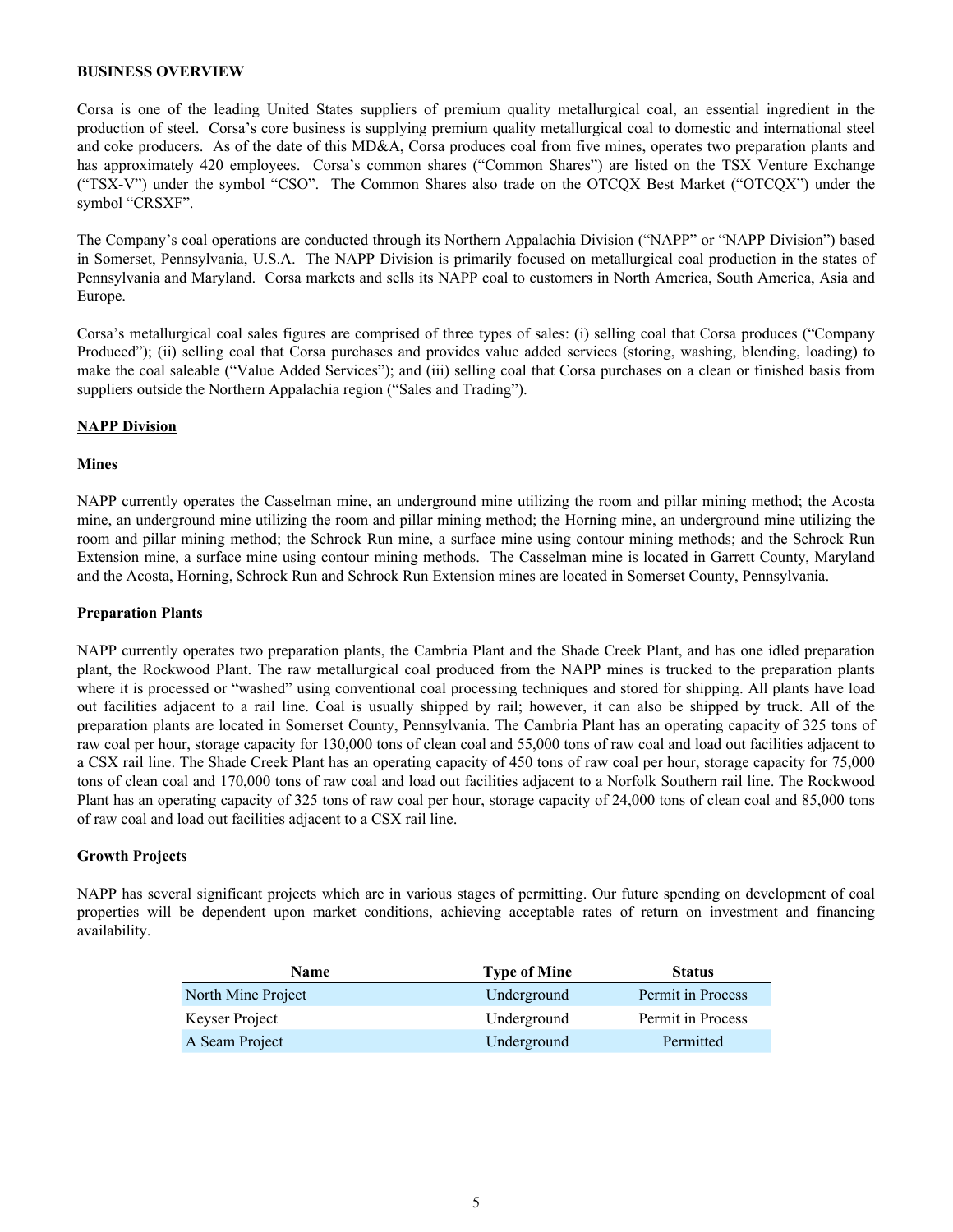#### <span id="page-5-0"></span>**COAL PRICING TRENDS AND OUTLOOK**

Price levels opened the second quarter at \$145/metric ton ("mt") delivered-to-the-port based ("FOBT") for spot deliveries of Australian premium low volatile metallurgical coal and closed the quarter at \$116/mt FOBT. The quarterly average price for the second quarter of 2020 was \$118/mt FOBT for Australian premium low volatile metallurgical coal, compared to \$155/mt FOBT in the first quarter of 2020, and traded in a range from a high of \$145/mt FOBT to a low of \$106/mt FOBT.

Price volatility is expected as the metallurgical coal market responds to changes in both supply and demand across different geographical areas resulting from the workforce restrictions and economic impacts of the COVID-19 pandemic. Due to the uncertainty of the global business impact of COVID-19 on both metallurgical coal supply and demand, on March 30, 2020, Corsa suspended the provision of additional commentary regarding expectations for 2020 metallurgical coal prices. Metallurgical coal supply, demand and pricing outlook commentary will be resumed when deemed appropriate by the Company.

The World Steel Association reported that, through June 2020, global crude steel production fell by 6.0% in the first half of 2020 versus the first half of 2019. However, due to the impact of the COVID-19 pandemic on those submitting production data, the report cautioned that some estimates were used and that the number could be revised in the next update. For the first half of 2020, production was up 1.4% in China and was down 18.3% in the U.S., 17.4% in Japan and 24.2% in India. Crude steel production from the European Union and Brazil was down 18.7% and 17.8%, respectively. Regionally, Asia, which includes China and India, decreased by 3.0%, North America decreased by 17.6% and South America decreased by 19.9%. Following a first quarter 2020 decrease of 1.4% when compared to the first quarter of 2019, global crude steel production was down in April by 13.0%, down in May by 8.7% and down in June by 7.0% when compared to the same months in 2019. When comparing the month of June 2020 to June 2019, crude steel production was down 32.2% in North America, 30.4% in South America, 24.6% in the European Union and 3.0% in Asia. Individual country comparisons of June 2020 to June 2019 show China and Turkey up 4.5% and 4.1%, respectively, and the U.S. down 34.5%, Japan down 36.3%, Brazil down 27.1 % and India down 26.3%.

The World Steel Association released its Short Range Outlook in June and forecasted that steel demand will contract by 6.4% in 2020 and will increase by 3.8% in 2021 with 2021 global steel demand levels nearly returning to the level in 2019. Chinese steel demand is expected to increase by 1.0% in 2020 as compared to 2019 and remain flat in 2021. Excluding China, steel demand from the rest of the world will decrease by 14.2% in 2020 and increase by 8.6% in 2021. Regionally, the collective demand from the United States, Canada and Mexico is forecasted to decrease by 20% in 2020 and increase by 6.2% in 2021; demand from the European Union is forecasted to decrease by 15.8% in 2020 and increase by 10.4% in 2021; the collective demand from Asia and Oceania (excluding China) is forecasted to decrease by 12.6% in 2020 and increase by 8.1% in 2021; and the collective demand from Central and South America is forecasted to decrease by 17.3% in 2020 and increase by 12.2% in 2021. Future demand for metallurgical coal and the availability of supply will be impacted by, among other things, country specific and regional efforts to contain and control the spread of the COVID-19 virus, the economic stimulus activities of each country and global organizations and the operating status and capabilities of our customers and competitors.

The end use of our coal by our customers in coke plants and steel making, the combustion of fuel by equipment used in coal production and the transportation of our coal to our customers, are all sources of greenhouse gases ("GHGs"). As well, coal mining itself can release methane, which is considered to be a more potent GHG than CO2, directly into the atmosphere. These emissions from coal consumption, transportation and production are subject to pending and proposed regulation as part of initiatives to address global climate change. As a result, numerous proposals have been made and are likely to continue to be made at the international, national, regional and state levels of government to monitor and limit emissions of GHGs. The market for our coal may be adversely impacted if comprehensive legislation or regulations focusing on GHG emission reductions are adopted, or if our customers are unable to obtain financing for their operations.

See "Risk Factors" in the Company's annual information form dated March 30, 2020 for the year ended December 31, 2019 for an additional discussion regarding certain factors that could impact coal pricing trends and outlook, as well as the Company's ongoing operations.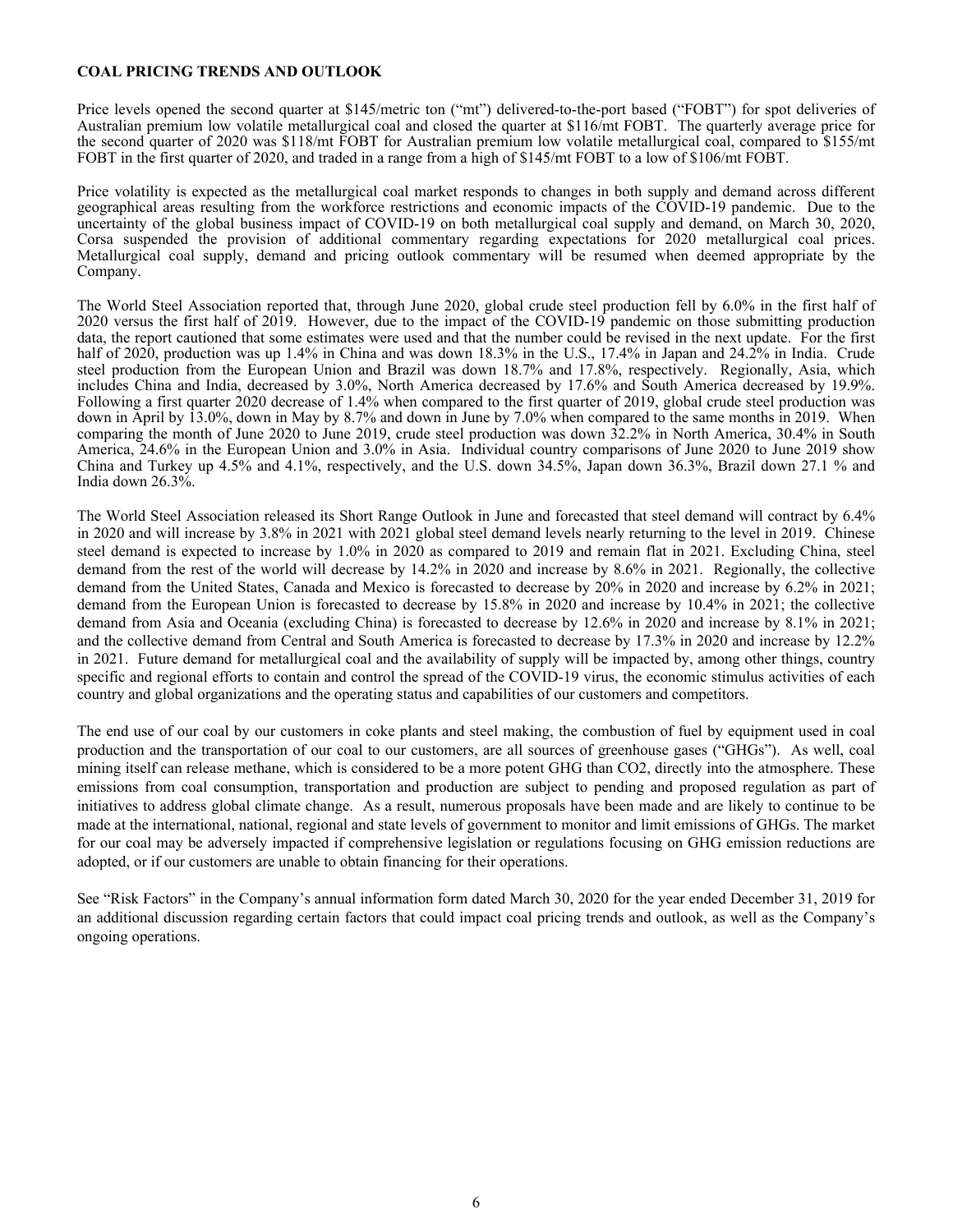# <span id="page-6-0"></span>**FINANCIAL AND OPERATIONAL RESULTS**

|                                             | For the three months ended June 30, |           |              |          |               |           |  |  |
|---------------------------------------------|-------------------------------------|-----------|--------------|----------|---------------|-----------|--|--|
| (in thousands)                              |                                     | 2020      |              | 2019     |               | Variance  |  |  |
| Revenue                                     | $\mathbf{s}$                        | 40,908    | $\mathbb{S}$ | 62,974   | $\mathsf{\$}$ | (22,066)  |  |  |
| Cost of sales                               |                                     | (40,075)  |              | (55,017) |               | 14,942    |  |  |
| Cost of sales - asset impairment            |                                     | (41, 684) |              |          |               | (41, 684) |  |  |
| Total cost of sales                         |                                     | (81,759)  |              | (55,017) |               | (26, 742) |  |  |
| Gross margin                                |                                     | (40, 851) |              | 7,957    |               | (48, 808) |  |  |
|                                             |                                     |           |              |          |               |           |  |  |
| Selling, general and administrative expense |                                     | (2, 444)  |              | (4,155)  |               | 1,711     |  |  |
| (Loss) income from operations               |                                     | (43,295)  |              | 3,802    |               | (47,097)  |  |  |
|                                             |                                     |           |              |          |               |           |  |  |
| Net finance expense                         |                                     | 1,489     |              | (1,019)  |               | 2,508     |  |  |
| Other income                                |                                     | 582       |              | 820      |               | (238)     |  |  |
| (Loss) income before tax                    |                                     | (41, 224) |              | 3,603    |               | (44, 827) |  |  |
|                                             |                                     |           |              |          |               |           |  |  |
| Income tax expense                          |                                     | 89        |              |          |               | 89        |  |  |
| Net and comprehensive (loss) income         |                                     | (41, 313) | S            | 3,603    | \$            | (44, 916) |  |  |
|                                             |                                     |           |              |          |               |           |  |  |
| Diluted (loss) earnings per share           | S                                   | (0.36)    | \$           | 0.03     | \$            | (0.39)    |  |  |

|                                             | For the six months ended June 30, |            |              |            |               |           |  |  |
|---------------------------------------------|-----------------------------------|------------|--------------|------------|---------------|-----------|--|--|
| (in thousands)                              | 2020<br>2019                      |            |              | Variance   |               |           |  |  |
| Revenue                                     | $\mathbf{\hat{S}}$                | 87,633     | $\mathbb{S}$ | 120,308    | $\mathcal{S}$ | (32,675)  |  |  |
| Cost of sales                               |                                   | (85, 158)  |              | (104, 919) |               | 19,761    |  |  |
| Cost of sales - asset impairment            |                                   | (41, 684)  |              |            |               | (41, 684) |  |  |
| Total cost of sales                         |                                   | (126, 842) |              | (104, 919) |               | (21, 923) |  |  |
| Gross margin                                |                                   | (39,209)   |              | 15,389     |               | (54, 598) |  |  |
|                                             |                                   |            |              |            |               |           |  |  |
| Selling, general and administrative expense |                                   | (4, 553)   |              | (8,710)    |               | 4,157     |  |  |
| (Loss) income from operations               |                                   | (43,762)   |              | 6,679      |               | (50, 441) |  |  |
|                                             |                                   |            |              |            |               |           |  |  |
| Net finance expense                         |                                   | (3,935)    |              | (1,387)    |               | (2, 548)  |  |  |
| Other income                                |                                   | 684        |              | 1,313      |               | (629)     |  |  |
| (Loss) income before tax                    |                                   | (47, 013)  |              | 6,605      |               | (53, 618) |  |  |
|                                             |                                   |            |              |            |               |           |  |  |
| Income tax expense                          |                                   | 89         |              |            |               | 89        |  |  |
| Net and comprehensive (loss) income         |                                   | (47, 102)  | \$           | 6,605      | \$            | (53,707)  |  |  |
|                                             |                                   |            |              |            |               |           |  |  |
| Diluted (loss) earnings per share           | \$                                | (0.43)     |              | 0.05       | \$            | (0.48)    |  |  |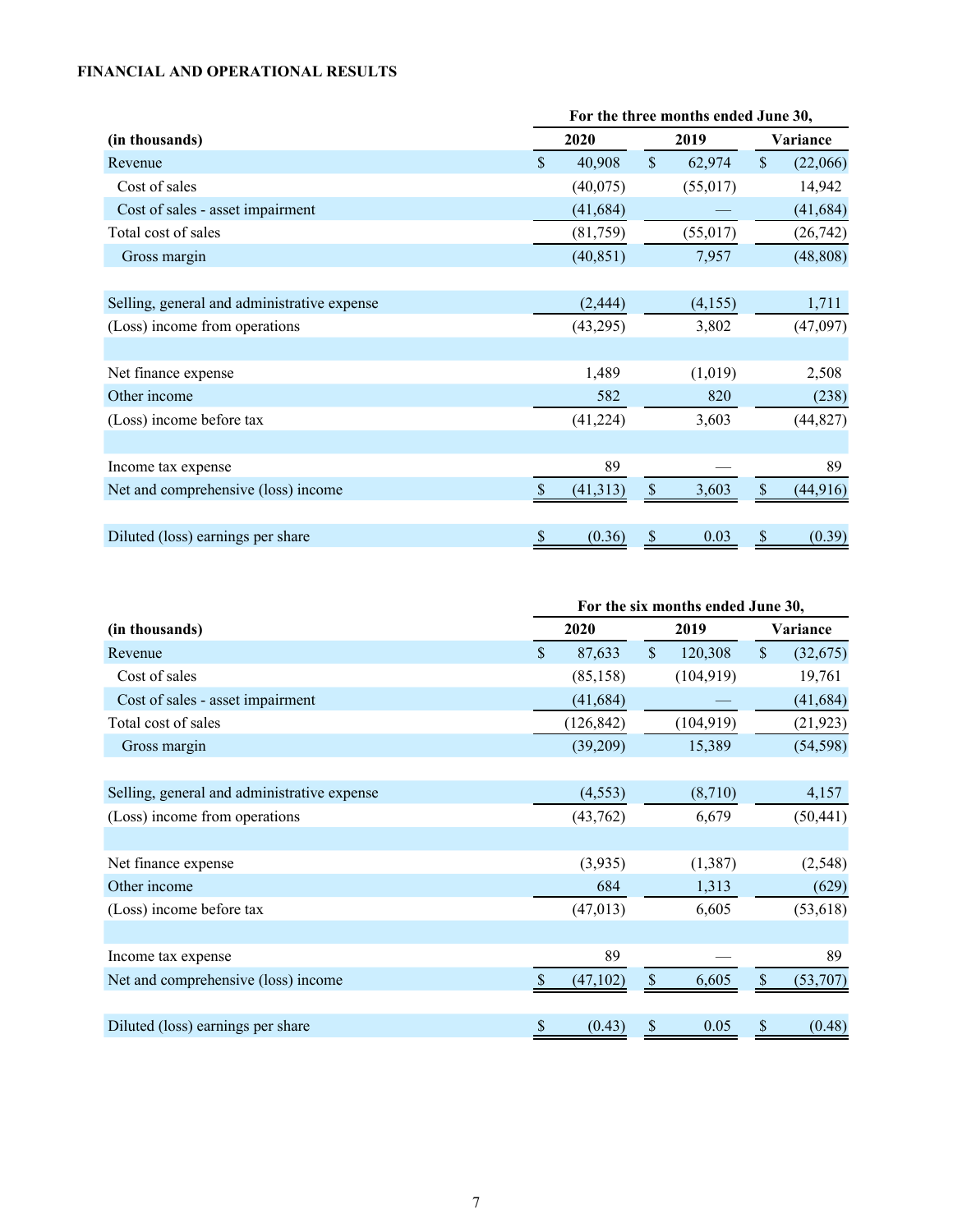# **Operations Summary**

|                                               |               |                 |               | For the three months ended |               |                                   | For the six months ended |          |               |                 |                |           |  |
|-----------------------------------------------|---------------|-----------------|---------------|----------------------------|---------------|-----------------------------------|--------------------------|----------|---------------|-----------------|----------------|-----------|--|
|                                               |               |                 |               | <b>June 30,</b>            |               |                                   |                          |          |               | <b>June 30,</b> |                |           |  |
| (in thousands)                                |               | 2020            |               | 2019                       |               | Variance                          |                          | 2020     |               | 2019            |                | Variance  |  |
| Coal sold - tons                              |               |                 |               |                            |               |                                   |                          |          |               |                 |                |           |  |
| NAPP - metallurgical coal                     |               | 441             |               | 450                        |               | (9)                               |                          | 890      |               | 859             |                | 31        |  |
|                                               |               |                 |               |                            |               |                                   |                          |          |               |                 |                |           |  |
| Realized price per ton sold $^{(1)}$          |               |                 |               |                            |               |                                   |                          |          |               |                 |                |           |  |
| NAPP - metallurgical coal                     | $\mathcal{S}$ | 82.72           | <sup>\$</sup> | 117.48                     | $\mathbb{S}$  | $(34.76)$ \$                      |                          | 86.64    | $\mathcal{S}$ | 117.00          | $\mathcal{S}$  | (30.36)   |  |
| Cash production cost per ton sold $^{(1)(2)}$ |               |                 |               |                            |               |                                   |                          |          |               |                 |                |           |  |
| NAPP - metallurgical coal                     | \$            | 63.04           | \$            | 84.55                      | <sup>\$</sup> | 21.51                             | <sup>\$</sup>            | 67.35    | -S            | 83.92           | S              | 16.57     |  |
|                                               |               |                 |               |                            |               |                                   |                          |          |               |                 |                |           |  |
| Cash cost per ton sold $^{(1)(3)}$            |               |                 |               |                            |               |                                   |                          |          |               |                 |                |           |  |
| NAPP - metallurgical coal                     | $\mathsf{\$}$ | 68.12           | $\mathbb{S}$  | 88.66                      | $\mathbb{S}$  | 20.54                             | $\mathbb{S}$             | 69.88    | $\mathcal{S}$ | 87.48           | <sup>\$</sup>  | 17.60     |  |
| Cash margin per ton sold $^{(1)}$             |               |                 |               |                            |               |                                   |                          |          |               |                 |                |           |  |
| NAPP - metallurgical coal                     | \$            | 14.60           | $\mathcal{S}$ | 28.82                      | $\mathbb{S}$  | $(14.22)$ \$                      |                          | 16.76    | $\mathcal{S}$ | 29.52           | $\mathcal{S}$  | (12.76)   |  |
|                                               |               |                 |               |                            |               |                                   |                          |          |               |                 |                |           |  |
| EBITDA <sup>(1)</sup>                         |               |                 |               |                            |               |                                   |                          |          |               |                 |                |           |  |
| <b>NAPP</b>                                   |               | $$$ (34,886) \$ |               | 11,865                     |               | $(46,751)$ \$ $(32,709)$ \$       |                          |          |               | 23,280          | $\mathbb{S}^-$ | (55,989)  |  |
| Corporate                                     |               | (818)           |               | (1,629)                    |               | 811                               |                          | (1,674)  |               | (3,526)         |                | 1,852     |  |
| Total                                         |               |                 |               |                            |               | 10,236 \$ (45,940) \$ (34,383) \$ |                          |          |               | 19,754          | $\mathbb{S}$   | (54, 137) |  |
|                                               |               |                 |               |                            |               |                                   |                          |          |               |                 |                |           |  |
| Adjusted EBITDA <sup>(1)</sup>                |               |                 |               |                            |               |                                   |                          |          |               |                 |                |           |  |
| <b>NAPP</b>                                   | \$            | 4,914           | \$            | 11,155                     | \$            | $(6,241)$ \$                      |                          | 12,075   | -\$           | 21,615          | $\mathbb{S}$   | (9, 540)  |  |
| Corporate                                     |               | (646)           |               | (1,067)                    |               | 421                               |                          | (1, 415) |               | (2, 343)        |                | 928       |  |
| Total                                         | \$            | 4,268           | $\mathcal{S}$ | 10,088                     | \$            | $(5,820)$ \$                      |                          | 10,660   | $\mathcal{S}$ | 19,272          | \$             | (8,612)   |  |

(1) This is a non-GAAP financial measure. See "Non-GAAP Financial Measures" starting on page 23 of this MD&A.<br>(2) Cash production cost per ton sold excludes purchased coal. This non-GAAP Financial measure is defined in m

Cash production cost per ton sold excludes purchased coal. This non-GAAP Financial measure is defined in more detail in "Non-GAAP Financial Measures" starting on page 23 of this MD&A.

(3) Cash cost per ton sold includes purchased coal. This non-GAAP Financial measure is defined in more detail in "Non-GAAP Financial Measures" starting on page 23 of this MD&A.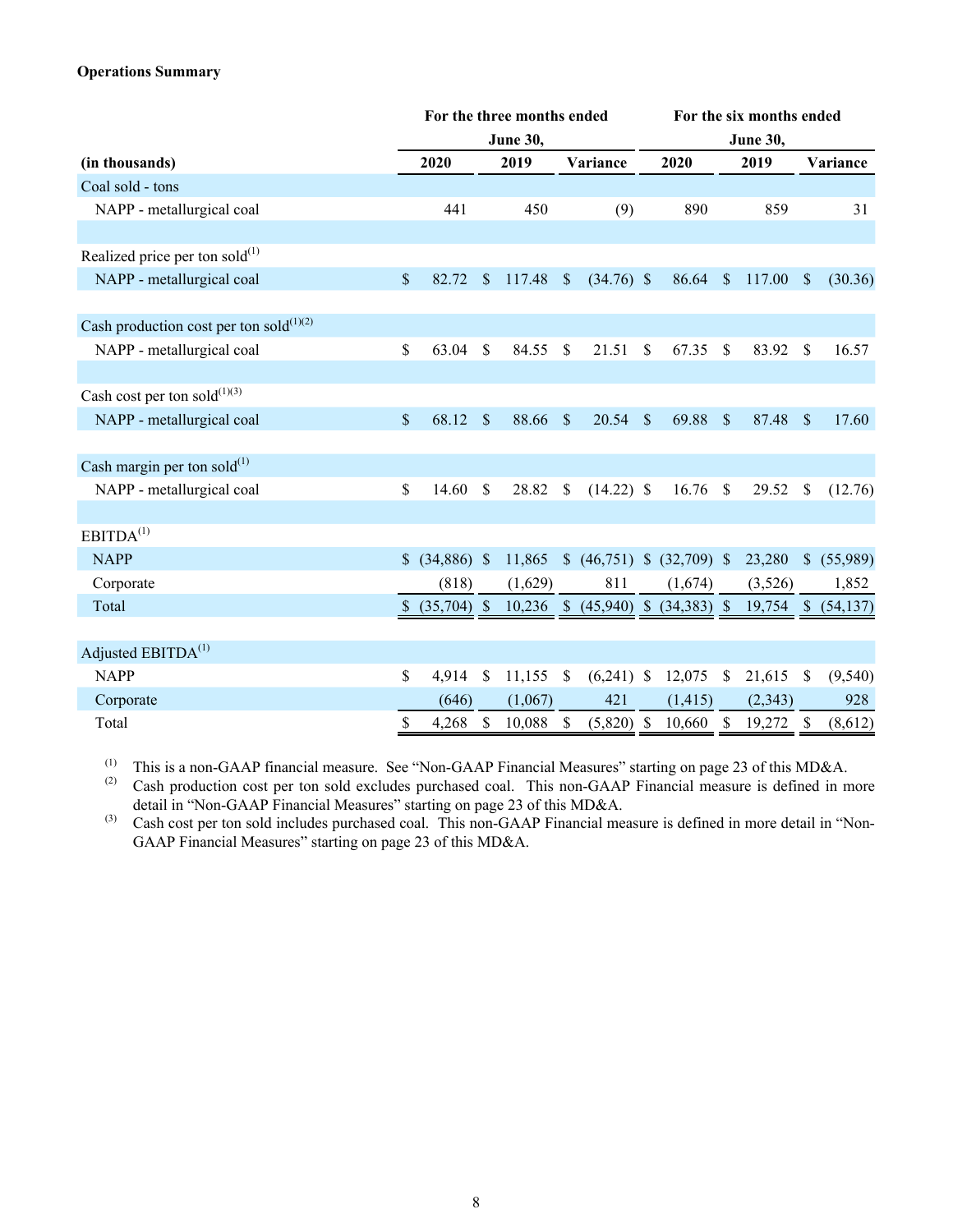# <span id="page-8-0"></span>**REVIEW OF SECOND QUARTER FINANCIAL RESULTS**

|                                             | For the three months ended June 30, 2020 |           |    |           |              |           |  |  |  |
|---------------------------------------------|------------------------------------------|-----------|----|-----------|--------------|-----------|--|--|--|
| (in thousands)                              | <b>NAPP</b>                              |           |    | Corporate | Consolidated |           |  |  |  |
| Revenue                                     | \$.                                      | 40,908    | \$ |           | S            | 40,908    |  |  |  |
| Cost of sales                               |                                          | (40,075)  |    |           |              | (40,075)  |  |  |  |
| Cost of sales - impairment                  |                                          | (41, 684) |    |           |              | (41, 684) |  |  |  |
| Total cost of sales                         |                                          | (81,759)  |    |           |              | (81,759)  |  |  |  |
| Gross margin                                |                                          | (40, 851) |    |           |              | (40, 851) |  |  |  |
| Selling, general and administrative expense |                                          | (1,674)   |    | (770)     |              | (2, 444)  |  |  |  |
| Loss from operations                        |                                          | (42, 525) |    | (770)     |              | (43,295)  |  |  |  |
| Net finance income (expense)                |                                          | 1,864     |    | (375)     |              | 1,489     |  |  |  |
| Other income                                |                                          | 582       |    |           |              | 582       |  |  |  |
| Loss before tax                             |                                          | (40,079)  |    | (1,145)   |              | (41, 224) |  |  |  |
| Income tax expense                          |                                          |           |    | 89        |              | 89        |  |  |  |
| Net and comprehensive loss                  |                                          | (40,079)  |    | (1,234)   | S            | (41, 313) |  |  |  |

## **For the three months ended June 30, 2019**

| (in thousands)                              | <b>NAPP</b> |           | Corporate |          | <b>Consolidated</b> |
|---------------------------------------------|-------------|-----------|-----------|----------|---------------------|
| Revenue                                     | S           | 62,974    | \$        |          | \$<br>62,974        |
| Cost of sales                               |             | (54, 984) |           | (33)     | (55, 017)           |
| Gross margin                                |             | 7,990     |           | (33)     | 7,957               |
| Selling, general and administrative expense |             | (2,749)   |           | (1,406)  | (4,155)             |
| Income (loss) from operations               |             | 5,241     |           | (1, 439) | 3,802               |
| Net finance expense                         |             | (39)      |           | (980)    | (1,019)             |
| Other income                                |             | 820       |           |          | 820                 |
| Income (loss) before tax                    |             | 6,022     |           | (2, 419) | 3,603               |
| Income tax expense (benefit)                |             |           |           |          |                     |
| Net and comprehensive income (loss)         |             | 6,022     |           | (2, 419) | 3,603               |

# **Dollar variance for the three months ended**

|                                             | June 30, 2020 versus 2019 |             |    |           |    |              |  |
|---------------------------------------------|---------------------------|-------------|----|-----------|----|--------------|--|
| (in thousands)                              |                           | <b>NAPP</b> |    | Corporate |    | Consolidated |  |
| Revenue                                     | \$                        | (22,066)    | \$ |           | \$ | (22,066)     |  |
| Cost of sales                               |                           | 14,909      |    | 33        |    | 14,942       |  |
| Cost of sales - asset impairment            |                           | (41, 684)   |    |           |    | (41, 684)    |  |
| Total cost of sales                         |                           | (26, 775)   |    | 33        |    | (26, 742)    |  |
| Gross margin                                |                           | (48, 841)   |    | 33        |    | (48, 808)    |  |
| Selling, general and administrative expense |                           | 1,075       |    | 636       |    | 1,711        |  |
| (Loss) income from operations               |                           | (47,766)    |    | 669       |    | (47,097)     |  |
| Net finance income                          |                           | 1,903       |    | 605       |    | 2,508        |  |
| Other expense                               |                           | (238)       |    |           |    | (238)        |  |
| (Loss) income before tax                    |                           | (46, 101)   |    | 1,274     |    | (44, 827)    |  |
| Income tax expense                          |                           |             |    | 89        |    | 89           |  |
| Net and comprehensive (loss) income         |                           | (46, 101)   |    | 1,185     | \$ | (44, 916)    |  |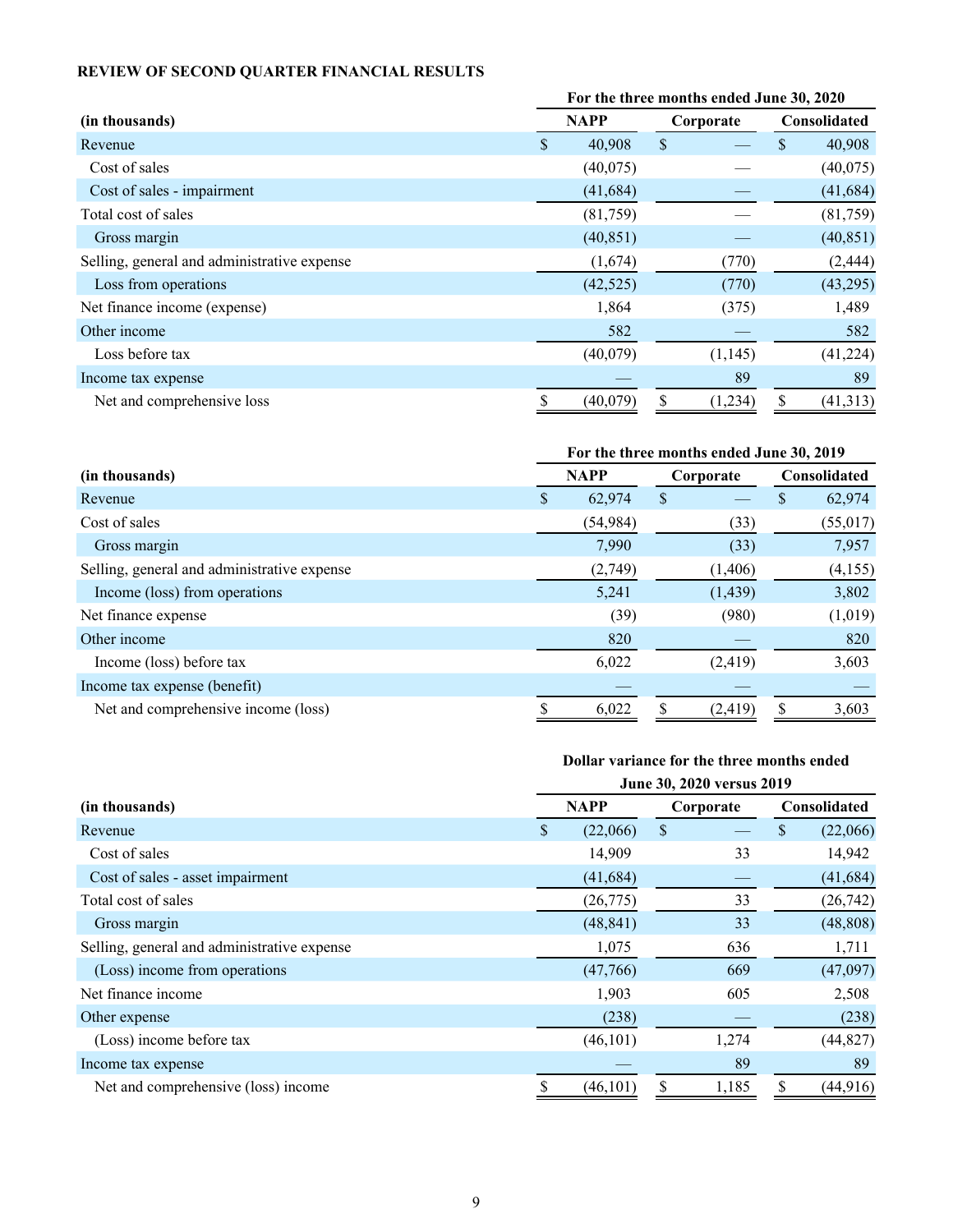## **Operating Segments**

Corsa's two distinct segments are NAPP and Corporate. The financial results of the continuing operating segments for the three months ended June 30, 2020 and 2019 are as follows:

# NAPP Division

*Revenue - NAPP Division*

|                                                   |      | For the three months ended June 30, |      |        |          |           |  |  |  |  |
|---------------------------------------------------|------|-------------------------------------|------|--------|----------|-----------|--|--|--|--|
| (in thousands)                                    | 2020 |                                     | 2019 |        | Variance |           |  |  |  |  |
| Metallurgical coal revenue (at preparation plant) | D    | 36,481                              |      | 52,866 | S        | (16, 385) |  |  |  |  |
| Thermal coal revenue (at preparation plant)       |      | 44                                  |      | 107    |          | (63)      |  |  |  |  |
| Transportation revenue                            |      | 3,878                               |      | 8,281  |          | (4, 403)  |  |  |  |  |
| Tolling revenue                                   |      | 505                                 |      | 1,720  |          | (1,215)   |  |  |  |  |
|                                                   |      | 40,908                              |      | 62,974 |          | (22,066)  |  |  |  |  |

- Metallurgical coal revenue, net of transportation charges, decreased \$16,385 as a result of lower sales prices which caused revenue to decrease by \$15,328 and reduced sales volumes which decreased revenue by \$1,057. Metallurgical coal sold was 441 tons and 450 tons for the three months ended June 30, 2020 and 2019, respectively, a decrease of 9 tons. Realized price per ton sold decreased \$34.76 primarily due to the decline in the metallurgical coal market, largely driven by the COVID-19 pandemic.
- Revenue associated with the transportation of coal to the loading terminal or customer decreased \$4,403 as a result of reduced rail rates which was the result of the decline in the metallurgical coal market as well as increased domestic sales and sales to coal traders where the Company is not responsible for the transportation costs.
- Tolling revenue decreased as a result of processing less third party coal at the preparation plant due to the conclusion of a toll washing contract on December 31, 2019.

*Cost of sales - NAPP Division*

Cost of sales consists of the following:

|                                                         | For the three months ended June 30, |      |        |    |          |  |  |  |  |
|---------------------------------------------------------|-------------------------------------|------|--------|----|----------|--|--|--|--|
| (in thousands)                                          | 2020                                | 2019 |        |    | Variance |  |  |  |  |
| Mining and processing costs                             | \$<br>19,493                        | \$   | 25,249 | \$ | (5,756)  |  |  |  |  |
| Purchased coal costs                                    | 8,797                               |      | 12,928 |    | (4,131)  |  |  |  |  |
| Royalty expense                                         | 1,794                               |      | 1,826  |    | (32)     |  |  |  |  |
| Amortization expense                                    | 5,020                               |      | 5,634  |    | (614)    |  |  |  |  |
| Transportation costs from preparation plant to customer | 3,878                               |      | 8,281  |    | (4, 403) |  |  |  |  |
| Idle mine expense                                       | 78                                  |      | 323    |    | (245)    |  |  |  |  |
| Tolling costs                                           | 313                                 |      | 802    |    | (489)    |  |  |  |  |
| Change in estimate of reclamation provision             | 278                                 |      |        |    | 278      |  |  |  |  |
| Write-off of advance royalties and other assets         | (13)                                |      |        |    | (13)     |  |  |  |  |
| Other costs                                             | 437                                 |      | (59)   |    | 496      |  |  |  |  |
| Cost of sales                                           | 40,075                              |      | 54,984 |    | (14,909) |  |  |  |  |
| Cost of sales - asset impairment                        | 41,684                              |      |        |    | 41,684   |  |  |  |  |
| Total cost of sales                                     | \$<br>81,759                        | \$   | 54,984 | \$ | 26,775   |  |  |  |  |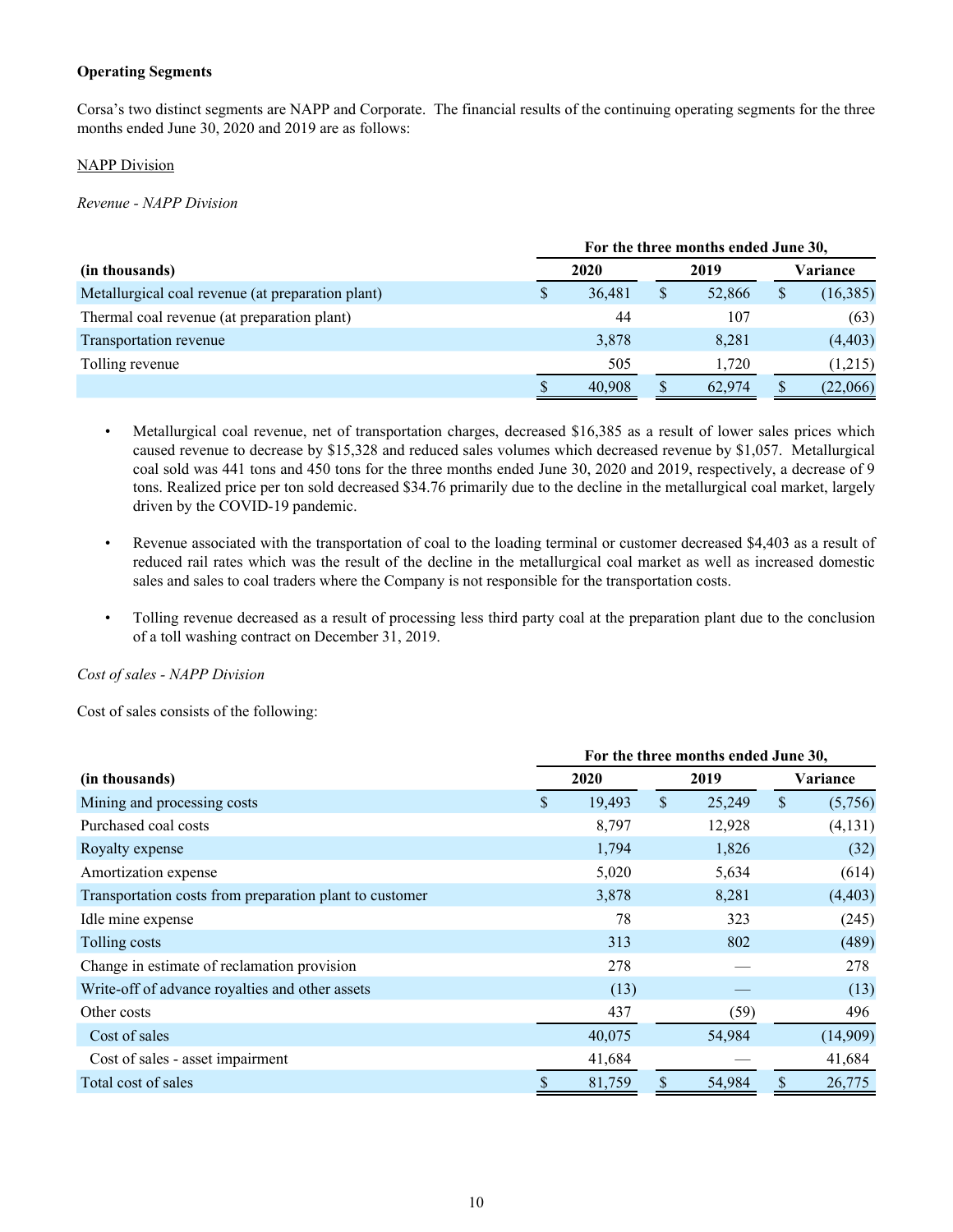- Mining and processing costs decreased primarily due to lower costs per ton as a result of improved operating performance and reduced overtime and repairs and maintenance expenses. This decrease was partially offset by additional volumes produced and sold during the three months ended June 30, 2020 as compared to 2019 period.
- Purchased coal costs decreased primarily due to reduced volumes of purchased metallurgical coal and lower cost per ton purchased and sold during the three months ended June 30, 2020 as compared to 2019 period.
- Amortization expense decreased primarily due to reduced mineral interest depletion and reduced capital expenditures.
- Transportation costs decreased as a result of reduced rail rates which was the result of the decline in the metallurgical coal market as well as increased domestic sales and sales to coal traders where the Company is not responsible for the transportation costs.
- Tolling costs decreased as a result processing less third party coal at the preparation plant.
- The Company recognized an asset impairment charge during the three months ended June 30, 2020 due to the identification of a triggering event as a result of the continued deterioration of both the domestic and export metallurgical coal markets, driven in large part by the COVID-19 pandemic.
- Other costs increased due to various items, none of which were individually material.

#### *Selling, general and administrative expense - NAPP Division*

Selling, general and administrative expense consists of the following:

|                                  | For the three months ended June 30, |       |              |       |          |         |  |  |  |
|----------------------------------|-------------------------------------|-------|--------------|-------|----------|---------|--|--|--|
| (in thousands)                   | 2020                                |       |              | 2019  | Variance |         |  |  |  |
| Salaries and other compensations | D                                   | 646   | <sup>S</sup> | 900   | \$       | (254)   |  |  |  |
| <b>Employee benefits</b>         |                                     | 233   |              | 306   |          | (73)    |  |  |  |
| Selling expense                  |                                     | 255   |              | 865   |          | (610)   |  |  |  |
| Professional fees                |                                     | 224   |              | 227   |          | (3)     |  |  |  |
| Office expenses and insurance    |                                     | 265   |              | 368   |          | (103)   |  |  |  |
| Other                            |                                     | 51    |              | 83    |          | (32)    |  |  |  |
|                                  |                                     | 1,674 |              | 2,749 |          | (1,075) |  |  |  |

• Selling, general and administrative expense related to the NAPP Division decreased primarily due to a reduction in selling expenses for export sales commissions paid to third party agents, a decrease in letter of credit fees as a result of fewer export vessels that required letters of credit and a reduction in staffing levels as a result of various administrative changes that occurred subsequent to the three months ended June 30, 2019.

*Net finance expense (income) - NAPP Division*

|                                                            | For the three months ended June 30, |          |   |       |    |          |  |  |  |
|------------------------------------------------------------|-------------------------------------|----------|---|-------|----|----------|--|--|--|
| (in thousands)                                             |                                     | 2020     |   | 2019  |    | Variance |  |  |  |
| Change in market value of restricted cash expense (income) |                                     | (2, 815) | S | (885) | \$ | (1,930)  |  |  |  |
| Bond premium expense                                       |                                     | 509      |   | 365   |    | 144      |  |  |  |
| Accretion on reclamation provision                         |                                     | 279      |   | 380   |    | (101)    |  |  |  |
| Interest expense                                           |                                     | 173      |   | 209   |    | (36)     |  |  |  |
| Interest income                                            |                                     | (10)     |   | (32)  |    | 22       |  |  |  |
| Other                                                      |                                     |          |   |       |    | (2)      |  |  |  |
|                                                            |                                     | (1, 864) |   | 39    |    | 1,903)   |  |  |  |

Net finance expense decreased primarily due to the change in market value of the water treatment trust fund accounts. The value of these trust funds are marked to market on a monthly basis and significant market gains were recognized in the three months ended June 30, 2020 compared to the 2019 period.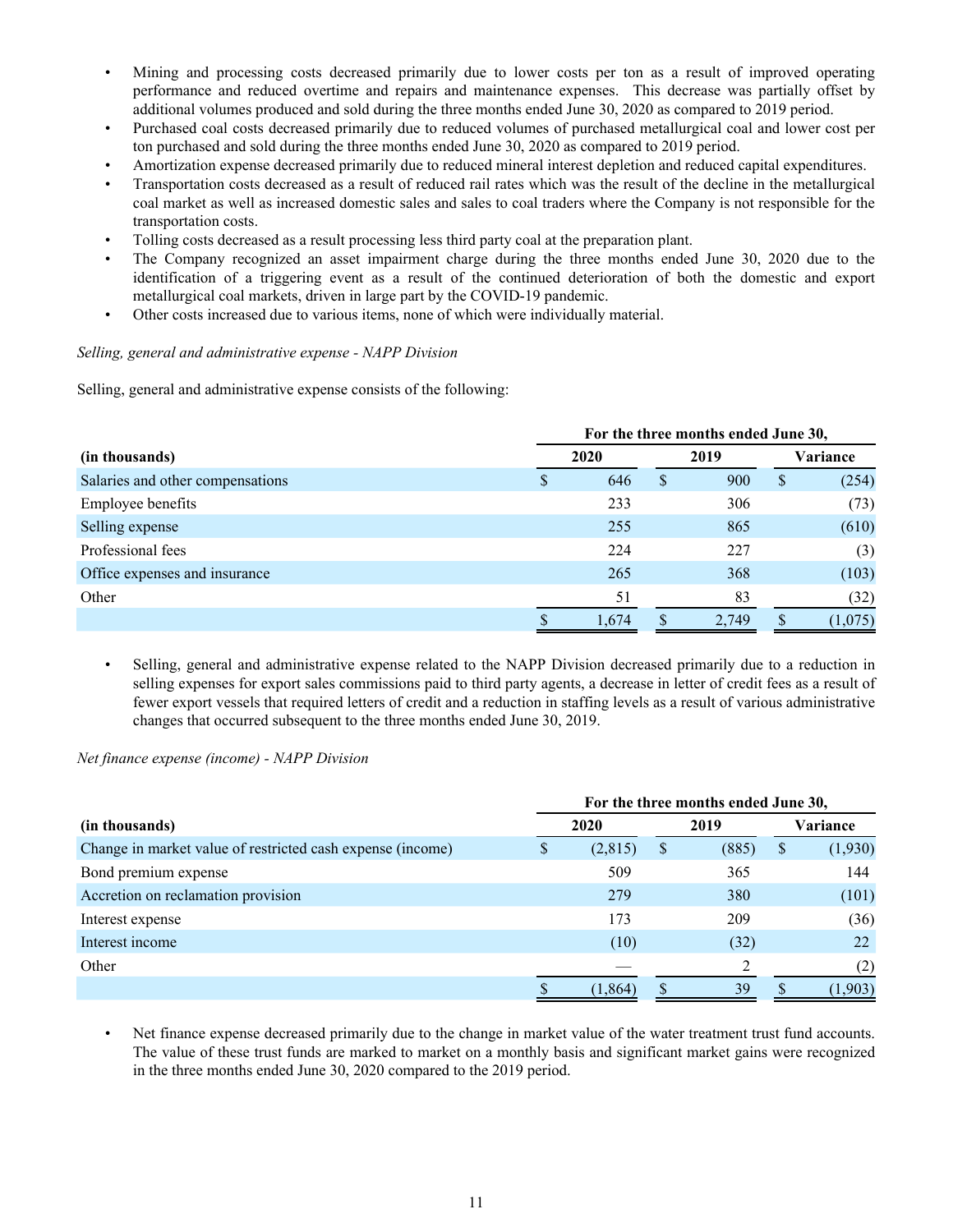## Corporate Division

*Selling, general and administrative expense - Corporate Division*

Selling, general and administrative expense consists of the following:

|                                  | For the three months ended June 30, |   |       |    |          |  |  |
|----------------------------------|-------------------------------------|---|-------|----|----------|--|--|
| (in thousands)                   | 2020                                |   | 2019  |    | Variance |  |  |
| Salaries and other compensations | 397                                 | S | 924   | \$ | (527)    |  |  |
| <b>Employee benefits</b>         | 29                                  |   | 74    |    | (45)     |  |  |
| Professional fees                | 251                                 |   | 238   |    | 13       |  |  |
| Office expenses and insurance    | 91                                  |   | 117   |    | (26)     |  |  |
| Other                            |                                     |   | 53    |    | (51)     |  |  |
|                                  | 770                                 |   | 1.406 |    | (636)    |  |  |

• Selling, general and administrative expenses decreased primarily due to reduced corporate staffing levels in the 2020 period.

## *Net finance expense (income) - Corporate Division*

Net finance expense (income) consists of the following:

|                                             | For the three months ended June 30, |     |  |         |  |          |  |  |
|---------------------------------------------|-------------------------------------|-----|--|---------|--|----------|--|--|
| (in thousands)                              | 2020                                |     |  | 2019    |  | Variance |  |  |
| Interest expense                            | 327                                 |     |  | 757     |  | (430)    |  |  |
| Accretion of discount on loan payable       |                                     | 8   |  | 232     |  | (224)    |  |  |
| Accretion of Revolving Credit Facility fees |                                     | 35  |  |         |  | 35       |  |  |
| Foreign exchange loss                       |                                     |     |  | $\perp$ |  | 6        |  |  |
| Interest income                             |                                     |     |  | (8)     |  |          |  |  |
|                                             |                                     | 375 |  | 980     |  | (605)    |  |  |

• Net finance expense decreased in the three months ended June 30, 2020 compared to 2019 period primarily due to the debt refinancing that occurred in August 2019. As a result of this refinancing, the total principal outstanding decreased and the combined interest rate of the new debt under the New Credit Facilities (as defined herein) is lower than the previous debt's rate under the \$25 million senior secured term credit facility between the Company and Sprott Resource Lending Corp., dated August 19, 2014. Also, as a result of the refinancing, the debt discount accretion decreased as a result of expensing the discount associated with the previous debt in August 2019.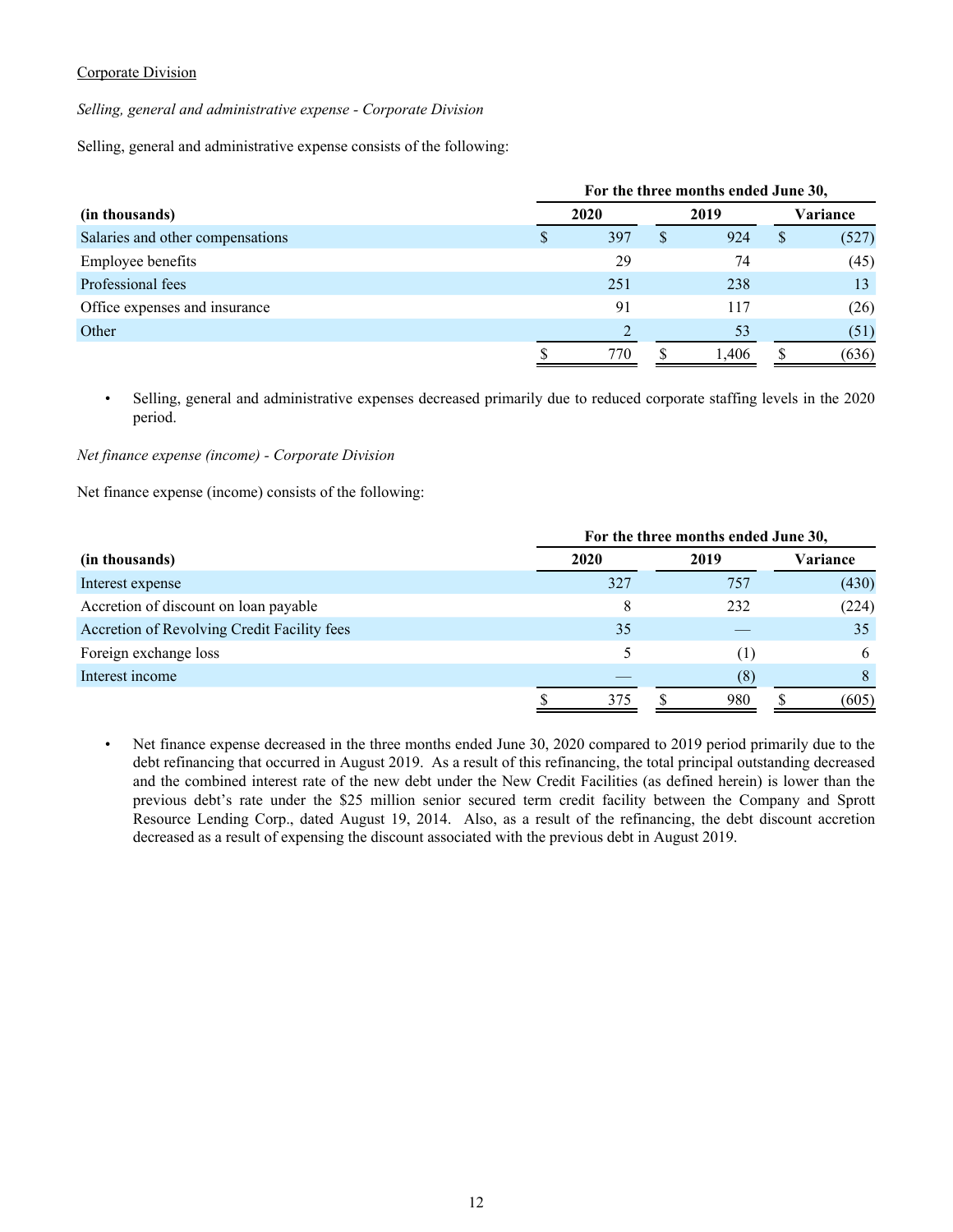# <span id="page-12-0"></span>**REVIEW OF YEAR-TO-DATE FINANCIAL RESULTS**

|                                             | For the six months ended June 30, 2020 |             |               |           |   |              |  |
|---------------------------------------------|----------------------------------------|-------------|---------------|-----------|---|--------------|--|
| (in thousands)                              |                                        | <b>NAPP</b> |               | Corporate |   | Consolidated |  |
| Revenue                                     | \$.                                    | 87,633      | $\mathbf{\$}$ |           | S | 87,633       |  |
| Cost of sales                               |                                        | (85, 158)   |               |           |   | (85, 158)    |  |
| Cost of sales - asset impairment            |                                        | (41, 684)   |               |           |   | (41, 684)    |  |
| Total cost of sales                         |                                        | (126, 842)  |               |           |   | (126, 842)   |  |
| Gross margin                                |                                        | (39,209)    |               |           |   | (39,209)     |  |
| Selling, general and administrative expense |                                        | (2,973)     |               | (1,580)   |   | (4, 553)     |  |
| Loss from operations                        |                                        | (42, 182)   |               | (1,580)   |   | (43,762)     |  |
| Net finance expense                         |                                        | (3,126)     |               | (809)     |   | (3,935)      |  |
| Other income (expense)                      |                                        | 685         |               | (1)       |   | 684          |  |
| Loss before tax                             |                                        | (44, 623)   |               | (2,390)   |   | (47, 013)    |  |
| Income tax expense                          |                                        |             |               | 89        |   | 89           |  |
| Net and comprehensive loss                  |                                        | (44, 623)   |               | (2, 479)  |   | (47, 102)    |  |

# **For the six months ended June 30, 2019**

| (in thousands)                              | <b>NAPP</b> |            | Corporate |         | <b>Consolidated</b> |            |
|---------------------------------------------|-------------|------------|-----------|---------|---------------------|------------|
| Revenue                                     | S           | 120,308    | \$        |         | S                   | 120,308    |
| Cost of sales                               |             | (104, 855) |           | (64)    |                     | (104, 919) |
| Gross margin                                |             | 15,453     |           | (64)    |                     | 15,389     |
| Selling, general and administrative expense |             | (5,632)    |           | (3,078) |                     | (8,710)    |
| Income (loss) from operations               |             | 9,821      |           | (3,142) |                     | 6,679      |
| Net finance income (expense)                |             | 642        |           | (2,029) |                     | (1,387)    |
| Other income                                |             | 1,313      |           |         |                     | 1,313      |
| Income (loss) before tax                    |             | 11,776     |           | (5,171) |                     | 6,605      |
| Income tax expense (benefit)                |             |            |           |         |                     |            |
| Net and comprehensive income (loss)         |             | 11,776     |           | (5,171) |                     | 6,605      |

# **Dollar variance for the six months ended**

|                                             | June 30, 2020 versus 2019 |             |    |           |    |                     |
|---------------------------------------------|---------------------------|-------------|----|-----------|----|---------------------|
| (in thousands)                              |                           | <b>NAPP</b> |    | Corporate |    | <b>Consolidated</b> |
| Revenue                                     | \$                        | (32,675)    | \$ |           | \$ | (32, 675)           |
| Cost of sales                               |                           | 19,697      |    | 64        |    | 19,761              |
| Cost of sales - asset impairment            |                           | (41, 684)   |    |           |    | (41, 684)           |
| Total cost of sales                         |                           | (21,987)    |    | 64        |    | (21, 923)           |
| Gross margin                                |                           | (54, 662)   |    | 64        |    | (54, 598)           |
| Selling, general and administrative expense |                           | 2,659       |    | 1,498     |    | 4,157               |
| (Loss) income from operations               |                           | (52,003)    |    | 1,562     |    | (50, 441)           |
| Net finance (expense) income                |                           | (3,768)     |    | 1,220     |    | (2, 548)            |
| Other expense                               |                           | (628)       |    | (1)       |    | (629)               |
| (Loss) income before tax                    |                           | (56,399)    |    | 2,781     |    | (53, 618)           |
| Income tax expense                          |                           |             |    | 89        |    | 89                  |
| Net and comprehensive (loss) income         | \$                        | (56, 399)   | \$ | 2,692     | \$ | (53,707)            |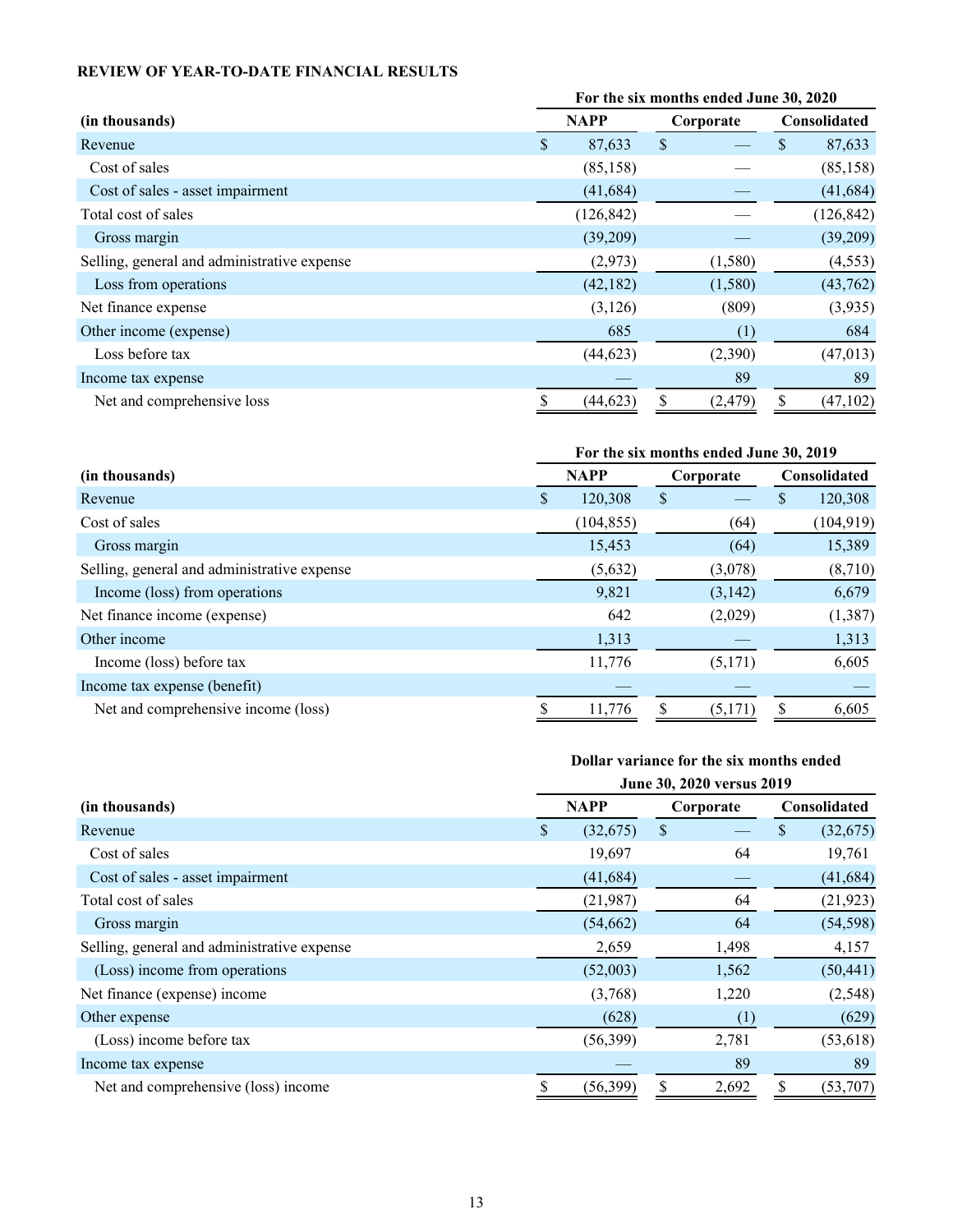## **Operating Segments**

Corsa's two distinct segments are NAPP and Corporate. The financial results of the continuing operating segments for the six months ended June 30, 2020 and 2019 are as follows:

#### **NAPP Division**

*Revenue - NAPP Division*

|                                                   |   | For the six months ended June 30, |  |         |    |           |  |  |  |
|---------------------------------------------------|---|-----------------------------------|--|---------|----|-----------|--|--|--|
| (in thousands)                                    |   | 2020                              |  | 2019    |    | Variance  |  |  |  |
| Metallurgical coal revenue (at preparation plant) | S | 77.113                            |  | 100,502 | \$ | (23, 389) |  |  |  |
| Thermal coal revenue (at preparation plant)       |   | 209                               |  | 444     |    | (235)     |  |  |  |
| Transportation revenue                            |   | 9,409                             |  | 15,482  |    | (6,073)   |  |  |  |
| Tolling revenue                                   |   | 902                               |  | 3,880   |    | (2,978)   |  |  |  |
|                                                   |   | 87,633                            |  | 120,308 |    | (32, 675) |  |  |  |

- Metallurgical coal revenue, net of transportation charges, decreased \$23,389 as a result of lower sales prices which caused revenue to decrease by \$27,016; however, the decrease in metallurgical coal revenue was partially offset by increased sales volumes which increased revenue by \$3,627. Metallurgical coal sold was 890 tons and 859 tons for the six months ended June 30, 2020 and 2019, respectively, an increase of 31 tons. Realized price per ton sold decreased \$30.36 primarily due to the decline in the metallurgical coal market, largely driven by the COVID-19 pandemic.
- Revenue associated with the transportation of coal to the loading terminal or customer decreased \$6,073 as a result of reduced rail rates which was the result of the decline in the metallurgical coal market as well as increased domestic sales and sales to coal traders where the Company is not responsible for the transportation costs.
- Tolling revenue decreased as a result of processing less third party coal at the preparation plant due to the conclusion of a toll washing contract on December 31, 2019.

*Cost of sales - NAPP Division*

Cost of sales consists of the following:

|                                                         | For the six months ended June 30, |    |         |    |           |  |  |
|---------------------------------------------------------|-----------------------------------|----|---------|----|-----------|--|--|
| (in thousands)                                          | 2020                              |    | 2019    |    | Variance  |  |  |
| Mining and processing costs                             | \$<br>45,135                      | \$ | 47,299  | \$ | (2,164)   |  |  |
| Purchased coal costs                                    | 13,574                            |    | 24,946  |    | (11, 372) |  |  |
| Royalty expense                                         | 3,695                             |    | 3,406   |    | 289       |  |  |
| Amortization expense                                    | 11,524                            |    | 11,096  |    | 428       |  |  |
| Transportation costs from preparation plant to customer | 9,409                             |    | 15,482  |    | (6,073)   |  |  |
| Idle mine expense                                       | 165                               |    | 795     |    | (630)     |  |  |
| Tolling costs                                           | 572                               |    | 1,871   |    | (1,299)   |  |  |
| Change in estimate of reclamation provision             | 278                               |    |         |    | 278       |  |  |
| Write-off of advance royalties and other assets         | 419                               |    |         |    | 419       |  |  |
| Other costs                                             | 387                               |    | (40)    |    | 427       |  |  |
| Cost of sales                                           | 85,158                            |    | 104,855 |    | (19,697)  |  |  |
| Cost of sales - asset impairment                        | 41,684                            |    |         |    | 41,684    |  |  |
| Total cost of sales                                     | 126,842                           |    | 104,855 | \$ | 21,987    |  |  |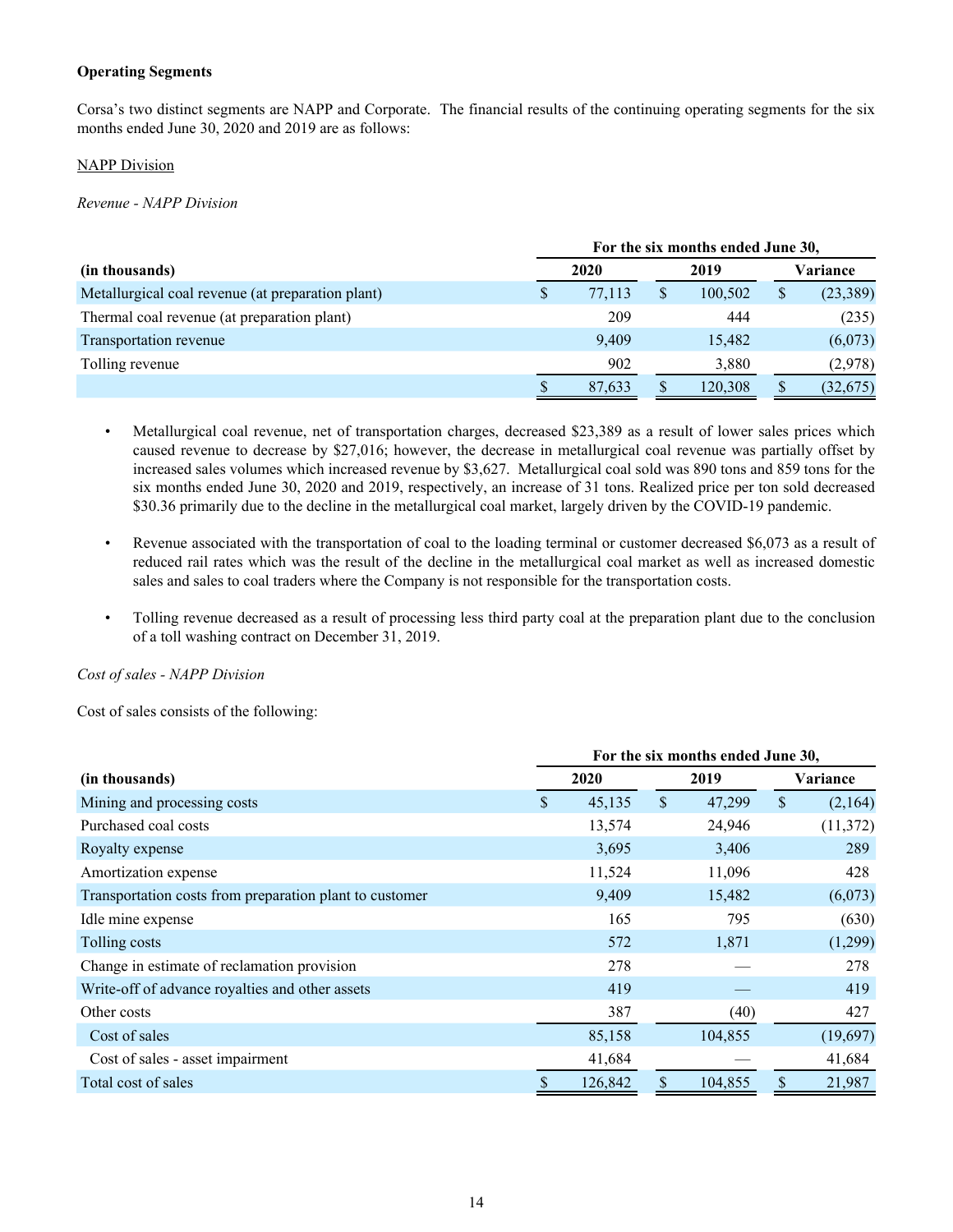- Mining and processing costs decreased primarily due to lower costs per ton as a result of improved operating performance and reduced overtime and repairs and maintenance expenses. This decrease was partially offset by additional volumes produced and sold during the six months ended June 30, 2020 as compared to 2019 period.
- Purchased coal costs decreased primarily due to reduced volumes of purchased metallurgical coal and lower cost per ton purchased and sold during the six months ended June 30, 2020 as compared to 2019 period.
- Transportation costs decreased as a result of reduced rail rates which was the result of the decline in the metallurgical coal market as well as increased domestic sales and sales to coal traders where the Company is not responsible for the transportation costs.
- Idle mine expense decreased as a result of the Quecreek mine sealing efforts that occurred in the 2019 period. The mine was finally sealed subsequent to the six months ending June 30, 2019.
- Tolling costs decreased as a result processing less third party coal at the preparation plant.
- The Company recognized an asset impairment charge during the six months ended June 30, 2020 due to the identification of a triggering event as a result of the continued deterioration of both the domestic and export metallurgical coal markets, driven in large part by the COVID-19 pandemic.
- The write-off of advance royalties and other assets was the result of terminating lease agreements where the Company has no plans to mine the coal on these previously leased areas.
- Other costs increased due to various items, none of which were individually material.

# *Selling, general and administrative expense - NAPP Division*

Selling, general and administrative expense consists of the following:

|                                  | For the six months ended June 30, |   |       |     |          |  |  |  |
|----------------------------------|-----------------------------------|---|-------|-----|----------|--|--|--|
| (in thousands)                   | 2020                              |   | 2019  |     | Variance |  |  |  |
| Salaries and other compensations | \$<br>1,376                       | S | 1,939 | \$  | (563)    |  |  |  |
| Employee benefits                | 429                               |   | 566   |     | (137)    |  |  |  |
| Selling expense                  | 112                               |   | 1,762 |     | (1,650)  |  |  |  |
| Professional fees                | 430                               |   | 430   |     |          |  |  |  |
| Office expenses and insurance    | 490                               |   | 734   |     | (244)    |  |  |  |
| Other                            | 136                               |   | 201   |     | (65)     |  |  |  |
|                                  | 2,973                             |   | 5,632 | \$. | (2,659)  |  |  |  |

• Selling, general and administrative expense related to the NAPP Division decreased primarily due to a reduction in selling expenses for export sales commissions paid to third party agents, a decrease in letter of credit fees as a result of fewer export vessels that required letters of credit and a reduction in staffing levels as a result of various administrative changes that occurred subsequent to the six months ended June 30, 2019.

*Net finance expense (income) - NAPP Division*

|                                                            | For the six months ended June 30, |       |      |         |          |       |  |  |
|------------------------------------------------------------|-----------------------------------|-------|------|---------|----------|-------|--|--|
| (in thousands)                                             | 2020                              |       | 2019 |         | Variance |       |  |  |
| Change in market value of restricted cash expense (income) |                                   | 1,323 | S    | (2,488) | \$       | 3,811 |  |  |
| Bond premium expense                                       |                                   | 877   |      | 729     |          | 148   |  |  |
| Accretion on reclamation provision                         |                                   | 560   |      | 756     |          | (196) |  |  |
| Interest expense                                           |                                   | 390   |      | 408     |          | (18)  |  |  |
| Interest income                                            |                                   | (24)  |      | (52)    |          | 28    |  |  |
| Other                                                      |                                   |       |      |         |          | (5)   |  |  |
|                                                            |                                   | 3,126 |      | (642)   |          | 3,768 |  |  |

• Net finance expense increased primarily due to the change in market value of the water treatment trust fund accounts. The value of these trust funds are marked to market on a monthly basis and significant market losses were recognized in the six months ended June 30, 2020 compared to market gains during the 2019 period.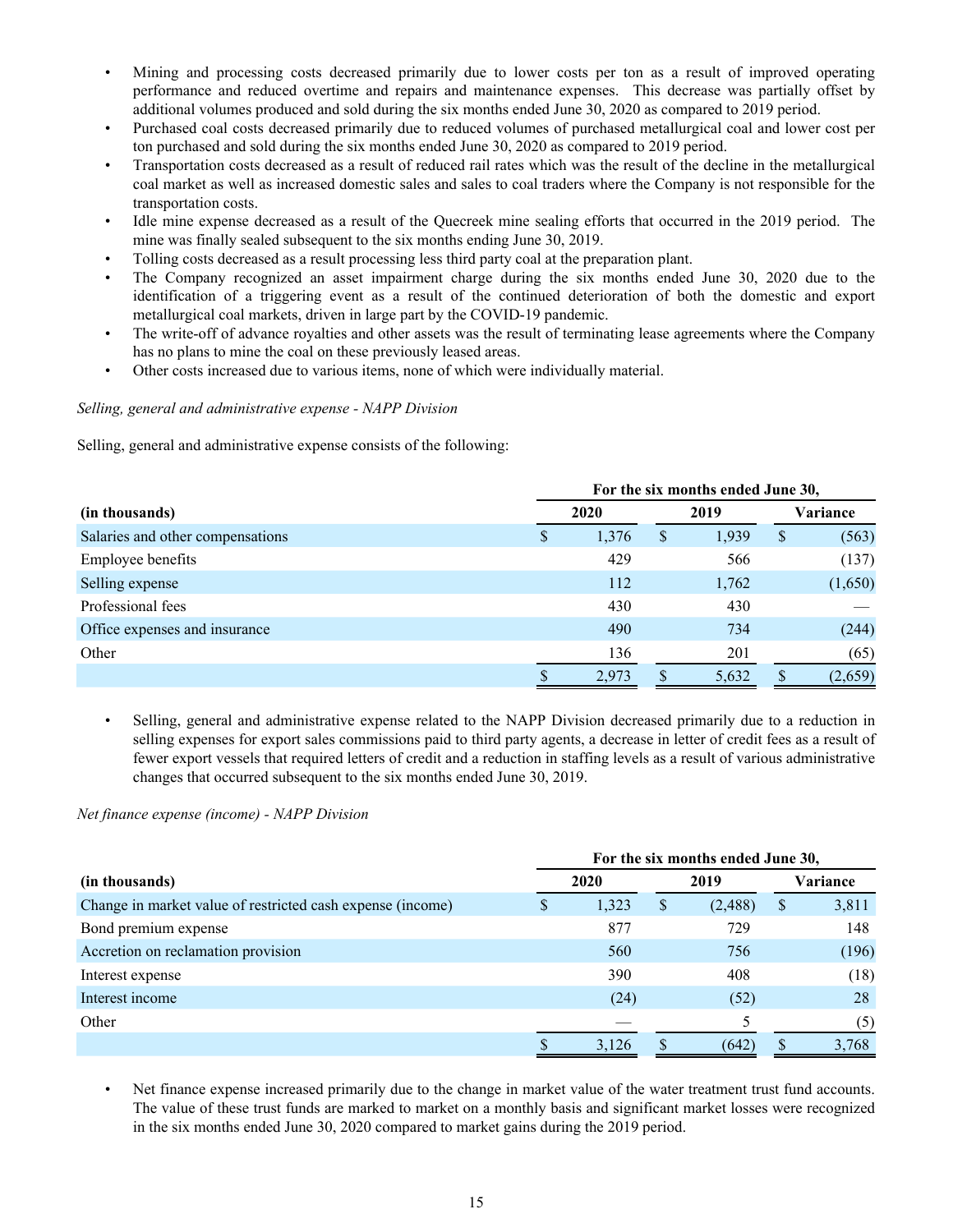## Corporate Division

*Selling, general and administrative expense - Corporate Division*

Selling, general and administrative expense consists of the following:

|                                  |   | For the six months ended June 30, |              |       |    |          |  |  |  |
|----------------------------------|---|-----------------------------------|--------------|-------|----|----------|--|--|--|
| (in thousands)                   |   | 2020                              |              | 2019  |    | Variance |  |  |  |
| Salaries and other compensations | S | 762                               | <sup>S</sup> | 2,007 | \$ | (1,245)  |  |  |  |
| <b>Employee benefits</b>         |   | 58                                |              | 149   |    | (91)     |  |  |  |
| Professional fees                |   | 533                               |              | 569   |    | (36)     |  |  |  |
| Office expenses and insurance    |   | 213                               |              | 240   |    | (27)     |  |  |  |
| Other                            |   | 14                                |              | 113   |    | (99)     |  |  |  |
|                                  |   | 1,580                             |              | 3,078 |    | (1, 498) |  |  |  |

• Selling, general and administrative expenses decreased primarily due to reduced corporate staffing levels in the 2020 period.

## *Net finance expense (income) - Corporate Division*

Net finance expense (income) consists of the following:

|                                             | For the six months ended June 30, |  |       |  |          |  |  |  |
|---------------------------------------------|-----------------------------------|--|-------|--|----------|--|--|--|
| (in thousands)                              | 2020                              |  | 2019  |  | Variance |  |  |  |
| Interest expense                            | 716                               |  | 1,581 |  | (865)    |  |  |  |
| Accretion of discount on loan payable       | 17                                |  | 461   |  | (444)    |  |  |  |
| Accretion of Revolving Credit Facility fees | 71                                |  |       |  |          |  |  |  |
| Foreign exchange loss                       |                                   |  |       |  |          |  |  |  |
| Interest income                             |                                   |  | (15)  |  |          |  |  |  |
|                                             | 809                               |  | 2,029 |  | (1,220)  |  |  |  |

• Net finance expense decreased in the six months ended June 30, 2020 compared to 2019 period primarily due to the debt refinancing that occurred in August 2019. As a result of this refinancing, the total principal outstanding decreased and the combined interest rate of the new debt under the New Credit Facilities is lower than the previous debt's rate under the \$25 million senior secured term credit facility between the Company and Sprott Resource Lending Corp., dated August 19, 2014. Also, as a result of the refinancing, the debt discount accretion decreased as a result of expensing the discount associated with the previous debt in August 2019.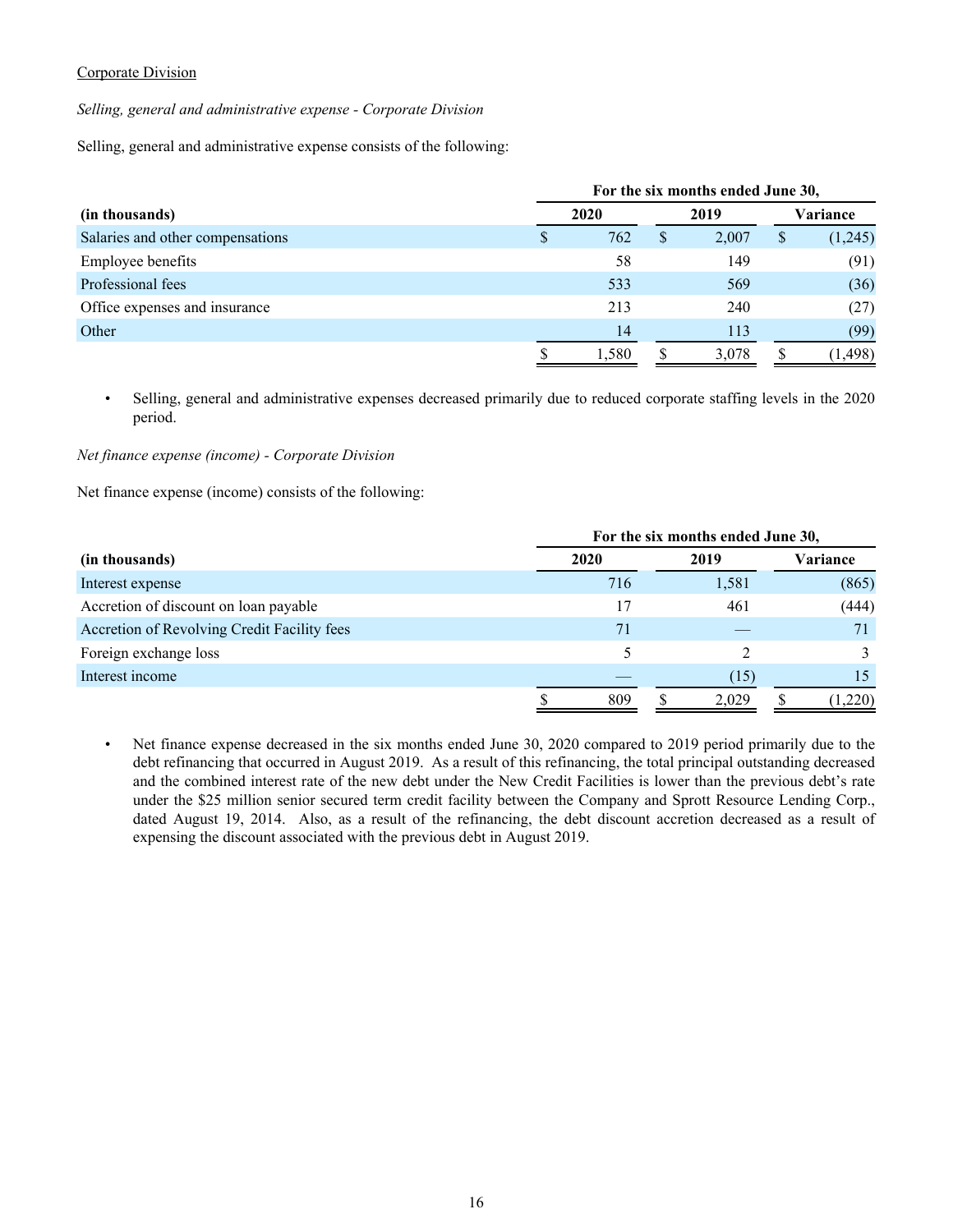# <span id="page-16-0"></span>**FINANCIAL CONDITION**

|                          | June 30, |         |               | December 31, |                 |  |
|--------------------------|----------|---------|---------------|--------------|-----------------|--|
| (in thousands)           | 2020     |         | 2019          |              | Variance        |  |
| Current assets           | \$       | 37,166  | \$            | 48,526       | \$<br>(11,360)  |  |
| Non-current assets       |          | 167,292 |               | 220,800      | (53, 508)       |  |
| Total assets             |          | 204,458 |               | 269,326      | \$<br>(64, 868) |  |
|                          |          |         |               |              |                 |  |
| Current liabilities      | \$       | 23,828  | $\mathsf{\$}$ | 32,195       | \$<br>(8,367)   |  |
| Non-current liabilities  |          | 76,409  |               | 85,973       | (9, 564)        |  |
| <b>Total liabilities</b> |          | 100,237 | \$.           | 118,168      | \$<br>(17, 931) |  |
|                          |          |         |               |              |                 |  |
| Total equity             |          | 104,221 | \$            | 151,158      | \$<br>(46, 937) |  |

- Current assets decreased primarily due to a reduction in accounts receivable due to increased collections and timing of shipments where the operating cash flows were utilized to reduce the borrowings on the Revolving Credit Facility (as defined herein).
- Non-current assets decreased as a result of an asset impairment charge due to the identification of a triggering event as a result of the continued deterioration of both the domestic and export metallurgical coal markets, driven in large part by the COVID-19 pandemic. Non-current assets also decreased due to the amortization of property, plant and equipment and a decrease in the market value of the restricted cash investments.
- Current liabilities decreased primarily due to the general timing of accounts payable and were partially offset by the current portion of the Paycheck Protection Program Loans (as defined herein).
- Non-current liabilities decreased primarily due to repayments on the Revolving Credit Facility, the loan payable in connection with the 36<sup>th</sup> Street Facility (as defined herein) and equipment lease payments. These decreases were partially offset by the long-term portion of the Paycheck Protection Program Loans.
- Total equity decreased as a result of the net and comprehensive loss that occurred during the period and the impact of stock-based compensation.

## **LIQUIDITY AND CAPITAL RESOURCES**

Our historical sources of cash have been coal sales to customers, processing fees earned, borrowings on the New Credit Facilities since August 16, 2019, borrowings from the Paycheck Protection Program and proceeds received from the issuance of securities. Our primary uses of cash have been for funding existing operations, capital expenditures, reclamation and water treatment obligations, water treatment trust funding, debt service costs and professional fees. We expect to fund maintenance capital, debt service, bonding collateral increases and liquidity requirements with cash on hand, projected cash flow from operations and borrowings on the Revolving Credit Facility. Our future spending on growth capital expenditures and development of coal properties will be dependent upon market conditions, achieving acceptable rates of return on investment and financing availability.

If our cash flows from operations are less than we require, or the impacts to the metallurgical coal market primarily due to the COVID-19 pandemic do not improve, we may need to incur additional debt or issue additional equity. From time to time we may need to access the long-term and short-term capital markets to obtain financing. Although we believe that we can currently finance our operations on acceptable terms and conditions, our access to, and the availability of, financing on acceptable terms and conditions in the future will be affected by many factors, including the liquidity of the overall capital markets, the current state of the global economy and restrictions in our existing debt agreements and any other future debt agreements. There can be no assurance that we will have or continue to have access to the capital markets on terms that are acceptable to us.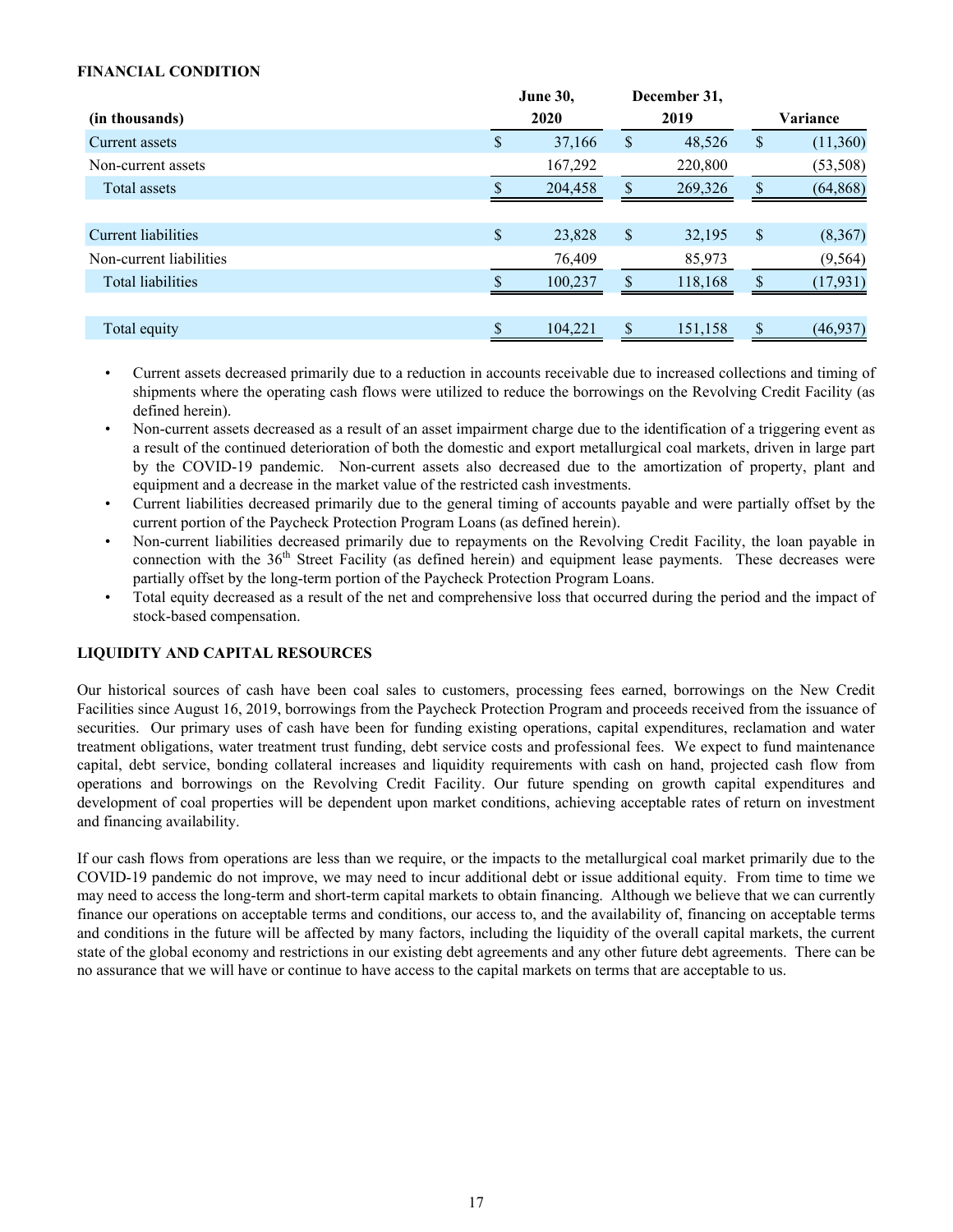|                                               |              | June 30,     |                    | December 31, |               |
|-----------------------------------------------|--------------|--------------|--------------------|--------------|---------------|
| (in thousands)                                |              | 2020         |                    | 2019         | Variance      |
| Cash                                          |              | \$<br>15,001 |                    | 4,296        | \$<br>10,705  |
|                                               |              |              |                    |              |               |
| Working capital                               | $\mathbb{S}$ | 13,338       | $\$$               | 16,331       | \$<br>(2,993) |
|                                               |              |              |                    |              |               |
| Revolving Credit Facility unused availability | S.           | 6,793        | \$                 | 6,736        | \$<br>57      |
|                                               |              |              |                    |              |               |
| <b>Total Debt</b>                             |              |              |                    |              |               |
| Notes payable                                 | \$           |              | \$                 | 7            | \$<br>(7)     |
| Lease liabilities                             |              | 3,872        |                    | 3,521        | 351           |
| Revolving Credit Facility                     |              |              |                    | 14,490       | (14, 490)     |
| Loan payable                                  |              | 9,603        |                    | 10,858       | (1,255)       |
| Paycheck Protection Program loans payable     |              | 8,353        |                    |              | 8,353         |
|                                               | \$           | 21,828       | $\mathbf{\hat{S}}$ | 28,876       | \$<br>(7,048) |

# Working Capital

Working capital decreased primarily due to increased customer collections and timing of shipments partially offset by general timing of trade payables and cash borrowed pursuant to the Paycheck Protection Program Loans.

As a result of the various covenants related to the New Credit Facilities, we intend to manage maintenance and growth capital expenditures in order to service the New Credit Facilities and comply with the financial covenants.

There are no legal or practical restrictions on the ability of Corsa's subsidiaries to transfer funds to Corsa or for Corsa to transfer funds to its subsidiaries for liquidity management.

## Surety Bond Cash Collateral

In January 2020, in connection with a request for a bond increase, the Company's previous surety bond provider, which had issued approximately \$59,000 of reclamation and other bonds, required a substantial increase in the restricted cash posted as collateral against these bonds as well as the new bond. Due to the request for additional collateral, the Company has entered into an agreement with a new surety bond provider to replace all of its existing reclamation and other bonds, as well as to issue the new bond at a future date when required. The new agreement required the transfer of the existing collateral of \$5,000, an initial deposit of \$1,000 and requires quarterly installment payments of \$250 to increase the level of cash collateral over time to reach the target set by the new surety of 25% of the issued bond amount.

## Total Debt

Debt decreased as a result of utilizing operating cash flows and borrowings from the Paycheck Protection Program to fund payroll expenses which permitted operating cash flows to be utilized to reduce the borrowings on the Revolving Credit Facility and allowed the Company to make normal debt service payments related to the loan payable in connection with the 36<sup>th</sup> Street Facility, note payable and lease liabilities.

#### Paycheck Protection Program Loans

In connection with the COVID-19 pandemic, the U.S. Small Business Administration ("SBA"), an agency of the U.S. federal government, is administering the Paycheck Protection Program (15 U.S.C. § 636(a)(36)), a loan program designed to incentivize qualifying businesses to keep their workers on payroll. Under the Paycheck Protection Program: (i) loans will be fully forgiven if the funds are used for payroll costs, interest on mortgages, rent and utilities (at least 60% of the forgiven amount must be used for payroll), and partially forgiven if full-time equivalent headcount declines, or if salaries and wages decrease; (ii) interest on the loans is charged at 1% and principal and interest payments are to begin seven months from the date of the loan, with a maturity date of five years from the date of the loan; (iii) no collateral is required; (iv) neither the U.S. federal government nor lenders will charge any fees; and (v) the loans are guaranteed by the SBA.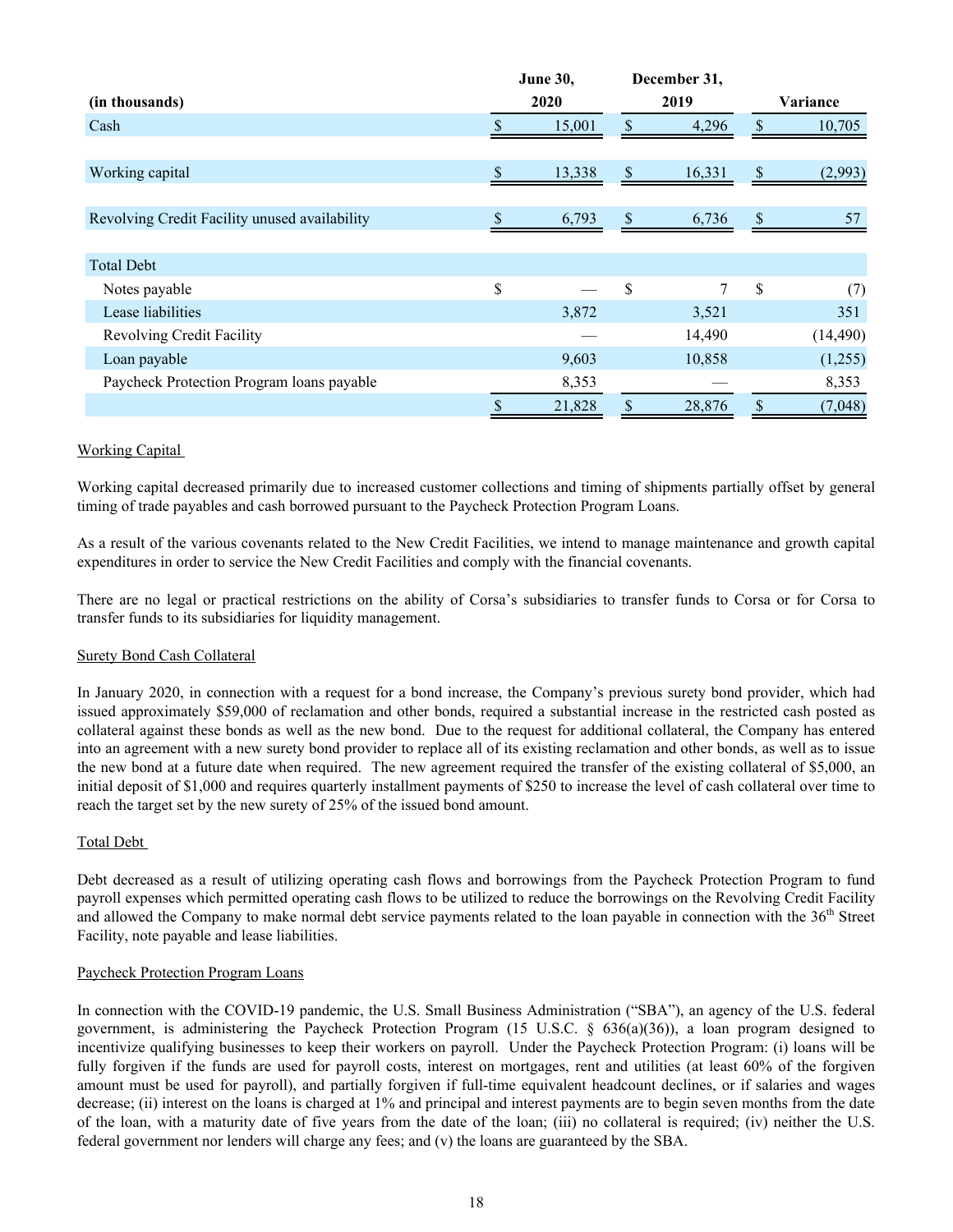In April 2020, two of Corsa's U.S. subsidiaries, Wilson Creek Holdings, Inc. and Wilson Creek Energy, LLC, entered into loan agreements under the Paycheck Protection Program providing for loans in an aggregate amount of \$8,353 (the "Paycheck Protection Program Loans"). The loan agreements are with KeyBank, as lender, and include standard terms and conditions under the Paycheck Protection Program. The Company used the funds as contemplated under the Paycheck Protection Program and, accordingly, expects the loans to be fully or substantially forgiven.

## **Cash Flows from Continuing Operations**

|                                  |                        |         |    | For the three months ended |  |         |      | For the six months ended |    |                 |        |         |  |  |  |  |
|----------------------------------|------------------------|---------|----|----------------------------|--|---------|------|--------------------------|----|-----------------|--------|---------|--|--|--|--|
|                                  |                        |         |    | <b>June 30,</b>            |  |         |      |                          |    | <b>June 30,</b> |        |         |  |  |  |  |
|                                  | 2020<br>2019<br>Change |         |    |                            |  |         | 2020 | 2019                     |    |                 | Change |         |  |  |  |  |
| Cash Flows:                      |                        |         |    |                            |  |         |      |                          |    |                 |        |         |  |  |  |  |
| Provided by operating activities | \$12,902               |         | S  | 8,754                      |  | 4,148   |      | \$21,209                 | S. | 14,472          |        | 6,737   |  |  |  |  |
| Used in investing activities     |                        | (1,071) |    | (3,311)                    |  | 2,240   |      | (2,598)                  |    | (4,820)         |        | 2,222   |  |  |  |  |
| Used in financing activities     |                        | (936)   |    | (898)                      |  | (38)    |      | (7,906)                  |    | (4,876)         |        | (3,030) |  |  |  |  |
| (Decrease) increase in cash      | 10,895                 |         |    | 4,545                      |  | 6,350   |      | 10,705                   |    | 4,776           |        | 5,929   |  |  |  |  |
| Cash at beginning of period      |                        | 4,106   |    | 10,355                     |  | (6,249) |      | 4,296                    |    | 10,124          |        | (5,828) |  |  |  |  |
| Cash at end of period            | 15,001                 |         | S. | 14,900                     |  | 101     | S.   | 15,001                   |    | 14,900          |        | 101     |  |  |  |  |

• Cash flow provided by operating activities increased during the three and six months ended June 30, 2020 compared to the 2019 periods as a result of timing of working capital items and reduced reclamation and water treatment activities. These increases in cash provided by operating activities was partially offset by the net and comprehensive loss from operations adjusting for non-cash items.

- Cash used in investing activities for the three and six months ended June 30, 2020 was lower than the respective periods in 2019 as a result of reduced capital expenditures. Capital expenditures were reduced as a result of the metallurgical coal market conditions.
- Cash used in financing activities increased during the three months ended June 30, 2020 as a result of fully paying down the Company's Revolving Credit Facility, scheduled loan payable payments and lower payments related to the lease liabilities and notes payable. These increases in cash used in financing activities was partially offset by borrowings received from the Paycheck Protection Program Loans.
- Cash used in financing activities increased during the six months ended June 30, 2020 as a result of fully paying down the Company's Revolving Credit Facility partially offset by borrowings received from the Paycheck Protection Program Loans and lower loan payable repayments in connection with the  $36<sup>th</sup>$  Street Facility as a result of higher principal payments in the 2019 period for the Company's previous loan payable.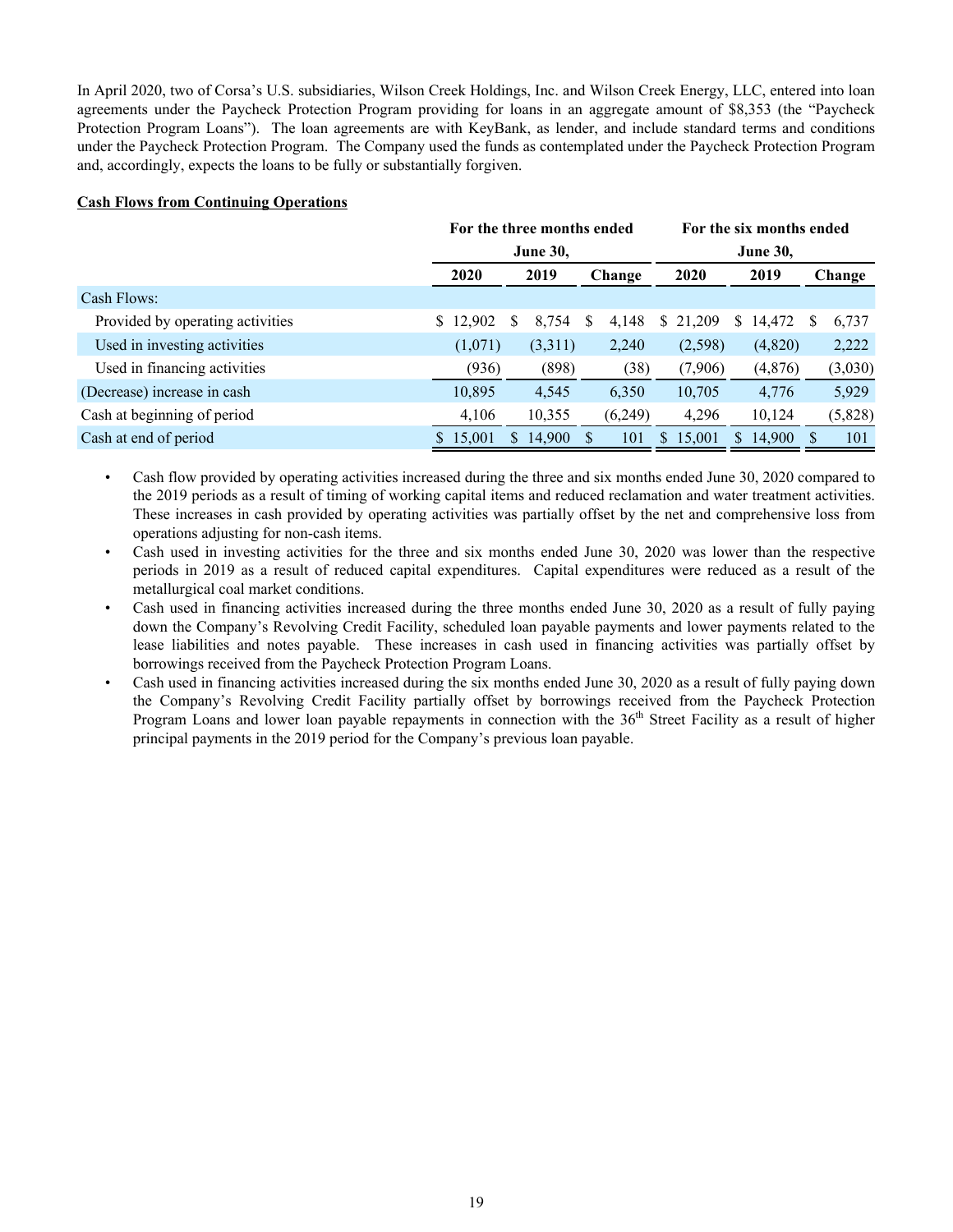## **Capital Expenditures**

The equipment and development added to property, plant and equipment and the cash flow impact (adjusting the increase to property plant and equipment for non-cash transactions) for the six months ended June 30, 2020 were as follows:

|                                  | Increase to     | <b>Cash Flow</b> |
|----------------------------------|-----------------|------------------|
|                                  | <b>PP&amp;E</b> | Impact           |
| Maintenance capital expenditures |                 |                  |
| Deep mines                       | \$<br>677       | \$<br>607        |
| Surface mines                    | 919             | 78               |
| Plant                            | 162             | 125              |
| Administrative                   |                 |                  |
|                                  | 1,758           | 810              |
| Growth capital expenditures      |                 |                  |
| Deep mines                       | 219             | 216              |
| Surface mines                    |                 |                  |
| Plant                            |                 |                  |
|                                  | 219             | 216              |
|                                  |                 |                  |
| Total capital expenditures       | \$<br>1,977     | \$<br>1,026      |

Corsa's capital expenditures for the six months ended June 30, 2020 were primarily focused on maintenance capital to replace mining equipment. Corsa's future spending on property, plant and equipment at its operations and development of coal properties will be dependent upon market conditions, achieving acceptable rates of return on investment, compliance with financial covenants and financing availability. For disclosure regarding Corsa's purchase order firm commitments, relating to the procurement of replacement mining equipment to maintain Corsa's capacity, see "Contractual Obligations".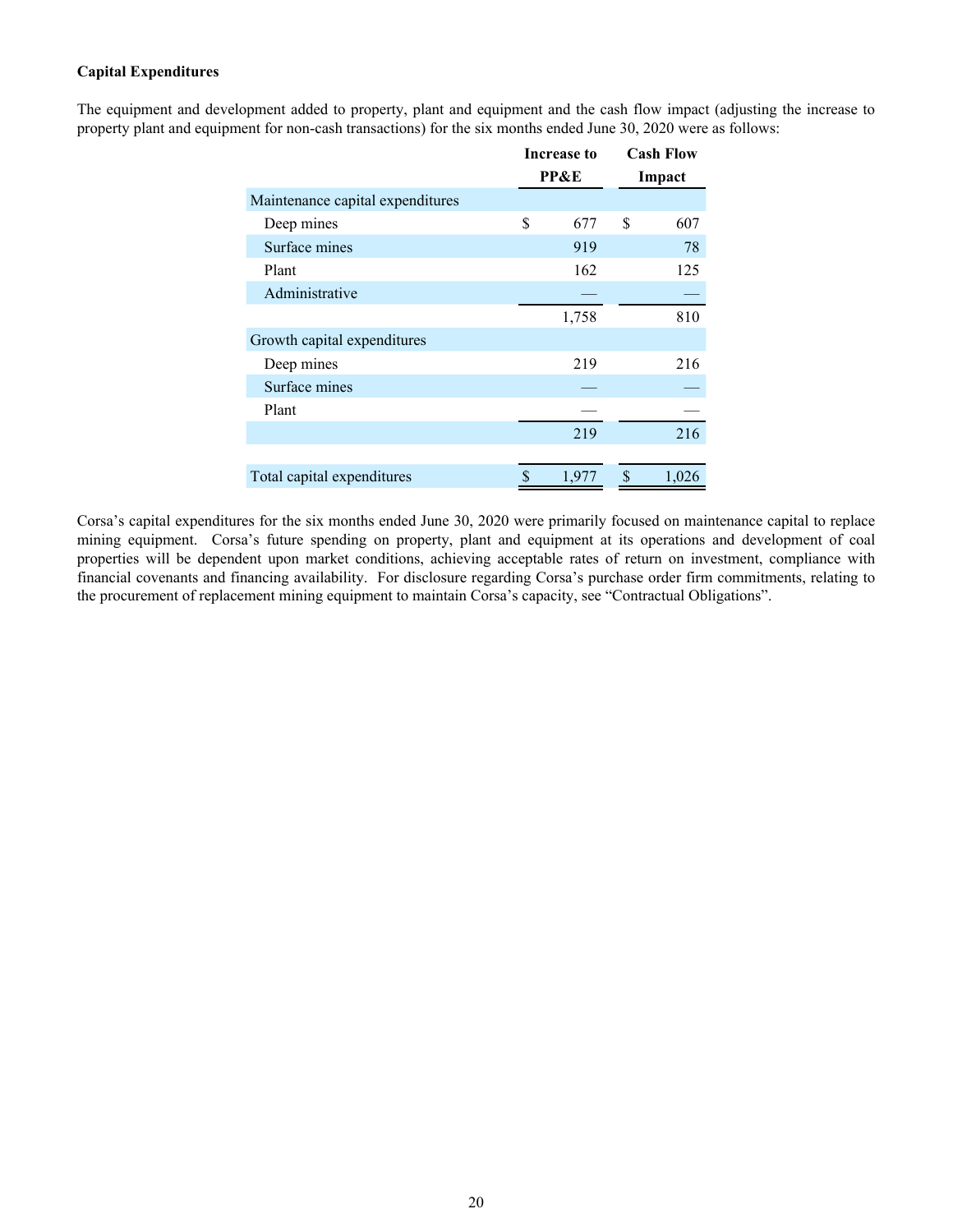## <span id="page-20-0"></span>**GUIDANCE**

On January 30, 2020, the World Health Organization declared the COVID-19 outbreak a "Public Health Emergency of International Concern" and on March 11, 2020, declared COVID-19 a pandemic. The current COVID-19 pandemic is significantly impacting the global economy and commodity and financial markets. The full extent and impact of the COVID-19 pandemic remains unknown and continues to rapidly evolve. Given the extreme volatility in financial markets and commodity prices, along with uncertainty regarding the impact thereof on the future performance of the Company, the Company does not believe it is appropriate to issue full year guidance at this time for fiscal 2020. The Company will continue to evaluate events and circumstances and will provide guidance when appropriate and as information is available.

#### **DEBT COVENANTS**

Corsa has certain covenants it is required to meet under its New Credit Facilities and lease obligations. Certain measures included in the covenant calculations are not readily identifiable from Corsa's consolidated statements of operations and comprehensive income (loss) or consolidated balance sheets. These measures are considered to be non-GAAP financial measures and, as such, a further description of the covenant calculations is included below. Corsa was in compliance with all covenants at June 30, 2020.

#### **Revolving Credit Facility**

The covenants required to be met under the three-year credit and security agreement dated August 16, 2019 between KeyBank, as lender, and certain wholly-owned subsidiaries of the Company, as borrowers (the "Revolving Credit Facility"), are described below. Such measurements are made with reference to the consolidated results of Corsa.

- Minimum Fixed Charge Coverage Ratio<sup>(1)</sup> of not less than 1.10 to 1.00 (measured quarterly)
- Capital Expenditures of not more than \$11,000 on an annual basis (measured quarterly)
- (1) Minimum Fixed Charge Coverage Ratio is measured as  $EBITDA<sup>(2)</sup>$  *less* the sum of: (i) capital expenditures, (ii) taxes paid,(iii) dividends and distributions, (iv) water treatment and reclamation payments and (v) water treatment trust funding, divided by the sum of (a) interest expense paid in cash *plus* (b) scheduled principal payments on indebtedness.
- (2) EBITDA is defined as the sum of consolidated net and comprehensive income (or loss)  $plus$  (i) interest expense, (ii) provision for taxes based on income or profits (net of any income tax refunds), (iii) depletion, depreciation and impairment charges, (iv) amortization expense, (v) non-cash stock-based compensation expense, (vi) losses (or minus gains) for such period from the early extinguishment of indebtedness, (vii) transaction expenses, (viii) non-recurring transaction expenses, (ix) non-cash costs (or minus non-cash income) related to a change in estimate of water treatment or reclamation provision, (x) expense (or minus income) related to the change in market value of restricted cash, (xi) accretion expense related to asset retirement obligations and (xii) any other non-cash charges (or minus income) which have been subtracted in calculating net and comprehensive income from continuing operations.

# **Loan Payable - 36th Street Facility**

The covenants required to be met under the lease financing agreement dated August 16, 2019 between Key Equipment Finance, as lessor and assignor, Wilson Creek Holdings, Inc. ("WCH"), as lessee, and the Company along with all of the subsidiaries of WCH, as guarantors (the " $36<sup>th</sup>$  Street Facility") include the same covenants as described above related to the Revolving Credit Facility and also include:

- Total debt<sup>(1)</sup> to EBITDA ratio of not more than 1.50 to 1.00 (measured quarterly)
- Total adjusted debt<sup>(2)</sup> to EBITDA ratio of not more than 1.20 to 1.00 (measured quarterly)
- $(1)$  Total debt is defined as (a) the outstanding principal amount of all obligations, (b) all purchase money indebtedness, (c) all lease obligations, (d) any indebtedness incurred to finance the acquisition or construction of any fixed assets, (e) the present value of future rental payments under all operating leases and (f) all direct obligations arising under letters of credit, bankers' acceptances, bank guarantees, surety bonds and similar instruments.
- (2) Total adjusted debt is defined as total debt less any outstanding on the Revolving Credit Facility.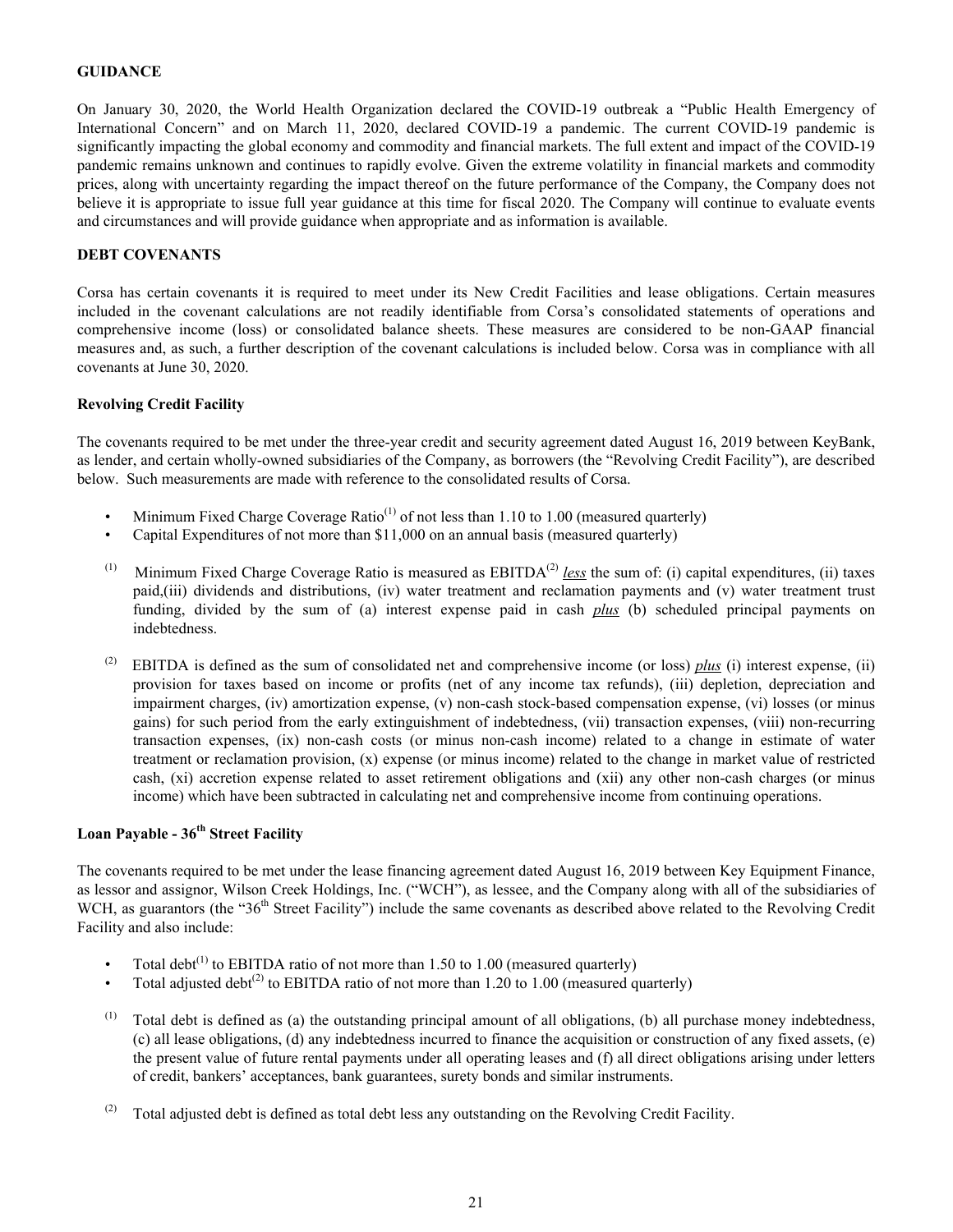# <span id="page-21-0"></span>**CONTRACTUAL OBLIGATIONS**

The purchase order firm commitments primarily relate to the procurement of replacement mining equipment to maintain Corsa's capacity as well as purchased coal commitments. These expenditures are expected to be funded from cash on hand, cash flows from operations or borrowings on the Revolving Credit Facility.

|                                                   | Carrying        |              |              |     |                  |               |                        |              |         |               |         |
|---------------------------------------------------|-----------------|--------------|--------------|-----|------------------|---------------|------------------------|--------------|---------|---------------|---------|
|                                                   | Value at        |              |              |     |                  |               | Payments due by period |              |         |               |         |
|                                                   | <b>June 30,</b> |              |              |     | <b>Less Than</b> |               | 1 to                   |              | 4 to    |               | After 5 |
|                                                   | 2020            |              | <b>Total</b> |     | 1 Year           | 3 Years       |                        |              | 5 Years |               | Years   |
| Accounts payable and accruals                     | \$<br>13,376    | <sup>S</sup> | 13,376       | \$. | 13,376           | <sup>\$</sup> |                        | S            |         | $\mathcal{S}$ |         |
| Lease liabilities                                 | 3,872           |              | 3,872        |     | 1,175            |               | 2,132                  |              | 565     |               |         |
| <b>Revolving Credit Facility</b>                  |                 |              |              |     |                  |               |                        |              |         |               |         |
| Loan payable                                      | 9,603           |              | 9,709        |     | 2,743            |               | 6,376                  |              | 590     |               |         |
| PPP loan payable                                  | 8,353           |              | 8,353        |     | 1,090            |               | 3,313                  |              | 3,380   |               | 570     |
| Other liabilities                                 | 6,816           |              | 6,831        |     | 2,055            |               | 2,422                  |              | 2,322   |               | 32      |
| Asset retirement obligations - reclamation        | 33,545          |              | 33,545       |     | 2,143            |               | 4,027                  |              | 6,595   |               | 20,780  |
| Asset retirement obligations - water<br>treatment | 24,672          |              | 24,672       |     | 1,276            |               | 2,566                  |              | 2,578   |               | 18,252  |
| Purchase order firm commitments                   |                 |              | 635          |     | 635              |               |                        |              |         |               |         |
| Water treatment trust funding                     |                 |              | 1,547        |     | 668              |               | 879                    |              |         |               |         |
| Reclamation bond restricted cash deposits         |                 |              | 8,793        |     | 1,000            |               | 2,000                  |              | 2,000   |               | 3,793   |
| Operating leases and other obligations            |                 |              | 18           |     | 16               |               | 2                      |              |         |               |         |
| Total                                             | \$<br>100,237   |              | \$111,351    |     | 26,177           | <sup>S</sup>  | 23,717                 | <sup>S</sup> | 18,030  | <sup>S</sup>  | 43,427  |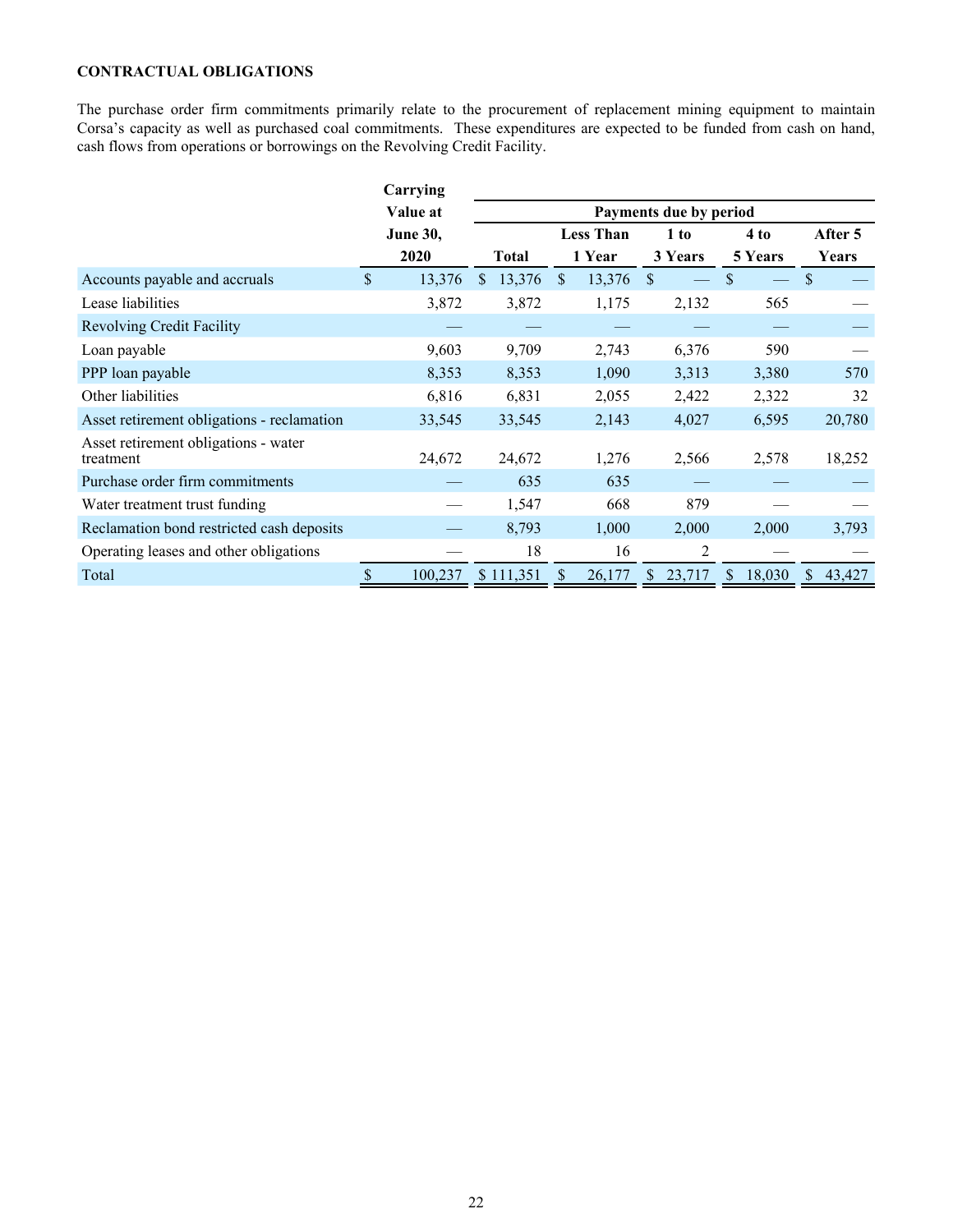# <span id="page-22-0"></span>**NON-GAAP FINANCIAL MEASURES**

The Company has included certain non-GAAP financial measures throughout this MD&A. These performance measures are employed by the Company to measure its performance internally and to assist in business decision-making as well as providing key performance information to senior management. The Company believes that, in addition to the conventional measures prepared in accordance with IFRS, certain investors and other stakeholders also use these non-GAAP financial measures to evaluate the Company's performance; however, these non-GAAP financial measures do not have any standardized meaning and therefore may not be comparable to similar measures presented by other issuers. Accordingly, these non-GAAP financial measures are intended to provide additional information and should not be considered in isolation or as a substitute for measures of performance prepared in accordance with IFRS.

Commencing in the Company's first quarter for its 2017 fiscal year, the Company established a Sales and Trading platform which was not previously part of the Company's business model. In the Sales and Trading platform, the Company purchases and then sells coal on a clean or finished goods basis from suppliers outside of the Company's main operating area. The Company blends this coal, which primarily has a different quality basis than the coal the Company produces, to provide a blended product to customers who do not have the ability to purchase and blend different qualities of coal at their facilities. As a result of the addition of this platform to the Company's business model, new non-GAAP financial measures (i.e., cash production cost per ton sold and cash cost per sales and trading purchased coal per ton sold) were introduced to present the cost of the coal the Company produces and sells separately from the total costs of the coal sold, which total costs includes the coal we purchase under the Sales and Trading platform, i.e., Sales and Trading purchased coal. These are presented separately due to the purchases being derived from market prices that are considered to be higher than the Company's internal production costs. As the total cost per ton sold increases as a result of these coal purchases under the Sales and Trading platform, the Company believes that providing a breakdown of the cost of coal that the Company produces provides a meaningful metric to investors as this non-GAAP financial measure is utilized in evaluating the operational effectiveness of the Company's mines.

Management uses the following non-GAAP financial measures:

- **EBITDA** earnings before deductions for interest, taxes, depreciation and amortization;
- **• Adjusted EBITDA** EBITDA adjusted for change in estimate of reclamation provision for non-operating properties, impairment and write-off of mineral properties and advance royalties, gain (loss) on sale of assets and other costs, stock-based compensation, non-cash finance expenses and other non-cash adjustments. Adjusted EBITDA is used as a supplemental financial measure by management and by external users of our financial statements to assess our performance as compared to the performance of other companies in the coal industry, without regard to financing methods, historical cost basis or capital structure; the ability of our assets to generate sufficient cash flow; and our ability to incur and service debt and fund capital expenditures;
- **Realized price per ton sold** revenue from coal sales less transportation costs from the mine site to the loading terminal divided by tons of coal sold. Management evaluates our operations based on the volume of coal we can safely produce or purchase and sell in compliance with regulatory standards, and the prices we receive for our coal. Our sales volume and sales prices are largely dependent upon the terms of our contracts, for which prices generally are set based on an index. We evaluate the price we receive for our coal on an average realized price on an FOB mine site per short ton basis;
- **• Cash production cost per ton sold** cash production costs of sales excluding Sales and Trading purchased coal costs, all included within cost of sales, divided by tons of produced coal sold. Cash production cost is based on cost of sales and includes items such as manpower, royalties, fuel, and other similar production related items, pursuant to IFRS, but relate directly to the costs incurred to produce coal and sell it on an FOB mine site basis. Cash production cost per ton sold is used as a supplemental financial measure by management and by external users to assess our operating performance as compared to the operating performance of other companies in the coal industry. Sales and Trading purchased coal is excluded as the purchased coal costs are based on market prices of coal purchased and not the cost to produce the coal;
- **• Cash cost per sales and trading purchased coal per ton sold** Sales and Trading purchased coal costs divided by tons of Sales and Trading purchased coal sold. Management uses this measure to assess coal purchases against the market price at which this coal will be sold and the performance of the Sales and Trading platform;
- **• Cash cost per ton sold** cash production costs of sales, included within cost of sales, divided by total tons sold. Management uses cash cost per ton sold to assess our overall financial performance on a per ton basis to include the Company's production and purchased coal cost in total; and
- **• Cash margin per ton sold** calculated difference between realized price per ton sold and cash cost per ton sold. Cash margin per ton sold is used by management and external users to assess the operating performance as compared to the operating performance of other coal companies in the coal industry.

Since non-GAAP financial measures do not have a standardized meaning and may not be comparable to similar measures presented by other companies, the non-GAAP financial measures are clearly defined, quantified and reconciled with their nearest IFRS measure as follows: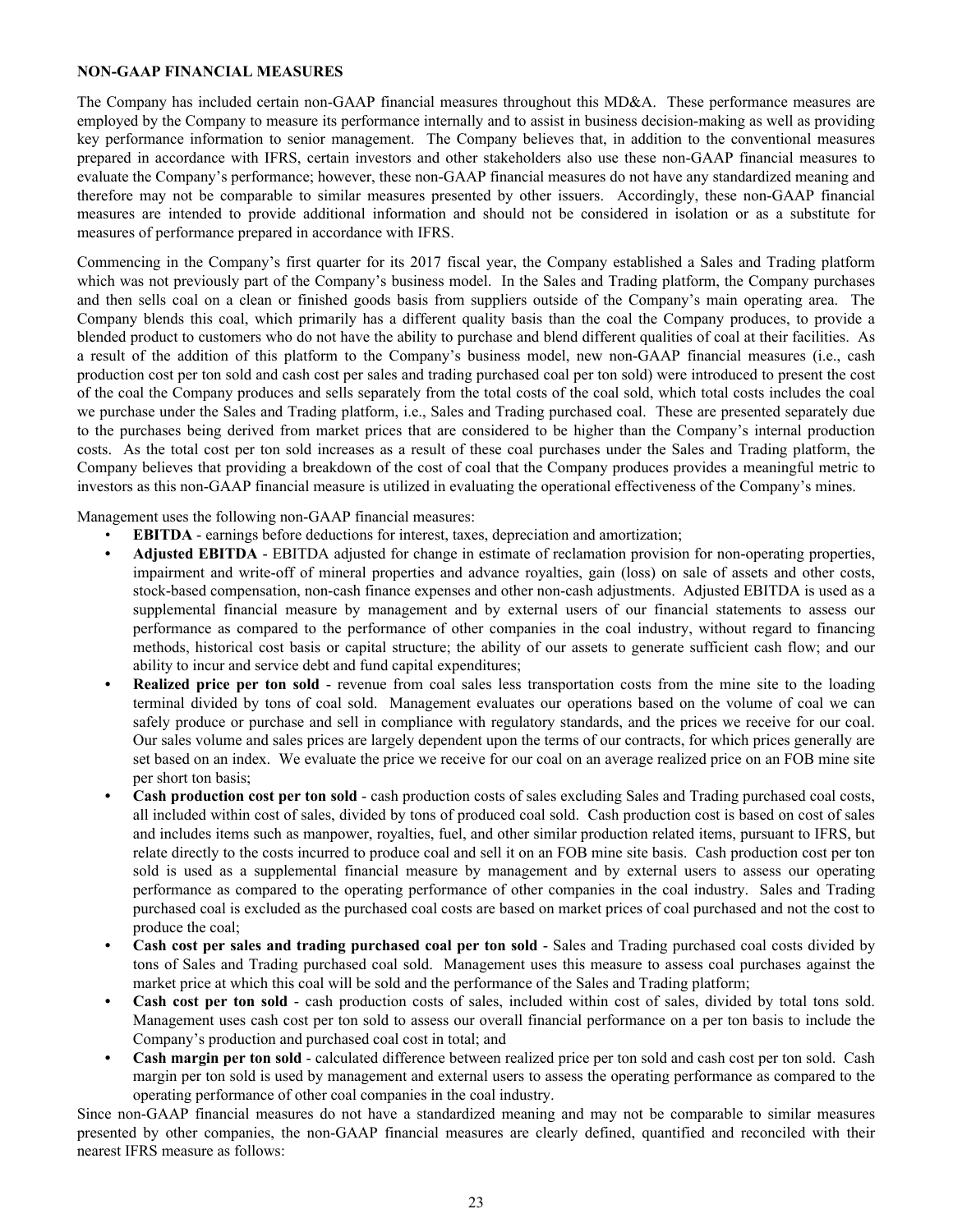#### **EBITDA and Adjusted EBITDA for the three months ended June 30, 2020 and 2019**

|                                                                |               | For the three months ended      |              | For the three months ended |                          |                              |                |  |  |  |  |
|----------------------------------------------------------------|---------------|---------------------------------|--------------|----------------------------|--------------------------|------------------------------|----------------|--|--|--|--|
|                                                                |               | June 30, 2020                   |              |                            |                          | June 30, 2019                |                |  |  |  |  |
| (in thousands)                                                 | <b>NAPP</b>   | Corp.                           | <b>Total</b> |                            | <b>NAPP</b>              | Corp.                        | <b>Total</b>   |  |  |  |  |
| Net and comprehensive income (loss) from continuing operations | $(40,079)$ \$ | $(1,234)$ \$                    | (41,313)     |                            | 6,022                    | $(2,419)$ \$<br>$\mathbb{S}$ | 3,603          |  |  |  |  |
| Add (Deduct):                                                  |               |                                 |              |                            |                          |                              |                |  |  |  |  |
| Amortization expense                                           | 5,020         | $\hspace{0.1mm}-\hspace{0.1mm}$ | 5,020        |                            | 5,634                    | 33                           | 5,667          |  |  |  |  |
| Interest expense                                               | 173           | 327                             | 500          |                            | 209                      | 757                          | 966            |  |  |  |  |
| Income tax benefit                                             |               | 89                              | 89           |                            | $\overline{\phantom{m}}$ |                              |                |  |  |  |  |
| <b>EBITDA</b>                                                  | (34,886)      | (818)                           | (35,704)     |                            | 11,865                   | (1,629)                      | 10,236         |  |  |  |  |
|                                                                |               |                                 |              |                            |                          |                              |                |  |  |  |  |
| Add (Deduct):                                                  |               |                                 |              |                            |                          |                              |                |  |  |  |  |
| Asset Impairment                                               | 41,684        | $\overline{\phantom{m}}$        | 41,684       |                            | –                        | –                            |                |  |  |  |  |
| Write-off of advance royalties and other assets                | (13)          |                                 | (13)         |                            | –                        | –                            |                |  |  |  |  |
| Change in estimate of reclamation provision                    | 278           |                                 | 278          |                            |                          | –                            |                |  |  |  |  |
| Stock-based compensation                                       |               | 124                             | 124          |                            |                          | 331                          | 331            |  |  |  |  |
| Net finance (income) expense, excluding interest expense       | (2,037)       | 48                              | (1,989)      |                            | (170)                    | 223                          | 53             |  |  |  |  |
| Gain on disposal of assets                                     | (2)           |                                 | (2)          |                            | (248)                    |                              | (248)          |  |  |  |  |
| Other (income) costs                                           | (110)         |                                 | (110)        |                            | (292)                    | 8                            | (284)          |  |  |  |  |
| <b>Adjusted EBITDA</b>                                         | 4,914<br>S    | (646)<br>S                      | 4,268<br>- S |                            | 11,155                   | (1,067)<br>-S                | 10,088<br>- \$ |  |  |  |  |

#### **EBITDA and Adjusted EBITDA for the six months ended June 30, 2020 and 2019**

|                                                                |             | For the six months ended |                          | For the six months ended |                              |              |  |  |  |  |  |
|----------------------------------------------------------------|-------------|--------------------------|--------------------------|--------------------------|------------------------------|--------------|--|--|--|--|--|
|                                                                |             | June 30, 2020            |                          |                          | June 30, 2019                |              |  |  |  |  |  |
| (in thousands)                                                 | <b>NAPP</b> | Corp.                    | <b>Total</b>             | <b>NAPP</b>              | Corp.                        | <b>Total</b> |  |  |  |  |  |
| Net and comprehensive income (loss) from continuing operations | (44, 623)   | (2, 479)<br>$\mathbb{S}$ | (47,102)<br>$\mathbf{s}$ | 11,776                   | <sup>S</sup><br>$(5,171)$ \$ | 6,605        |  |  |  |  |  |
| Add (Deduct):                                                  |             |                          |                          |                          |                              |              |  |  |  |  |  |
| Amortization expense                                           | 11,524      | $\overline{\phantom{m}}$ | 11,524                   | 11,096                   | 64                           | 11,160       |  |  |  |  |  |
| Interest expense                                               | 390         | 716                      | 1,106                    |                          | 408<br>1,581                 | 1,989        |  |  |  |  |  |
| Income tax benefit                                             |             | 89                       | 89                       |                          |                              |              |  |  |  |  |  |
| <b>EBITDA</b>                                                  | (32,709)    | (1,674)                  | (34, 383)                | 23,280                   | (3,526)                      | 19,754       |  |  |  |  |  |
|                                                                |             |                          |                          |                          |                              |              |  |  |  |  |  |
| Add (Deduct):                                                  |             |                          |                          |                          |                              |              |  |  |  |  |  |
| Asset Impairment                                               | 41,684      |                          | 41,684                   |                          | _                            |              |  |  |  |  |  |
| Write-off of advance royalties and other assets                | 419         | _                        | 419                      |                          | –                            |              |  |  |  |  |  |
| Change in estimate of reclamation provision                    | 278         |                          | 278                      |                          | –                            |              |  |  |  |  |  |
| Stock-based compensation                                       |             | 165                      | 165                      |                          | 652                          | 652          |  |  |  |  |  |
| Net finance (income) expense, excluding interest expense       | 2,736       | 93                       | 2,829                    | (1,050)                  | 448                          | (602)        |  |  |  |  |  |
| Gain on disposal of assets                                     | (2)         |                          | (2)                      |                          | (319)                        | (319)        |  |  |  |  |  |
| Other (income) costs                                           | (331)       |                          | (330)                    |                          | (296)<br>83                  | (213)        |  |  |  |  |  |
| <b>Adjusted EBITDA</b>                                         | 12,075      | (1, 415)                 | 10,660<br>- S            | 21,615                   | (2,343)                      | 19,272       |  |  |  |  |  |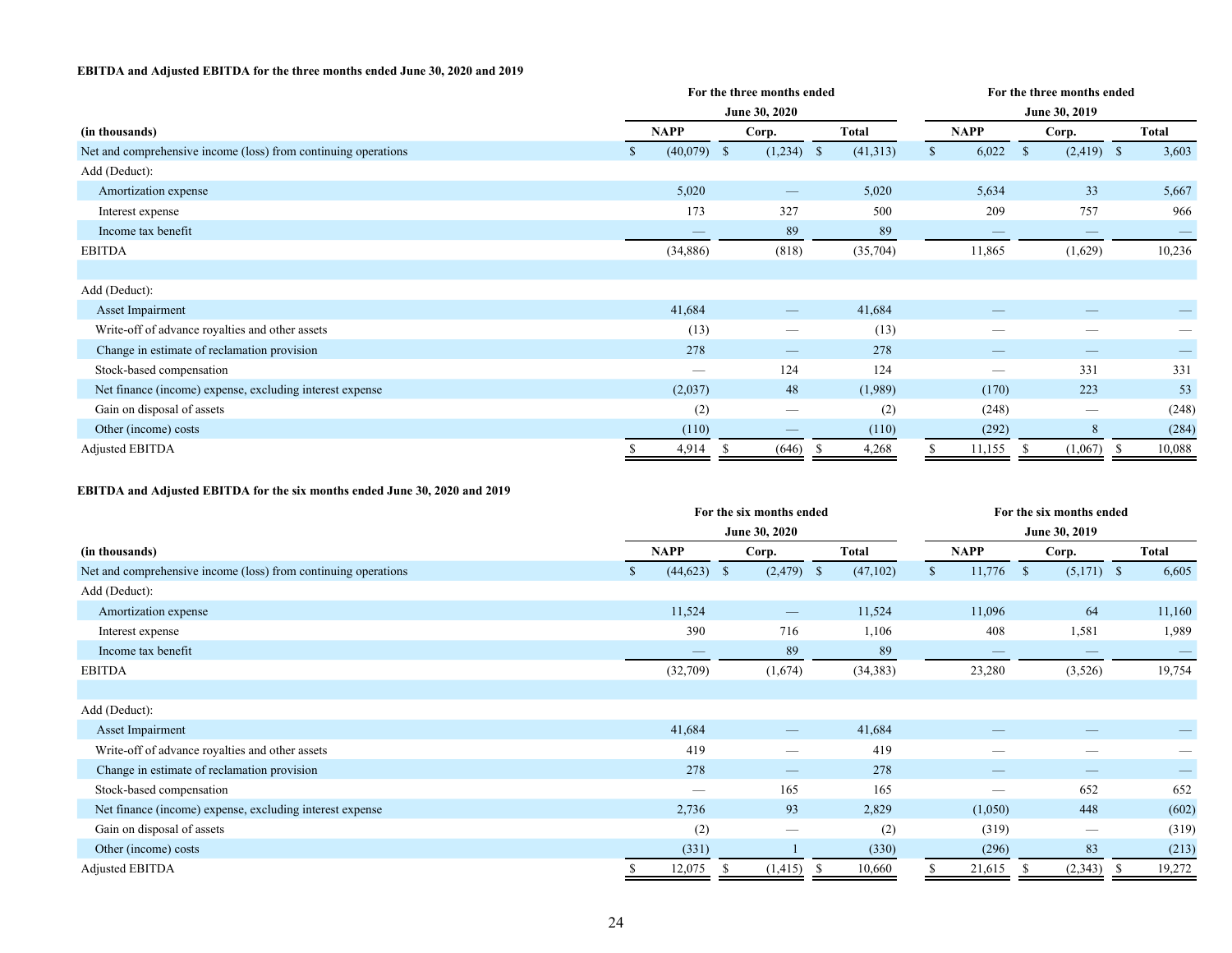# **Realized price per ton sold for the three months ended June 30, 2020 and 2019**

|                                                         |     |             |                | For the three months ended |              |             |     |         | For the three months ended |                   |              |         |  |  |  |  |
|---------------------------------------------------------|-----|-------------|----------------|----------------------------|--------------|-------------|-----|---------|----------------------------|-------------------|--------------|---------|--|--|--|--|
|                                                         |     |             |                | June 30, 2020              |              |             |     |         |                            | June 30, 2019     |              |         |  |  |  |  |
|                                                         |     | <b>NAPP</b> |                | <b>NAPP</b>                |              | <b>NAPP</b> |     |         | <b>NAPP</b>                |                   |              |         |  |  |  |  |
| (in thousands except per ton amounts)                   | Met |             | <b>Thermal</b> | <b>Total</b>               |              |             | Met |         | <b>Thermal</b>             |                   | <b>Total</b> |         |  |  |  |  |
| Revenue                                                 | S.  | 40,864      | <sup>S</sup>   | 44                         | <sup>S</sup> | 40,908      | S.  | 62,867  | <sup>S</sup>               | 107               | S            | 62,974  |  |  |  |  |
| Add (Deduct):                                           |     |             |                |                            |              |             |     |         |                            |                   |              |         |  |  |  |  |
| Tolling revenue                                         |     | (505)       |                |                            |              | (505)       |     | (1,720) |                            | $\hspace{0.05cm}$ |              | (1,720) |  |  |  |  |
| Transportation costs from preparation plant to customer |     | (3,878)     |                |                            |              | (3,878)     |     | (8,281) |                            |                   |              | (8,281) |  |  |  |  |
| Net coal sales (at preparation plant)                   |     | 36,481      | <sup>S</sup>   | 44                         | <sup>S</sup> | 36,525      | S.  | 52,866  | <sup>S</sup>               | 107               | <b>S</b>     | 52,973  |  |  |  |  |
|                                                         |     |             |                |                            |              |             |     |         |                            |                   |              |         |  |  |  |  |
| Coal sold - tons                                        |     | 441         |                |                            |              | 442         |     | 450     |                            | $\overline{4}$    |              | 454     |  |  |  |  |
|                                                         |     |             |                |                            |              |             |     |         |                            |                   |              |         |  |  |  |  |
| Realized price per ton sold (at preparation plant)      |     | 82.72       | <sup>\$</sup>  | 44.00                      |              | 82.64       |     | 117.48  | <sup>\$</sup>              | 26.75             |              | 116.68  |  |  |  |  |

# **Realized price per ton sold for the six months ended June 30, 2020 and 2019**

|                                                         |     |             |                | For the six months ended |              |         |                |             | For the six months ended |                   |          |              |  |  |  |
|---------------------------------------------------------|-----|-------------|----------------|--------------------------|--------------|---------|----------------|-------------|--------------------------|-------------------|----------|--------------|--|--|--|
|                                                         |     |             |                | June 30, 2020            |              |         |                |             |                          | June 30, 2019     |          |              |  |  |  |
|                                                         |     | <b>NAPP</b> |                | <b>NAPP</b>              |              |         |                | <b>NAPP</b> |                          | <b>NAPP</b>       |          |              |  |  |  |
| (in thousands except per ton amounts)                   | Met |             | <b>Thermal</b> |                          | <b>Total</b> |         |                | Met         | <b>Thermal</b>           |                   |          | <b>Total</b> |  |  |  |
| Revenue                                                 | S.  | 87,424      | <sup>S</sup>   | 209                      | <sup>S</sup> | 87,633  | $\mathbb{S}^-$ | 119,785     | <sup>S</sup>             | 523               | S        | 120,308      |  |  |  |
| Add (Deduct):                                           |     |             |                |                          |              |         |                |             |                          |                   |          |              |  |  |  |
| Tolling revenue                                         |     | (902)       |                | $\hspace{0.05cm}$        |              | (902)   |                | (3,880)     |                          | $\hspace{0.05cm}$ |          | (3,880)      |  |  |  |
| Transportation costs from preparation plant to customer |     | (9,409)     |                |                          |              | (9,409) |                | (15, 403)   |                          | (79)              |          | (15, 482)    |  |  |  |
| Net coal sales (at preparation plant)                   | S.  | 77,113      | <sup>S</sup>   | 209                      | <sup>S</sup> | 77,322  | S.             | 100,502     | <sup>S</sup>             | 444               | <b>S</b> | 100,946      |  |  |  |
|                                                         |     |             |                |                          |              |         |                |             |                          |                   |          |              |  |  |  |
| Coal sold - tons                                        |     | 890         |                | 5                        |              | 895     |                | 859         |                          | 10                |          | 869          |  |  |  |
|                                                         |     |             |                |                          |              |         |                |             |                          |                   |          |              |  |  |  |
| Realized price per ton sold (at preparation plant)      |     | 86.64       | <sup>\$</sup>  | 41.80                    | -S           | 86.39   |                | 117.00      | <sup>\$</sup>            | 44.40             |          | 116.16       |  |  |  |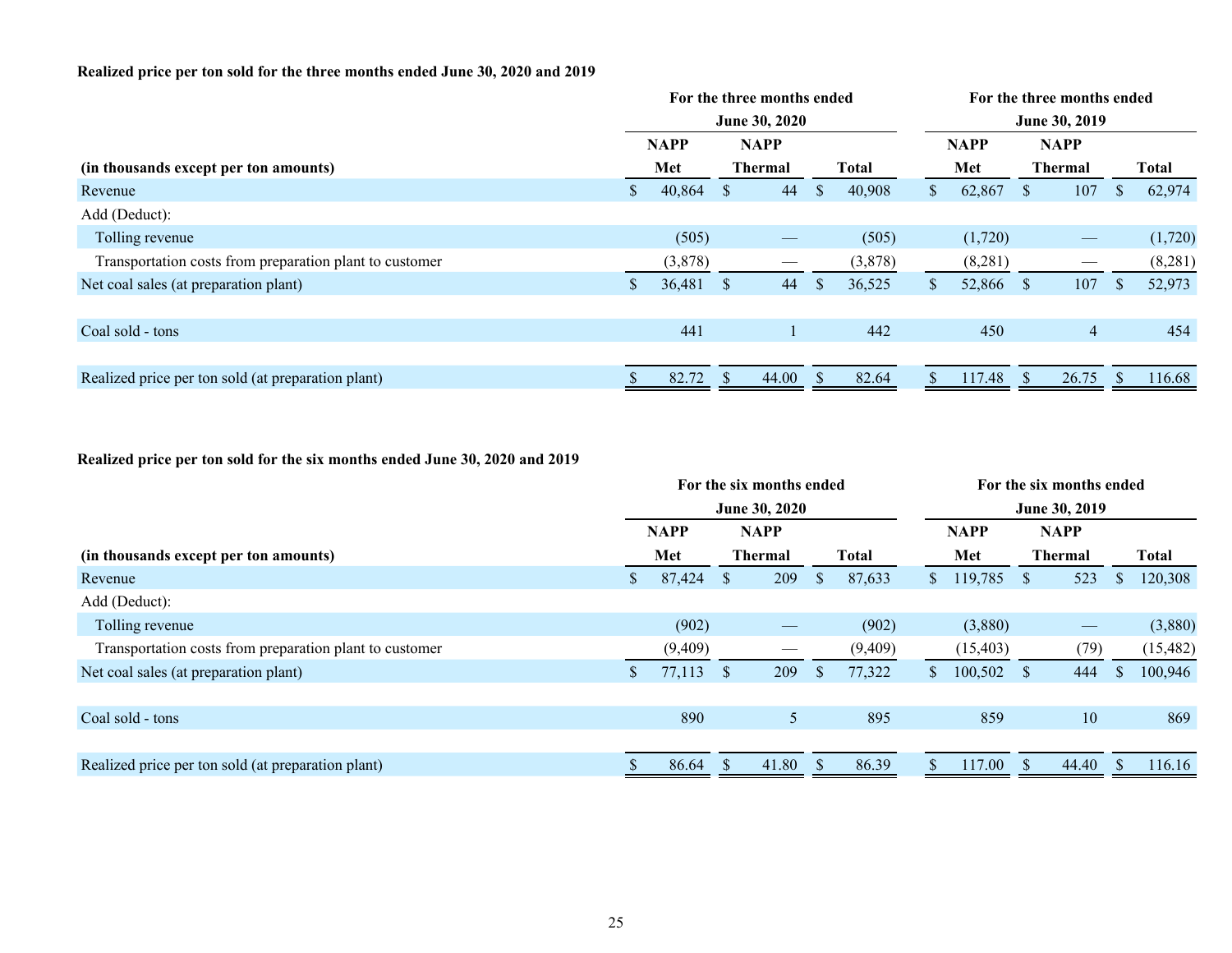**Cash cost per ton sold, cash production cost per ton sold, and cash cost per sales and trading purchased coal per ton sold for the three months ended June 30, 2020 and 2019**

|                                                                                    |              |             |               | For the three months ended |               |              |                |             | For the three months ended |                             |               |           |  |  |  |
|------------------------------------------------------------------------------------|--------------|-------------|---------------|----------------------------|---------------|--------------|----------------|-------------|----------------------------|-----------------------------|---------------|-----------|--|--|--|
|                                                                                    |              |             |               | June 30, 2020              |               |              |                |             |                            | June 30, 2019               |               |           |  |  |  |
|                                                                                    |              | <b>NAPP</b> |               | <b>NAPP</b>                |               |              |                | <b>NAPP</b> |                            | <b>NAPP</b>                 |               |           |  |  |  |
| (in thousands except per ton amounts)                                              |              | Met         |               | <b>Thermal</b>             |               | <b>Total</b> |                | Met         |                            | Thermal                     |               | Total     |  |  |  |
| Cost of Sales:                                                                     |              |             |               |                            |               |              |                |             |                            |                             |               |           |  |  |  |
| Mining and processing costs                                                        | \$           | 19,449      | <sup>\$</sup> | 44                         | $\mathcal{S}$ | 19,493       | S.             | 25,145      | <sup>S</sup>               | 104                         | \$            | 25,249    |  |  |  |
| Purchased coal costs                                                               |              | 8,797       |               | $\overline{\phantom{0}}$   |               | 8,797        |                | 12,925      |                            | 3                           |               | 12,928    |  |  |  |
| Royalty expense                                                                    |              | 1,794       |               |                            |               | 1,794        |                | 1,825       |                            |                             |               | 1,826     |  |  |  |
| Total cash costs of tons sold                                                      | $\mathbb{S}$ | 30,040      | $\mathcal{S}$ | 44                         | $\mathcal{S}$ | 30,084       | $\mathbb{S}$   | 39,895      | $\mathbb{S}$               | 108                         | $\sqrt{\ }$   | 40,003    |  |  |  |
| Total tons sold                                                                    |              | 441         |               |                            |               | 442          |                | 450         |                            | 4                           |               | 454       |  |  |  |
| Cash cost per ton sold (at preparation plant)                                      |              | 68.12       | <sup>S</sup>  | 44.00                      |               | 68.06        |                | 88.66       | -S                         | 27.00                       |               | 88.11     |  |  |  |
|                                                                                    |              |             |               |                            |               |              |                |             |                            |                             |               |           |  |  |  |
| Total cash costs of tons sold                                                      |              | 30,040      | <sup>S</sup>  | 44                         | <sup>\$</sup> | 30,084       | S.             | 39,895      | <sup>S</sup>               | 108                         | <sup>\$</sup> | 40,003    |  |  |  |
| Less: Sales and Trading purchased coal                                             |              | (8,797)     |               |                            |               | (8,797)      |                | (12, 925)   |                            | $\overbrace{\hspace{15em}}$ |               | (12, 925) |  |  |  |
| Cash cost of produced coal sold                                                    |              | 21,243      | <sup>S</sup>  | 44                         | $\mathcal{S}$ | 21,287       | $\mathbb{S}^-$ | 26,970      | <sup>S</sup>               | 108                         | <sup>\$</sup> | 27,078    |  |  |  |
| Tons sold - produced                                                               |              | 337         |               |                            |               | 338          |                | 319         |                            | 4                           |               | 323       |  |  |  |
| Cash production cost per ton sold (at preparation plant)                           |              | 63.04       | $\mathcal{S}$ | 44.00                      | <sup>\$</sup> | 62.98        |                | 84.55       | -S                         | 27.00                       |               | 83.83     |  |  |  |
|                                                                                    |              |             |               |                            |               |              |                |             |                            |                             |               |           |  |  |  |
| Sales and Trading purchased coal                                                   | $\mathbb{S}$ | 8,797       | <sup>S</sup>  |                            | <sup>\$</sup> | 8,797        | $\mathbb{S}^-$ | 12,925      | <sup>S</sup>               |                             | \$            | 12,925    |  |  |  |
| Tons sold - Sales and Trading                                                      |              | 104         |               |                            |               | 104          |                | 131         |                            |                             |               | 131       |  |  |  |
| Cash cost per Sales and Trading purchased coal per ton sold (at preparation plant) | \$           | 84.59       | <sup>S</sup>  | $\hspace{0.05cm}$          |               | 84.59        | \$             | 98.66       | <sup>S</sup>               | $\overline{\phantom{m}}$    |               | 98.66     |  |  |  |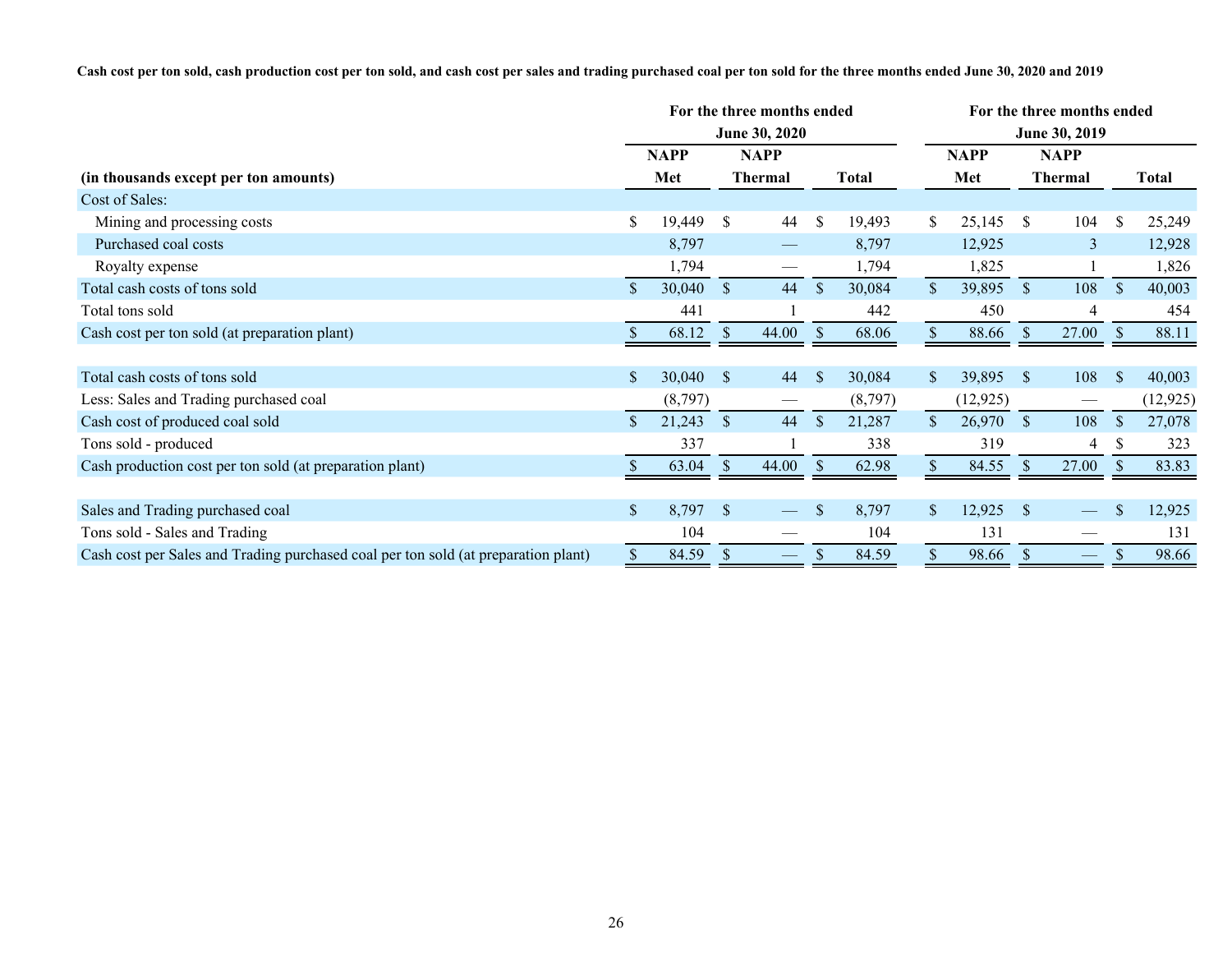**Cash cost per ton sold, cash production cost per ton sold, and cash cost per sales and trading purchased coal per ton sold for the six months ended June 30, 2020 and 2019**

|                                                                                    |               |             |                | For the six months ended |               |           |                |             |               | For the six months ended |               |              |  |  |  |  |  |
|------------------------------------------------------------------------------------|---------------|-------------|----------------|--------------------------|---------------|-----------|----------------|-------------|---------------|--------------------------|---------------|--------------|--|--|--|--|--|
|                                                                                    | June 30, 2020 |             |                |                          |               |           |                |             |               | June 30, 2019            |               |              |  |  |  |  |  |
|                                                                                    |               | <b>NAPP</b> |                | <b>NAPP</b>              |               |           |                | <b>NAPP</b> |               | <b>NAPP</b>              |               |              |  |  |  |  |  |
| (in thousands except per ton amounts)                                              |               | Met         | <b>Thermal</b> |                          | <b>Total</b>  |           |                | Met         | Thermal       |                          |               | <b>Total</b> |  |  |  |  |  |
| Cost of Sales:                                                                     |               |             |                |                          |               |           |                |             |               |                          |               |              |  |  |  |  |  |
| Mining and processing costs                                                        | S.            | 44,929      | <sup>\$</sup>  | 206                      | $\mathbb{S}$  | 45,135    | S.             | 46,948      | <sup>S</sup>  | 351                      | S.            | 47,299       |  |  |  |  |  |
| Purchased coal costs                                                               |               | 13,571      |                | $\overline{3}$           |               | 13,574    |                | 24,791      |               | 155                      |               | 24,946       |  |  |  |  |  |
| Royalty expense                                                                    |               | 3,695       |                | $\hspace{0.05cm}$        |               | 3,695     |                | 3,405       |               |                          |               | 3,406        |  |  |  |  |  |
| Total cash costs of tons sold                                                      | $\mathbb{S}$  | 62,195      | $\mathcal{S}$  | 209                      | <sup>S</sup>  | 62,404    | $\mathbb{S}$   | 75,144      | $\mathcal{S}$ | 507                      | $\mathcal{S}$ | 75,651       |  |  |  |  |  |
| Total tons sold                                                                    |               | 890         |                | 5                        |               | 895       |                | 859         |               | 10                       |               | 869          |  |  |  |  |  |
| Cash cost per ton sold (at preparation plant)                                      |               | 69.88       | <sup>S</sup>   | 41.80                    | -S            | 69.73     |                | 87.48       | -S            | 50.70                    |               | 87.06        |  |  |  |  |  |
|                                                                                    |               |             |                |                          |               |           |                |             |               |                          |               |              |  |  |  |  |  |
| Total cash costs of tons sold                                                      |               | 62,195      | <sup>S</sup>   | 209                      | <sup>\$</sup> | 62,404    | S.             | 75,144      | <sup>S</sup>  | 507                      | <b>S</b>      | 75,651       |  |  |  |  |  |
| Less: Sales and Trading purchased coal                                             |               | (13, 571)   |                |                          |               | (13, 571) |                | (24, 791)   |               |                          |               | (24, 791)    |  |  |  |  |  |
| Cash cost of produced coal sold                                                    |               | 48,624      | <sup>S</sup>   | 209                      | $\mathbb{S}$  | 48,833    | $\mathbb{S}^-$ | 50,353      | <sup>S</sup>  | 507                      | <sup>\$</sup> | 50,860       |  |  |  |  |  |
| Tons sold - produced                                                               |               | 722         |                | 5                        |               | 727       |                | 600         |               | 10                       |               | 610          |  |  |  |  |  |
| Cash production cost per ton sold (at preparation plant)                           |               | 67.35       | $\mathcal{S}$  | 41.80                    | -S            | 67.17     |                | 83.92       | -S            | 50.70                    |               | 83.38        |  |  |  |  |  |
|                                                                                    |               |             |                |                          |               |           |                |             |               |                          |               |              |  |  |  |  |  |
| Sales and Trading purchased coal                                                   | $\mathbb{S}$  | 13,571      | <sup>S</sup>   |                          | \$.           | 13,571    | $\mathbb{S}^-$ | 24,791      | <sup>S</sup>  |                          | \$            | 24,791       |  |  |  |  |  |
| Tons sold - Sales and Trading                                                      |               | 168         |                |                          |               | 168       |                | 259         |               |                          |               | 259          |  |  |  |  |  |
| Cash cost per Sales and Trading purchased coal per ton sold (at preparation plant) | \$            | 80.78       | <sup>S</sup>   | $\overline{\phantom{0}}$ | S             | 80.78     | \$             | 95.72       | <sup>S</sup>  | $\overline{\phantom{m}}$ |               | 95.72        |  |  |  |  |  |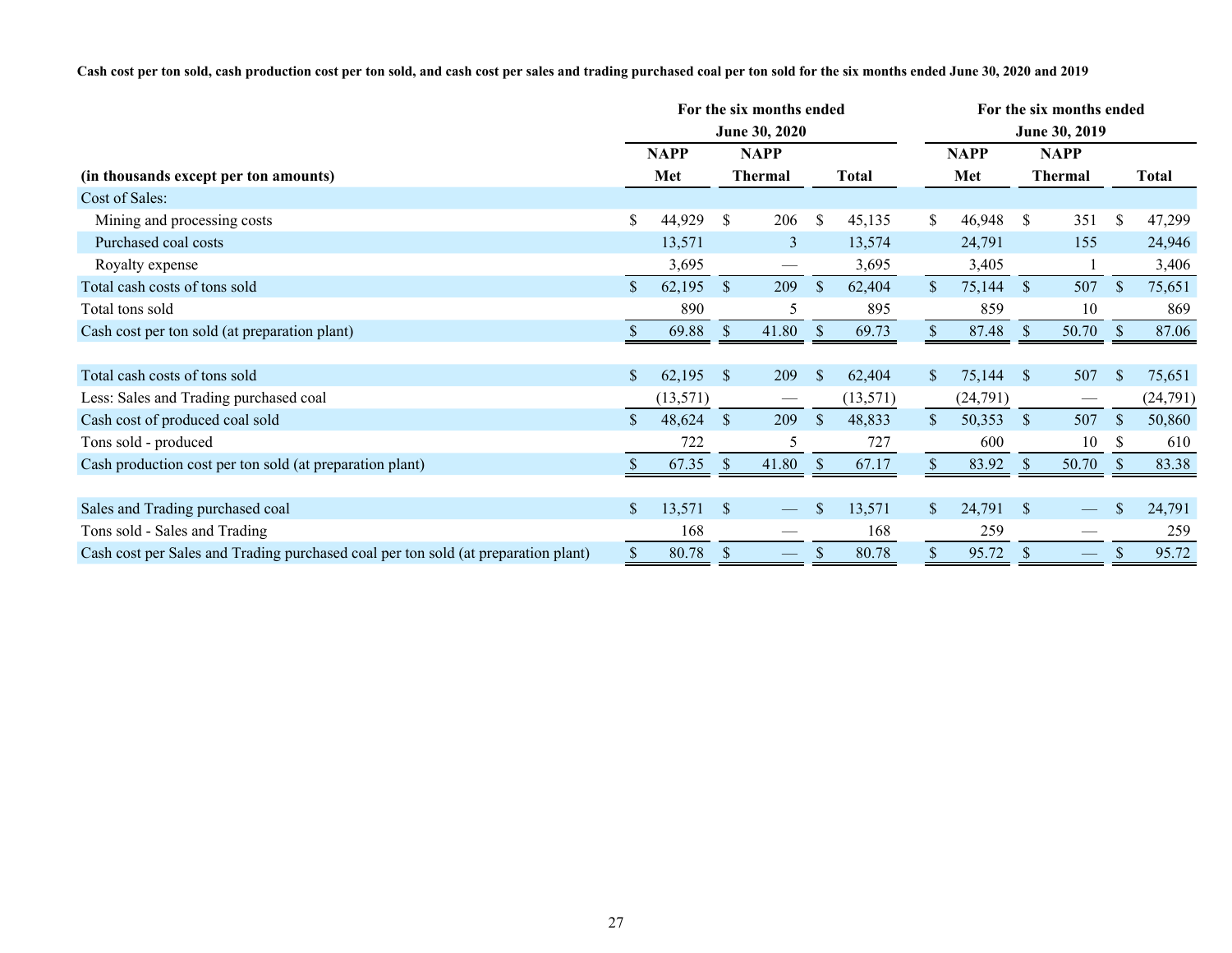# **Cash margin per ton sold for the three months ended June 30, 2020 and 2019**

|                                                    | For the three months ended |                      |  |                                |  |              |                      |             | For the three months ended |             |             |              |  |  |  |
|----------------------------------------------------|----------------------------|----------------------|--|--------------------------------|--|--------------|----------------------|-------------|----------------------------|-------------|-------------|--------------|--|--|--|
|                                                    |                            | <b>June 30, 2020</b> |  |                                |  |              | <b>June 30, 2019</b> |             |                            |             |             |              |  |  |  |
|                                                    |                            | <b>NAPP</b>          |  | <b>NAPP</b>                    |  |              |                      | <b>NAPP</b> |                            | <b>NAPP</b> |             | <b>Total</b> |  |  |  |
|                                                    |                            | Met                  |  | <b>Thermal</b>                 |  | <b>Total</b> |                      | Met         | <b>Thermal</b>             |             | <b>NAPP</b> |              |  |  |  |
| Realized price per ton sold (at preparation plant) |                            | 82.72                |  | 44.00                          |  | 82.64        |                      | 117.48      |                            | 26.75       |             | 116.68       |  |  |  |
| Cash cost per ton sold (at preparation plant)      |                            | 68.12                |  | 44.00                          |  | 68.06        |                      | 88.66       |                            | 27.00       |             | 88.11        |  |  |  |
| Cash margin per ton sold                           |                            | 14.60                |  | $\overbrace{\hspace{25mm}}^{}$ |  | 14.58        |                      | 28.82       |                            | (0.25)      |             | 28.57        |  |  |  |

# **Cash margin per ton sold for the six months ended June 30, 2020 and 2019**

|                                                    |                      |  | For the six months ended       |  |              |  |             | For the six months ended |        |             |              |  |  |
|----------------------------------------------------|----------------------|--|--------------------------------|--|--------------|--|-------------|--------------------------|--------|-------------|--------------|--|--|
|                                                    | <b>June 30, 2020</b> |  |                                |  |              |  |             | <b>June 30, 2019</b>     |        |             |              |  |  |
|                                                    | <b>NAPP</b>          |  | <b>NAPP</b>                    |  |              |  | <b>NAPP</b> | <b>NAPP</b>              |        |             | <b>Total</b> |  |  |
|                                                    | Met                  |  | <b>Thermal</b>                 |  | <b>Total</b> |  | Met         | <b>Thermal</b>           |        | <b>NAPP</b> |              |  |  |
| Realized price per ton sold (at preparation plant) | 86.64                |  | 41.80                          |  | 86.39        |  | 117.00      |                          | 44.40  |             | 116.16       |  |  |
| Cash cost per ton sold (at preparation plant)      | 69.88                |  | 41.80                          |  | 69.73        |  | 87.48       |                          | 50.70  |             | 87.06        |  |  |
| Cash margin per ton sold                           | 16.76                |  | $\overbrace{\hspace{25mm}}^{}$ |  | 16.66        |  | 29.52       |                          | (6.30) |             | 29.10        |  |  |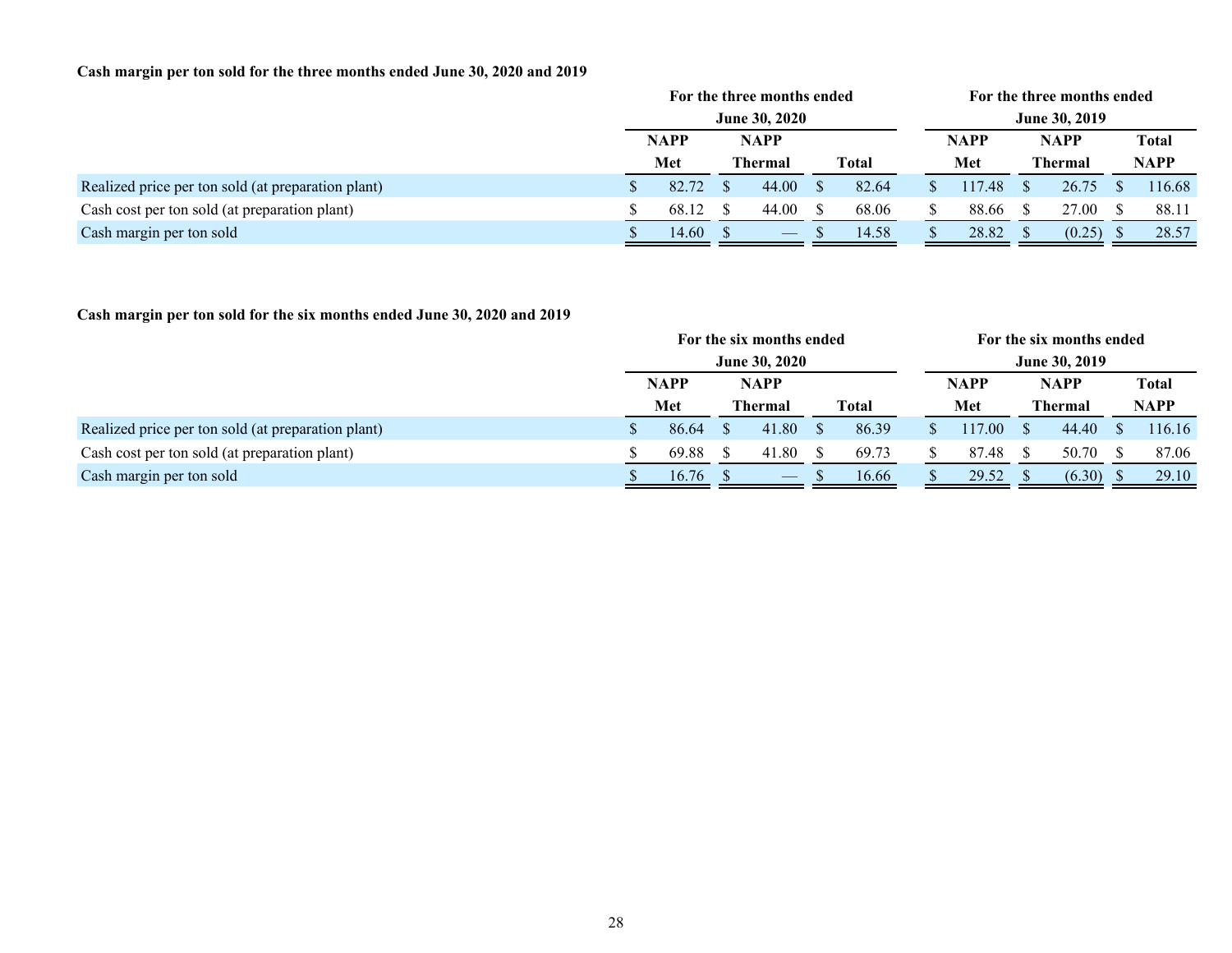# <span id="page-28-0"></span>**OUTSTANDING SHARE DATA**

The following table sets forth the particulars of Corsa's fully diluted share capital as of the date of this MD&A.

|                                                            | Number of            |
|------------------------------------------------------------|----------------------|
|                                                            | <b>Common Shares</b> |
| Common Shares issued and outstanding                       | 94,759,245           |
| Common Shares issuable upon exercise of stock options      | 7,276,634            |
| Common Shares issuable upon redemption of Redeemable Units | 8,515,831            |
| Total                                                      | 110,551,710          |

As of the date of this MD&A, QKGI Legacy Holdings LP, holds 170,316,639 common membership units ("Redeemable Units") of Wilson Creek Energy, LLC, a subsidiary of Corsa. Redeemable Units are redeemable at the option of the holder for cash equal to the product of: (i) the number of Redeemable Units to be redeemed divided by 20, and (ii) the 10-day volume weighted average trading price, prior to the date of notice of redemption, of the Common Shares. The Company has the option to satisfy the redemption price for the Redeemable Units with Common Shares on a 20 to one basis (i.e., 20 Redeemable Units for one Common Share). The Company is restricted from paying cash to the holder for the redemption of Redeemable Units if a balance remains outstanding under the New Credit Facilities.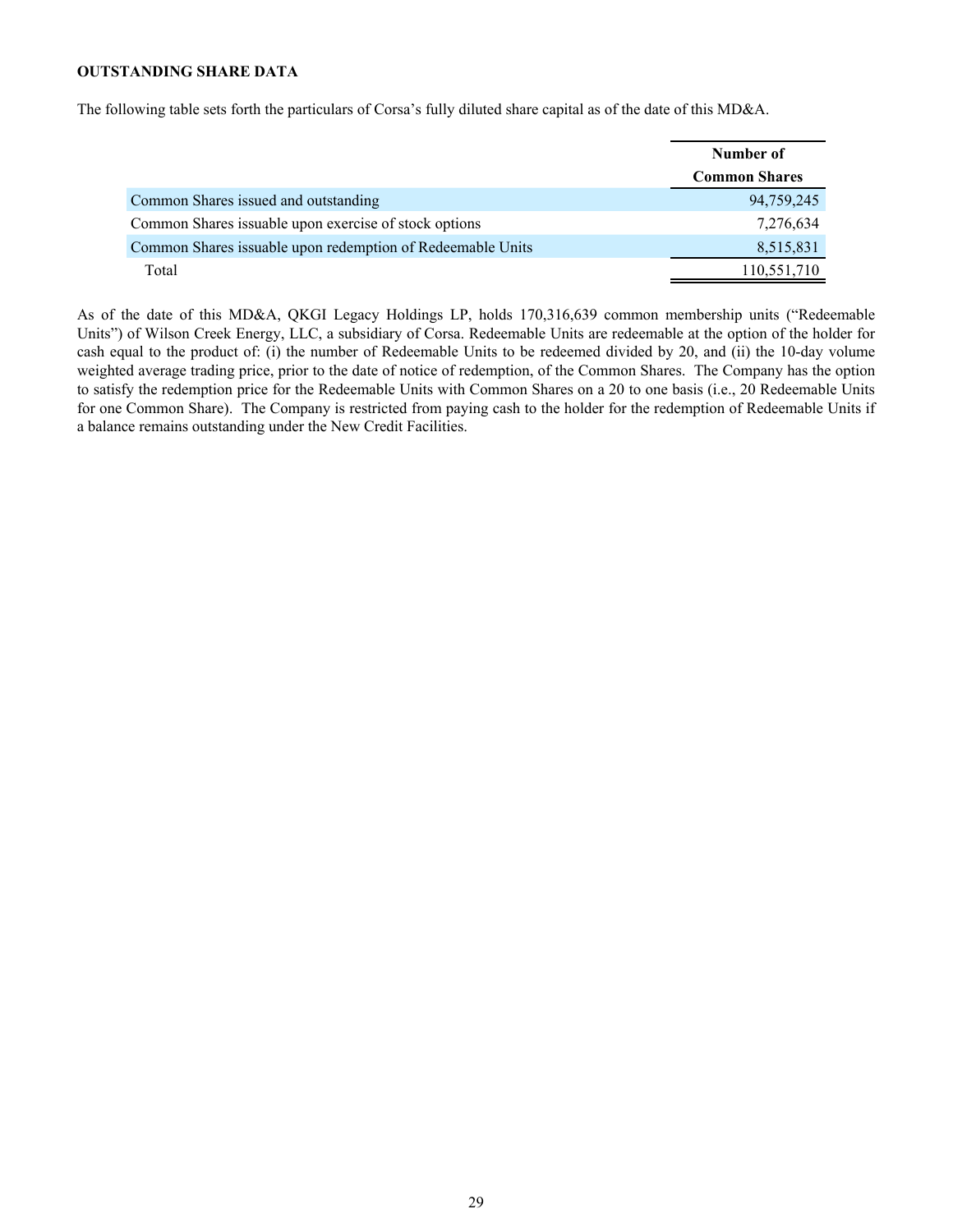## <span id="page-29-0"></span>**SUMMARY OF QUARTERLY RESULTS**

The following table sets out certain information derived from Corsa's audited consolidated financial statements or unaudited condensed interim consolidated financial statements for each of the eight most recently completed quarters. Numbers presented in the table were prepared in accordance with IFRS and interpretations approved by the IASB.

|                                         | <b>Quarter Ended</b> |                 |    |                      |               |              |               |         |  |  |
|-----------------------------------------|----------------------|-----------------|----|----------------------|---------------|--------------|---------------|---------|--|--|
| (in thousands except per share amounts) |                      | <b>June 30,</b> |    | March 31,            |               | December 31, | September 30, |         |  |  |
|                                         |                      | 2020            |    | 2020                 |               | 2019         | 2019          |         |  |  |
| Revenue from continuing operations      | $\mathsf{\$}$        | 40,908          | \$ | 46,725               | \$            | 52,476       | \$            | 58,085  |  |  |
| Net and comprehensive (loss) income     | $\mathsf{\$}$        | (41,313)        | \$ | (5,789)              | $\mathcal{S}$ | (8,151)      | \$            | 1,033   |  |  |
|                                         |                      |                 |    |                      |               |              |               |         |  |  |
| Earnings (loss) per share:              |                      |                 |    |                      |               |              |               |         |  |  |
| <b>Basic</b>                            | \$                   | (0.36)          | \$ | (0.06)               | \$            | (0.09)       | \$            | 0.01    |  |  |
| Diluted                                 | \$                   | (0.36)          | \$ | (0.06)               | \$            | (0.09)       | \$            | 0.01    |  |  |
|                                         |                      |                 |    |                      |               |              |               |         |  |  |
|                                         |                      |                 |    | <b>Quarter Ended</b> |               |              |               |         |  |  |
|                                         |                      | June 30,        |    | March 31,            |               | December 31, | September 30, |         |  |  |
| (in thousands except per share amounts) |                      | 2019            |    | 2019                 |               | 2018         | 2018          |         |  |  |
| Revenue from continuing operations      | \$                   | 62,974          | \$ | 57,334               | \$            | 66,513       | \$            | 61,561  |  |  |
|                                         |                      |                 |    |                      |               |              |               |         |  |  |
| Net and comprehensive income (loss)     | $\mathbb{S}$         | 3,603           | \$ | 3,002                | \$            | 10,273       | \$            | (1,470) |  |  |
|                                         |                      |                 |    |                      |               |              |               |         |  |  |
| Earnings (loss) per share:              |                      |                 |    |                      |               |              |               |         |  |  |
| <b>Basic</b>                            | \$                   | 0.03            | S  | 0.02                 | S             | 0.09         | \$            | (0.02)  |  |  |
| Diluted                                 | \$                   | 0.03            | \$ | 0.02                 | \$            | 0.09         | \$            | (0.02)  |  |  |

The most recent quarters commencing with the third quarter of 2019 reflect the impact of a weakening of the metallurgical coal market and price environment that was further weakened by the COVID-19 pandemic in the second quarter of 2020. In the three months ended June 30, 2020, the Company also recognized an asset impairment due to the identification of a triggering event as a result of the continued deterioration of both the domestic and export metallurgical coal markets, driven in large part by the COVID-19 pandemic. With the lower sales price expectations, the Company took steps to reduce general and administrative costs and will be further implementing additional operational changes to reduce coal production due to the market conditions. Through the second quarter of 2020, these cost decreases and the mines' performance improvements were not able to completely offset the decline in revenue.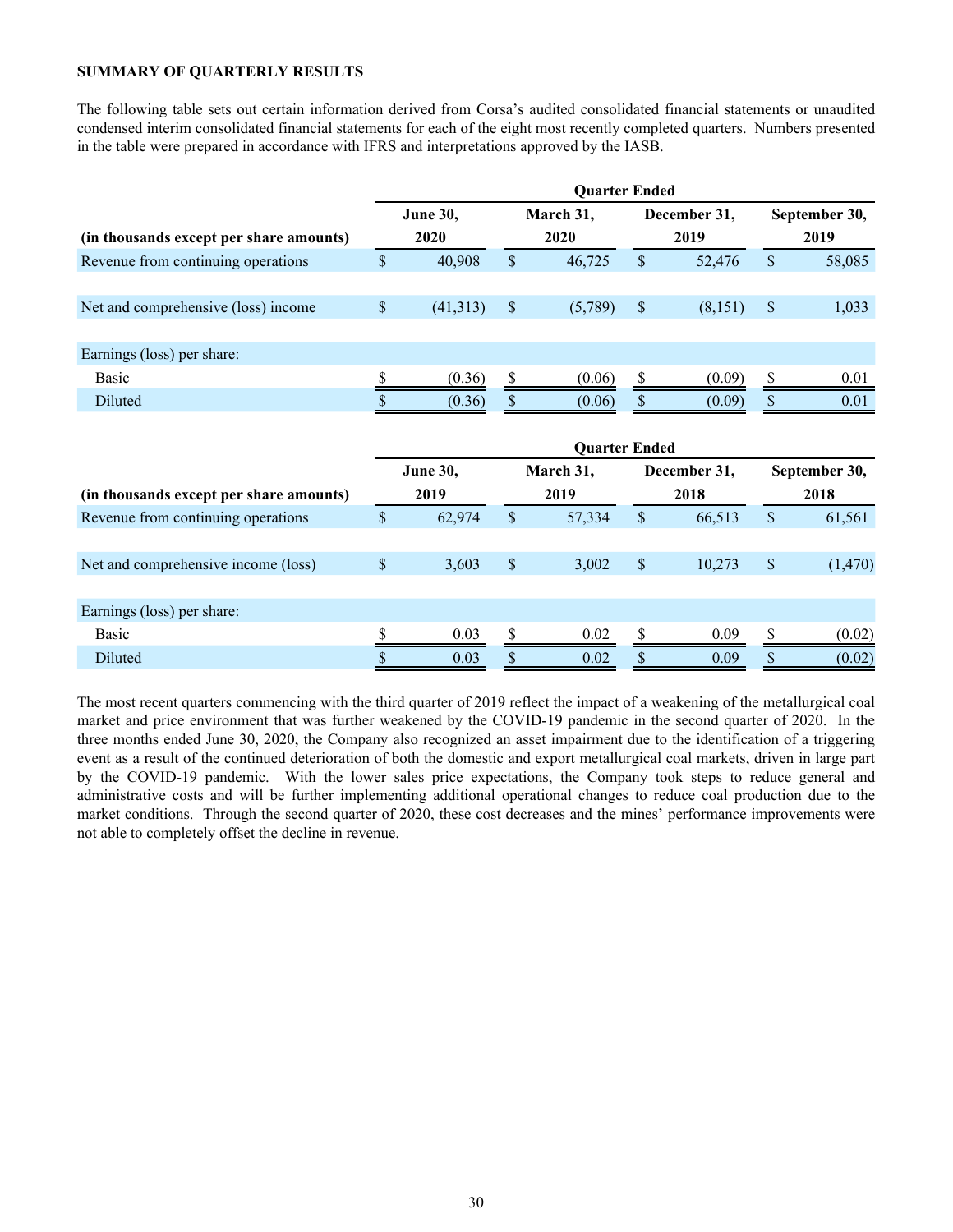#### <span id="page-30-0"></span>**RELATED PARTY TRANSACTIONS**

Related party transactions include any transactions with employees, other than amounts earned as a result of their employment, transactions with companies that employees or directors either control or have significant influence over, transactions with companies who are under common control with the Company's controlling shareholder, Quintana Energy Partners L.P. ("QEP") and transactions with close family members of key management personnel.

Transactions with related parties included in the condensed interim consolidated statement of operations and comprehensive income (loss) and consolidated balance sheets of the Company are summarized below:

|                        | For the three months ended |      |  | For the six months ended<br><b>June 30,</b> |  |      |  |      |
|------------------------|----------------------------|------|--|---------------------------------------------|--|------|--|------|
|                        | <b>June 30,</b>            |      |  |                                             |  |      |  |      |
|                        |                            | 2020 |  | 2019                                        |  | 2020 |  | 2019 |
| Supplies purchased (a) |                            | 47   |  | 69                                          |  | 74   |  | 189  |
| Purchased coal (b)     |                            |      |  |                                             |  |      |  | 74   |
|                        |                            | 47   |  | 69                                          |  | 74   |  | 263  |

- (a) During the three and six months ended June 30, 2020 and 2019, the Company purchased supplies used in the coal separation process from Quality Magnetite, which is significantly influenced by key management personnel of QEP. These amounts were included in cost of sales in the condensed interim consolidated statements of operations and comprehensive income (loss).
- (b) During the six months ended June 30, 2019, the Company purchased coal from Kopper Glo Mining, LLC, which is considered a related party as it is significantly influenced by key management personnel of QEP. This amount was recognized in cost of sales in the condensed interim consolidated statements of operations and comprehensive income (loss).

Included in accounts payable and accrued liabilities at June 30, 2020 was \$9 due to related parties, as a result of the transactions noted above. No accounts payable and accrued liabilities due to related parties existed at December 31, 2019. Included in accounts receivable at June 30, 2020 and December 31, 2019 is \$60 and \$10, respectively, related to tax withholdings paid by the Company on behalf of QEP, which are to be reimbursed. These amounts are unsecured and non-interest bearing.

## **CRITICAL ACCOUNTING ESTIMATES**

The preparation of the consolidated financial statements in conformity with IFRS requires management to make estimates and assumptions that affect the reported amounts of assets and liabilities and disclosure of contingent assets and liabilities at the dates of the consolidated financial statements and the reported amounts of revenues and expenses during the reported periods. Actual outcomes may differ from those estimates should different assumptions or conditions arise. Significant areas of estimation uncertainty that could cause a material adjustment to the carrying amounts of assets and liabilities within one year are presented below.

#### Property, plant and equipment

The useful life of property, plant and equipment is based on management's best estimate of the useful life at the time of acquisition. The useful lives are reviewed at least annually or when other changes or circumstances warrant this review. The useful lives impact the amortization expense recorded in the consolidated statements of operations and comprehensive income (loss) and the carrying value of the items of property, plant and equipment. Accordingly, a significant departure from management's expectation, including the impact of any changes in economic, technological or regulatory circumstances beyond management's control, may impact the carrying value of items of property, plant and equipment.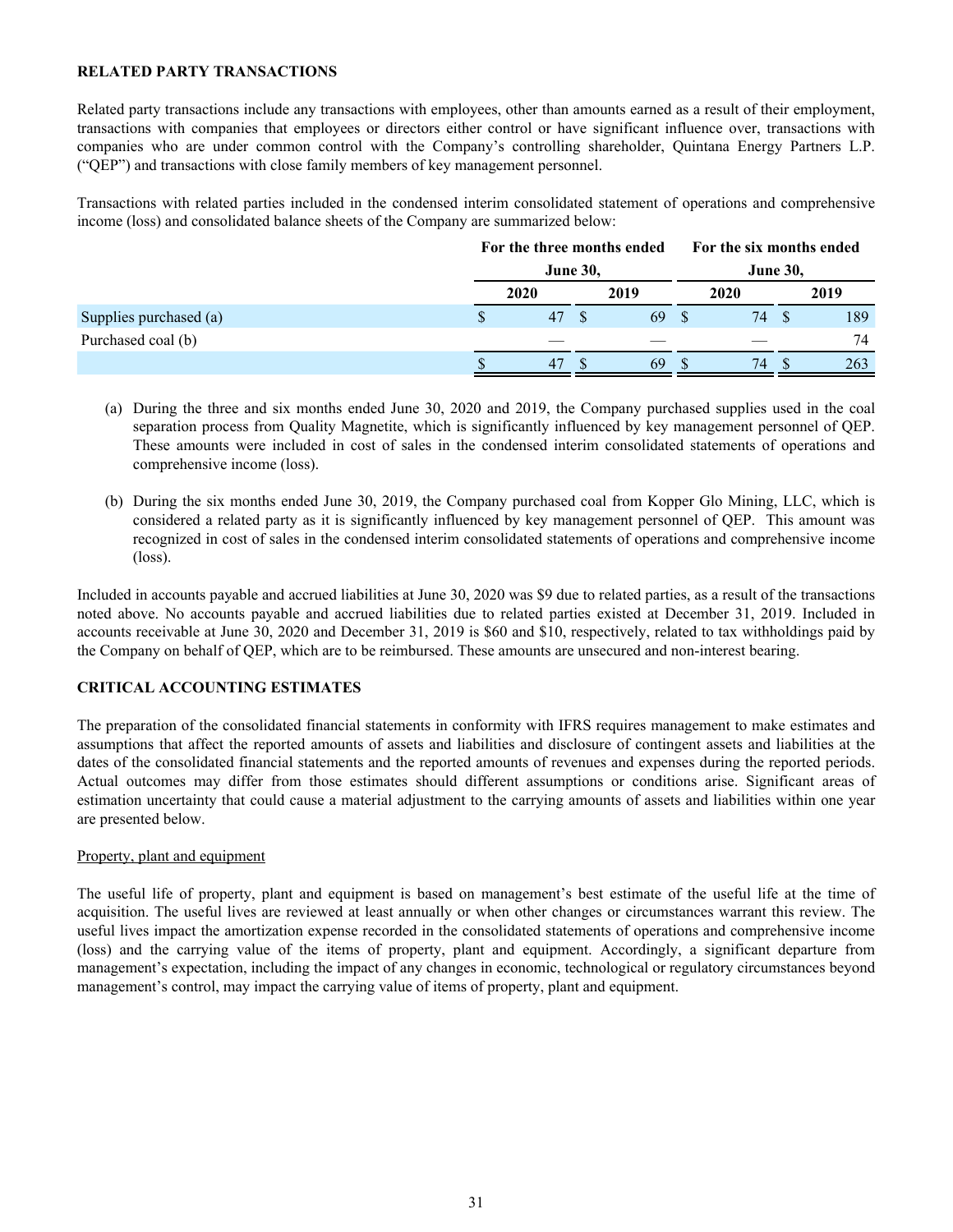#### Reserve and resource estimates

Coal reserve and resource estimates indicate the amount of coal that can be feasibly extracted from the Company's mineral properties. These estimates involve the inclusion of various complex inputs requiring interpretation by qualified geological personnel such as the size, shape and depth of the mineral deposit and other geological assumptions. Other estimates include commodity prices, production costs and capital expenditure requirements. Significant departures from the estimates utilized in management's calculations may impact the carrying value of the mineral properties, reclamation provisions and amortization expense.

## Reclamation provision estimates

Reclamation provisions are recognized by Corsa for the estimated costs to reclaim the site at the end of mine life. The carrying amount of the reclamation provision in the consolidated financial statements is subject to various estimates including mine life, undiscounted cash flows to reclaim mineral properties, inflation and discount rates. The provision at the balance sheet date represents management's best estimate but significant departures from management's expectation, including the impact of any changes in economic, technological or regulatory circumstances, may impact the carrying value of the reclamation provision and associated reclamation cost asset included in property, plant and equipment.

#### Water treatment provision estimates

The Company has signed certain agreements with U.S. environmental and regulatory agencies which require the perpetual monitoring and treatment of water in areas where the Company is operating or has operated in the past. The Company has the obligation to fund such water treatment activities and has recorded a provision for the total expected costs of such water treatment. The water treatment provision is estimated based on a determination of the estimated costs of treatment using assumptions effective as of the end of the reporting period discounted using a pre-tax risk-free discount rate consistent with the expected timing of the cash flows. The provision at the balance sheet date represents management's best estimate as of such date but may result in significant departures from management's expectation, including the impact of any changes in economic, technological or regulatory circumstances may impact the carrying value of the water treatment provision.

#### Impairment of long-term assets

The Company reviews and tests the carrying amounts of long-lived assets when an indicator of impairment is considered to exist. The Company considers both external and internal sources of information in assessing whether there are any indications that long-lived assets are impaired. External sources of information that the Company considers include changes in the market, economic and legal environment in which the Company operates that are not within its control and affect the recoverable amounts of long-lived assets. Internal sources of information that the Company considers include the manner in which longlived assets are being used or are expected to be used and indications of economic performance of the assets.

For the purposes of determining whether an impairment of a long-lived asset has occurred, and the amount of any impairment or its reversal, management uses key assumptions in estimating the recoverable value of a cash generating unit ("CGU") which is calculated as the higher of the CGU's value in-use and fair value less costs of disposal.

Changes in these estimates which decrease the estimated recoverable amount of the CGU could affect the carrying amounts of the long-lived assets and result in an impairment charge.

## Evaluation of exploration and evaluation costs

Management makes estimates as to when a known mineral deposit would provide future benefit sufficient enough to begin capitalization of exploration and evaluation costs. Actual results as to when a project provides future benefit may vary from management's estimate.

#### Deferred income tax assets

The carrying amount of deferred income tax assets is reviewed at each balance sheet date and reduced to the extent that it is no longer probable that sufficient taxable profit will be available to allow all or part of the deferred income tax asset to be utilized. Unrecognized deferred income tax assets are reassessed at each balance sheet date and are recognized to the extent that it has become probable that future taxable profit will be available to allow the deferred tax asset to be recovered. There is no certainty that income tax rates will be consistent with current estimates. Changes in tax rates increase the volatility of the Company's earnings.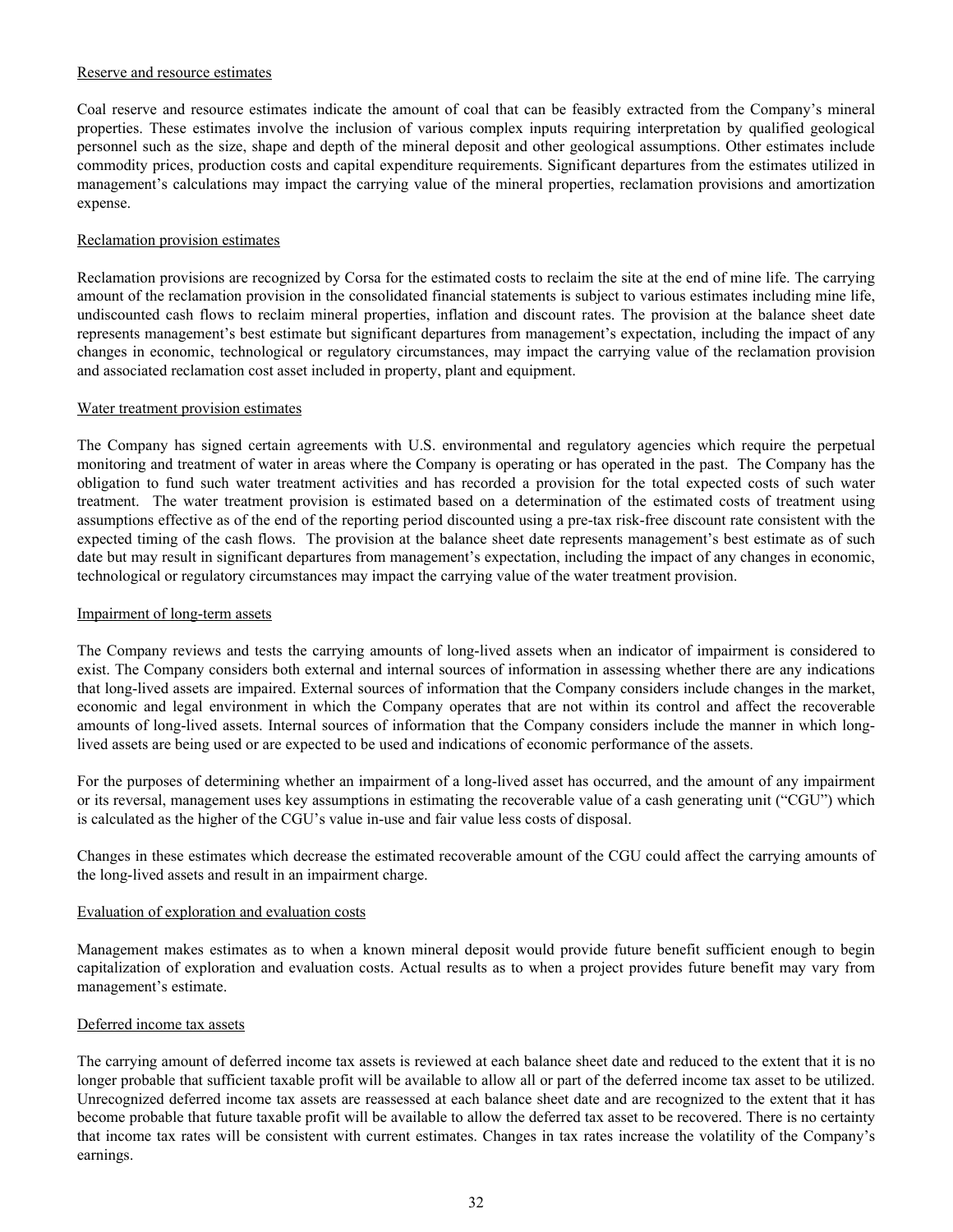## <span id="page-32-0"></span>**CHANGES IN ACCOUNTING POLICIES**

#### *Future accounting pronouncements*

No new standards, interpretations, amendments and improvements to existing standards issued by the IASB or the International Financial Reporting Interpretations Committee ("IFRIC") that will impact the Company's financial statements and are mandatory for future accounting periods have been issued. Updates that are not applied or are not consequential to the Company have been excluded.

# **FINANCIAL INSTRUMENTS AND OTHER INSTRUMENTS**

The Company's financial instruments consist of cash, restricted cash, accounts receivable, accounts payable and accrued liabilities, notes payable, lease liabilities, Revolving Credit Facility, loans payable in connection with the 36<sup>th</sup> Street Facility and the Paycheck Protection Program, and other liabilities.

## *Financial risk management*

The Company is exposed, in varying degrees, to a variety of financial instrument related risks as described below.

#### *Credit Risk*

Credit risk is the risk that one party to a financial instrument will fail to discharge an obligation and cause the other party to incur a financial loss. The Company is exposed to credit risk from its operating activities (primarily trade receivables) and from its financing activities, including deposits with banks and financial institutions. These deposit accounts are held with high credit quality institutions in Canada and the United States. Restricted cash consists of certificates of deposit and interestbearing securities invested with highly rated financial institutions.

Customer credit risk is managed by the Company's established policy, procedures and control relating to customer credit risk management. The Company trades only with recognized creditworthy third parties who are subject to credit verification procedures, and often times are backed by letters of credit or trade credit insurance. In addition, outstanding receivable balances are regularly monitored on an ongoing basis. The Company has not recorded any allowance for credit losses for the three and six months ended June 30, 2020 and 2019.

At June 30, 2020 and December 31, 2019, the Company had two and seven customers, respectively, that owed the Company more than \$1,000 each and accounted for approximately 37% and 94%, respectively, of total accounts receivable. There were no customers with a balance greater than \$10,000 at June 30, 2020 and December 31, 2019. At June 30, 2020 and December 31, 2019, 35% and 89%, respectively, of the Company's total accounts receivables were covered by letters of credit and other forms of credit insurance.

## *Commodity Risk*

The value of the Company's mineral properties is related to the price of metallurgical coal and the outlook for this commodity, which is beyond the control of the Company.

## *Liquidity Risk*

Liquidity risk is the risk that the Company will not be able to meet its financial obligations as they become due. At June 30, 2020, the Company had a consolidated cash balance of \$15,001, consolidated working capital of \$13,338 and availability under the Revolving Credit Facility of \$6,793. The future operations of the Company are dependent on the continued generation of positive cash flows from operations which is dependent on the future demand and price for metallurgical coal. The Company plans to utilize expected operating cash flows to service the Company's debt obligations.

If our cash flows from operations are less than we require, we may need to incur additional debt or issue additional equity. From time-to-time we may need to access the long-term and short-term capital markets to obtain financing. Although we believe we can currently finance our operations on acceptable terms and conditions, our access to, and the availability of, financing on acceptable terms and conditions in the future will be affected by many factors, including the liquidity of the overall capital markets, the current state of the global economy and restrictions in our existing debt agreements and any other future debt agreements. There can be no assurance that we will have or continue to have access to the capital markets on terms acceptable to us.